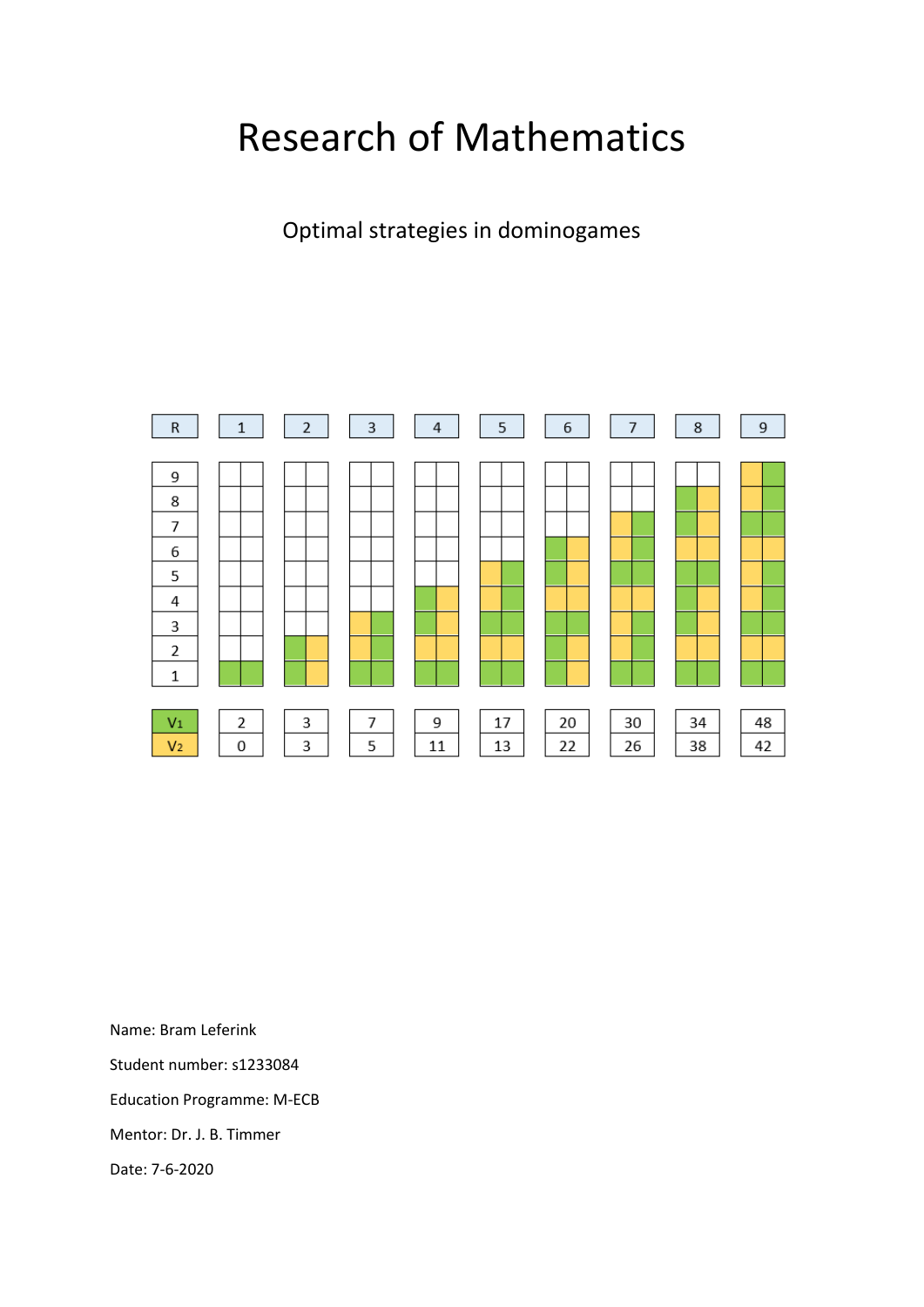## <span id="page-1-0"></span>Summary

Dominogames are a variant of monominogames (Timmer), the big difference being that players now play dominoes instead of monominoes. Whereas monominoes take up exactly one cell, dominoes take up two. This means they can be played horizontally or vertically. This also means that players can leave gaps in the game board that cannot be occupied, for example when a player plays horizontal over a single vertical domino. Obviously, when the game board has an odd number of cells, the game always ends up with at least one empty cell. Following up on the researches about monominogames (Timmer), and dominogames (Klomp and van Dorenvanck), this research is focussed on proving how two-column games will progress with any number of rows and what the payoffs will be. For this we assume both players play rationally. What we are looking for is what we, in this research, call Equilibrium Plays. A game can progress through different move sequences. If in a move sequence there exists no move by either player that could be changed to gain a higher payoff for the corresponding player, the move sequence is called an Equilibrium Play.

Dominogames are denoted by  $D(C, R)$ . Here, D stands for dominogame, which has C columns and R rows. When, for example, the bottom two rows are completely filled up (halfway through the game), and the rest isn't yet, we speak of a raised game. Let's say there are four rows left and there are only two columns. Then the game that is left is a raised two-column game with four rows. This is denoted by  $D(2, 4)^{+2}$ . It was a six-row game, but the bottom two rows are already occupied and now there are only four rows left.

Klomp and van Dorenvanck showed us, in their research, what they thought were the Equilibrium Plays for two-column games with up to nine rows. In these nine Equilibrium Plays a certain pattern could be found that repeated itself after every four rows. With proof that this pattern holds, we could predict the final state of the game and calculate the payoffs for the players for two-column games with any number of rows. The pattern repeating itself after every four rows immediately leads to thinking about mathematical induction. If we prove the first few Equilibrium Plays correct, we can use this knowledge to prove what the Equilibrium Play of any two-column game is. For this we use a certain lemma: If we know what the Equilibrium Play of a certain  $D(C, R)$  game is, then this is also the Equilibrium Play of a  $D(C,R)^{+q}$  game for any q. We used this to prove the payoffs and the final state of the game for any  $D(2, r)$  game, using the knowledge of the payoffs and the final state of the game for the  $D(2, r - 1)$ game. But, because the pattern only seemed to repeat itself after every four rows, the induction proof had to be split up into four parts, one for every group of row numbers: R mod  $4 = 0$ , R mod  $4 = 1$ , R mod  $4 = 2$  and R mod  $4 = 3$ . Also, for the induction basis we needed the proofs for the first four two-column games because of this, instead of only the first. Using mathematical induction in this way, we proved that the payoffs of any two-column dominogame could be calculated using the formulas of table 1. Here, the functions  $V_1$  and  $V_2$ , are the payoffs for player one and player two respectively. For any two-column game, for example the  $D(2, 17)$  game, one must determine in what row category this game falls. This would be R mod  $4 = 1$ , meaning that  $k = 4$ . Now, one can use the corresponding formulas to calculate the payoffs of player one and player two for the Equilibrium Play of this game.

|              | $V_{1, R}$       | $V_{2. R}$       |
|--------------|------------------|------------------|
| $R=4k$       | $8k^2 + k$       | $8k^2 + 3k$      |
| $R = 4k + 1$ | $8k^2 + 7k + 2$  | $8k^2 + 5k$      |
| $R = 4k + 2$ | $8k^2 + 9k + 3$  | $8k^2 + 11k + 3$ |
| $R = 4k + 3$ | $8k^2 + 15k + 7$ | $8k^2 + 13k + 5$ |

*Table 1: Formulas for calculating the payoffs of two-column games*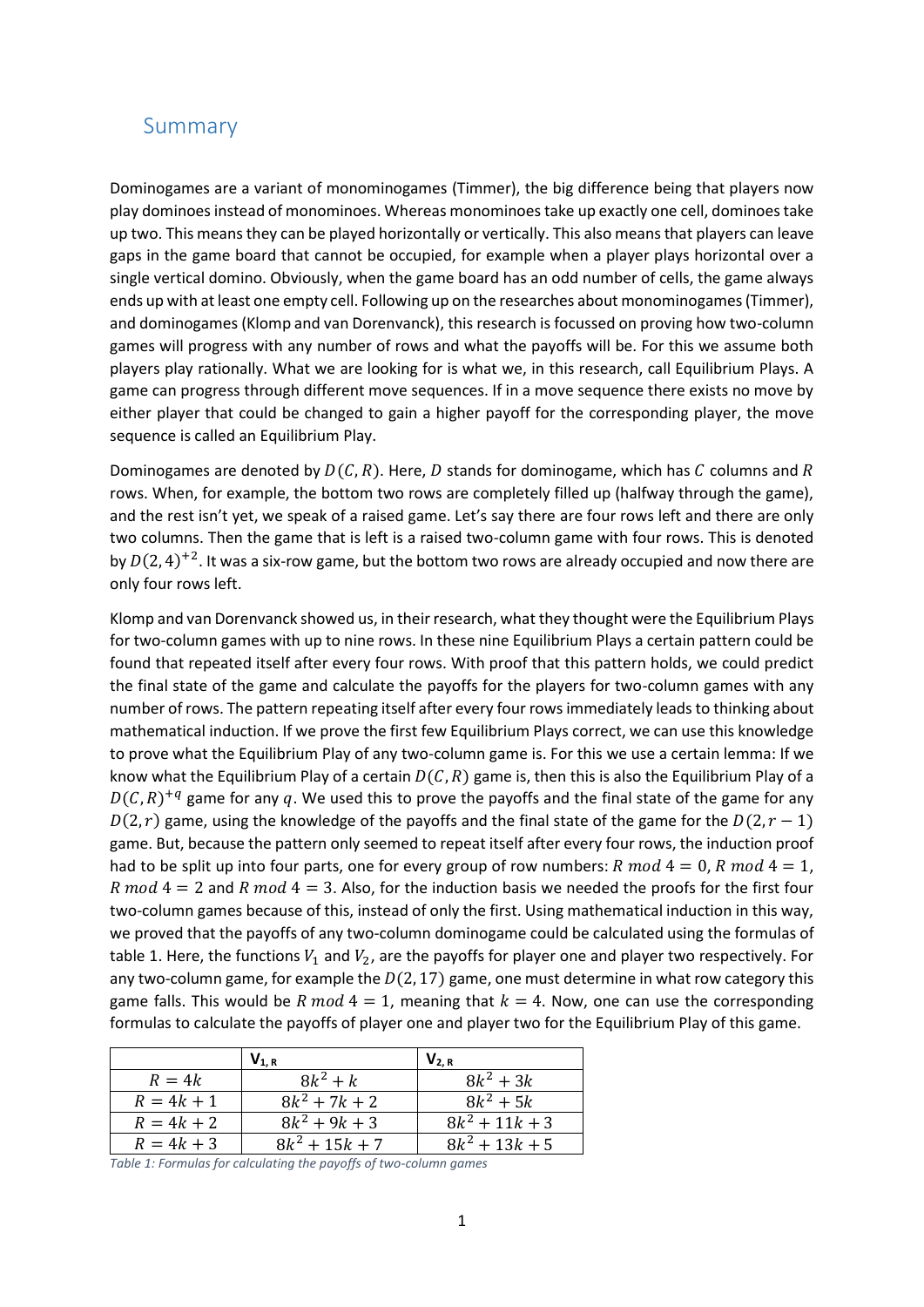The nature of this proof also tells us that the final state of  $D(2, R)$  games is indeed following the pattern found in the first nine Equilibrium Plays. Also, this proof tells us that unoccupied cells never occur in the Equilibrium Plays of  $D(2, R)$  games.

Also, some research on three-column games and four-column games was done. For three-column games the first four Equilibrium Plays were found, and for four-column games the first five were found. These Equilibrium Plays also gave some presumptions about how the game would progress when more rows would be added. These would be useful for further research, just like the presumptions of Klomp and van Dorenvanck were very useful for this research.

The research was concluded with some perceptions and insights acquired during this research, and a few suggestions for further research.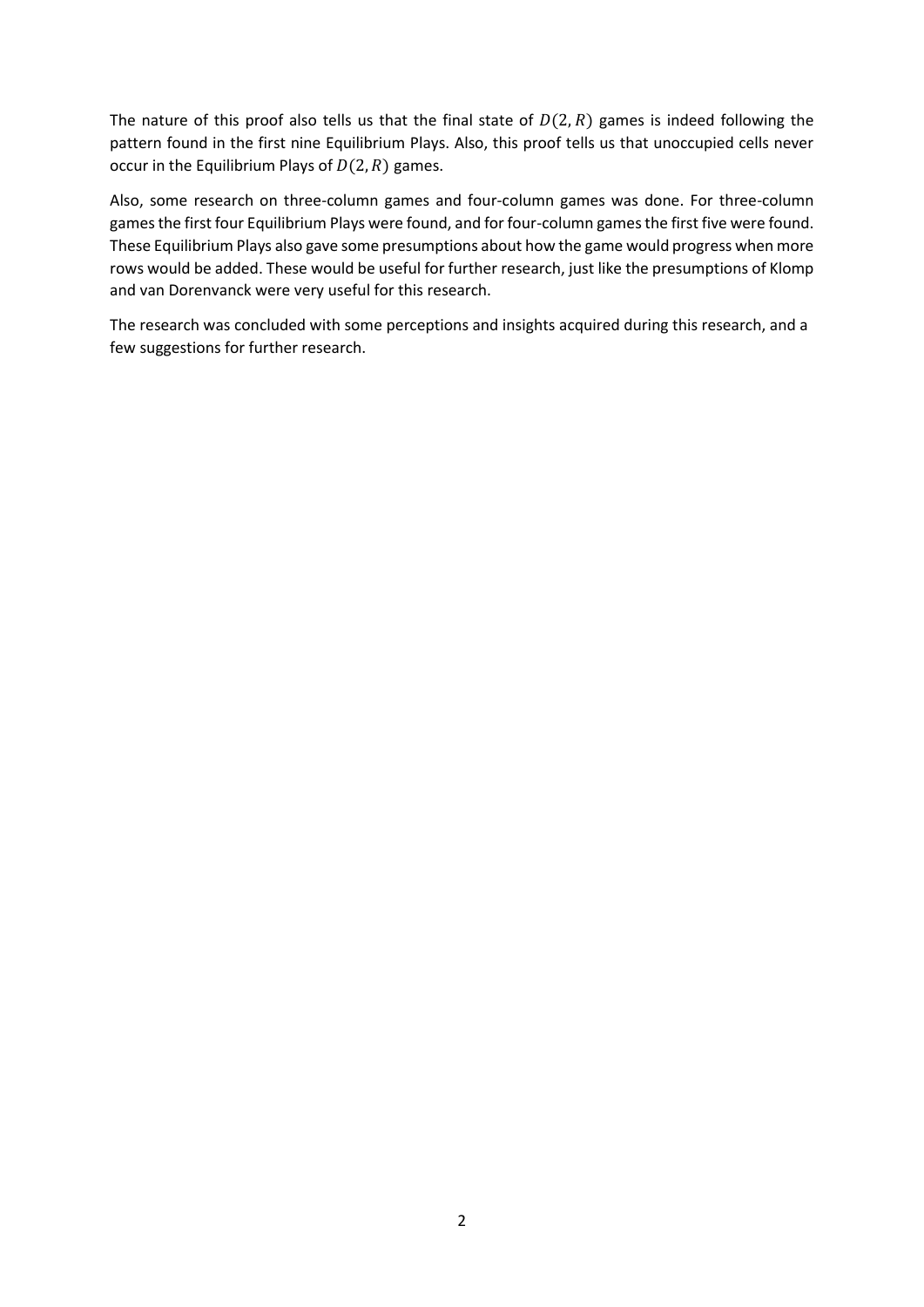## Table of contents

| $\mathbf{1}$ |       |                                                                                 |  |
|--------------|-------|---------------------------------------------------------------------------------|--|
| 2            |       |                                                                                 |  |
|              | 2.1   |                                                                                 |  |
|              | 2.2   |                                                                                 |  |
|              | 2.3   |                                                                                 |  |
|              | 2.3.1 |                                                                                 |  |
|              | 2.3.2 |                                                                                 |  |
|              | 2.3.3 |                                                                                 |  |
|              | 2.3.4 |                                                                                 |  |
|              | 2.4   |                                                                                 |  |
|              | 2.5   |                                                                                 |  |
|              | 2.6   |                                                                                 |  |
|              | 2.7   |                                                                                 |  |
|              | 2.8   |                                                                                 |  |
| 3            |       |                                                                                 |  |
| 4            |       |                                                                                 |  |
| 5            |       |                                                                                 |  |
|              | 5.1   | The first nine Equilibrium Plays of D(2, R) games (Klomp and van Dorenvanck) 14 |  |
|              | 5.2   |                                                                                 |  |
|              | 5.3   | Proving correctness of the Presumed Optimal Payoff functions correct: 18        |  |
|              | 5.4   |                                                                                 |  |
|              | 5.4.1 |                                                                                 |  |
|              | 5.4.2 |                                                                                 |  |
|              | 5.4.3 |                                                                                 |  |
|              | 5.4.4 |                                                                                 |  |
|              | 5.4.5 |                                                                                 |  |
|              | 5.4.6 |                                                                                 |  |
|              | 5.4.7 |                                                                                 |  |
|              | 5.4.8 |                                                                                 |  |
| 6            |       |                                                                                 |  |
|              | 6.1   |                                                                                 |  |
|              | 6.2   |                                                                                 |  |
| 7            |       |                                                                                 |  |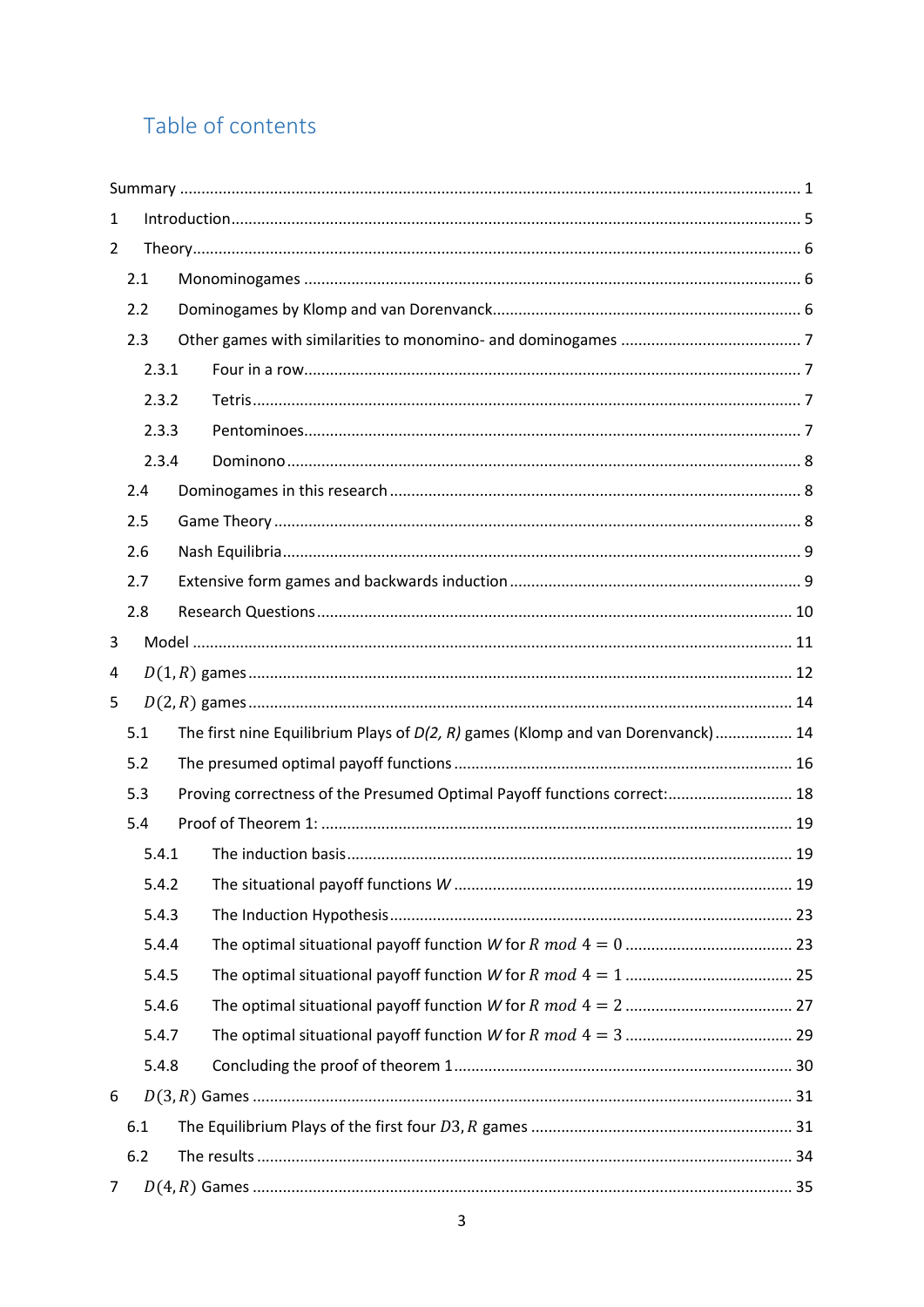|    | 7.1 |  |
|----|-----|--|
|    | 7.2 |  |
| 8  |     |  |
|    | 8.1 |  |
|    | 8.2 |  |
|    | 8.3 |  |
|    | 8.4 |  |
| 9  |     |  |
|    | 9.1 |  |
|    | 9.2 |  |
|    | 9.3 |  |
| 10 |     |  |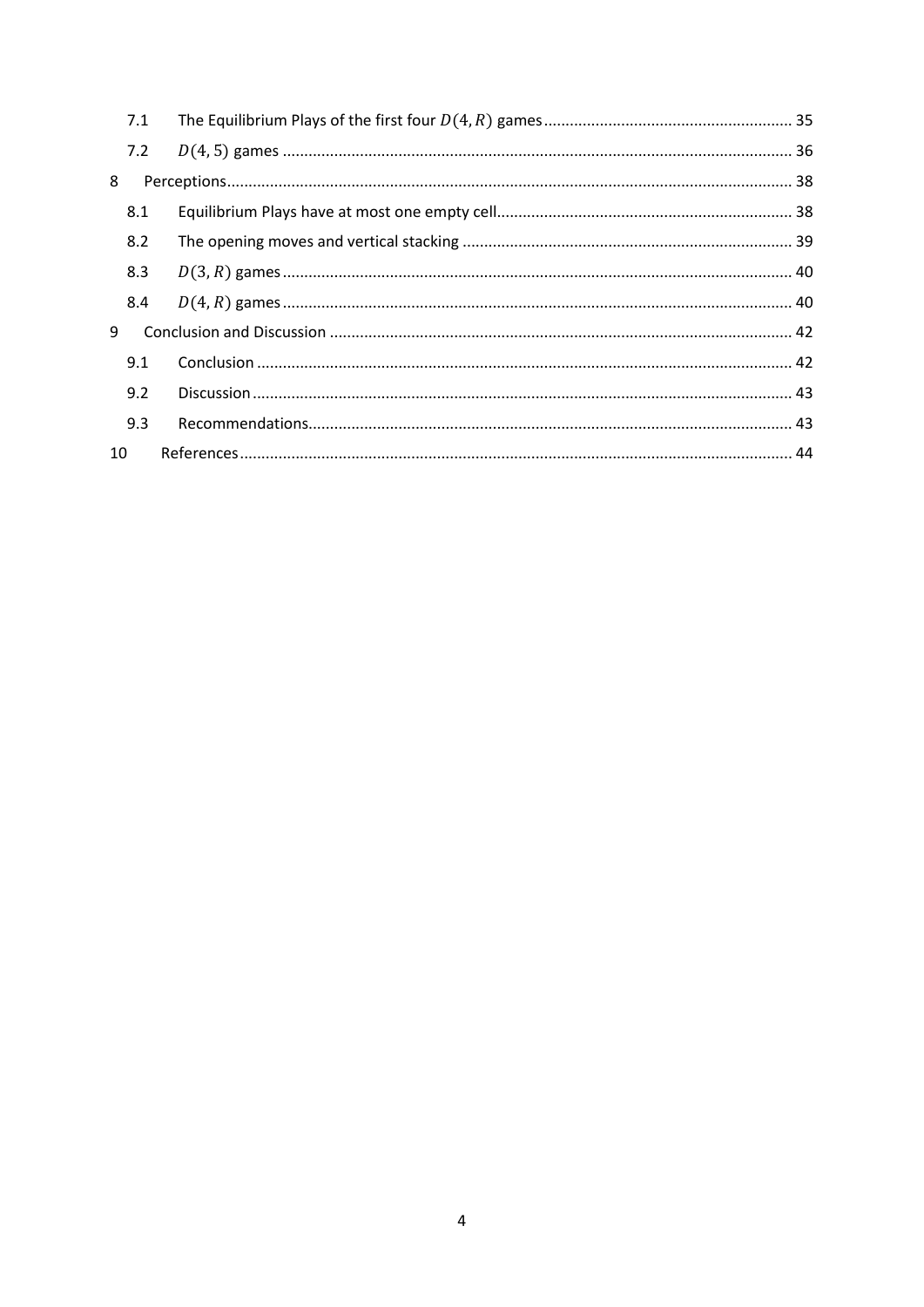## <span id="page-5-0"></span>1 Introduction

The Research of Mathematics is a part of the master M-ECB. The research was done under supervision of Dr. J. B. Timmer of *Mathematics of Operations Research (MOR*). I followed the courses Graph Theory, Game Theory and Discrete optimization prior to this research.

This research is about dominogames, a variant of monominogames (Timmer, Aarts, van Dorenvanck, & Klomp, 2017). Dominogames were also previously researched (van Dorenvanck & Klomp, 2010), with a few differences to the rules. Monominogames are played with monominoes, whereas dominogames are played with dominoes. A monomino fills up only one cell of the game board, and dominoes fill up two adjacent cells. The goal of the game is to try to maximize the payoff. Units of payoff are earned by playing domino's in certain rows or columns. Each cell occupied by a player on row 1 earns him one unit of payoff. A cell occupied on row 2 is worth two units of payoff, and so on.

The main goal of this type of research is to find out what moves the players make if they play rationally. If both players played a game rationally, and every move was made to fully maximize each player's own payoff, the move sequence is called an Equilibrium Play. In Equilibrium Plays, there exists no move that could have been played differently to increase the payoff of the corresponding player. In dominogames, players have extra options each turn, because they may choose to play their domino horizontally or vertically. Sometimes, playing horizontally may leave a gap that cannot be filled anymore during the remainder of the game. These cells will be left unoccupied, and the payoff units of these cells are then wasted. In games with an odd number of cells, there is always at least one empty cell at the end of a game, because players fill up two cells each turn. These extra choices and the possibility of leaving gaps make dominogames a bit more complicated than monominogames. This research was started by finding Equilibrium Plays for Dominogames with two columns and any number of rows. After that we found some perceptions and insights for games with three and four columns as well.

Any perceptions and insights gained during this research will be written down. Also, recommendations will be given for potential students that want to follow up this research.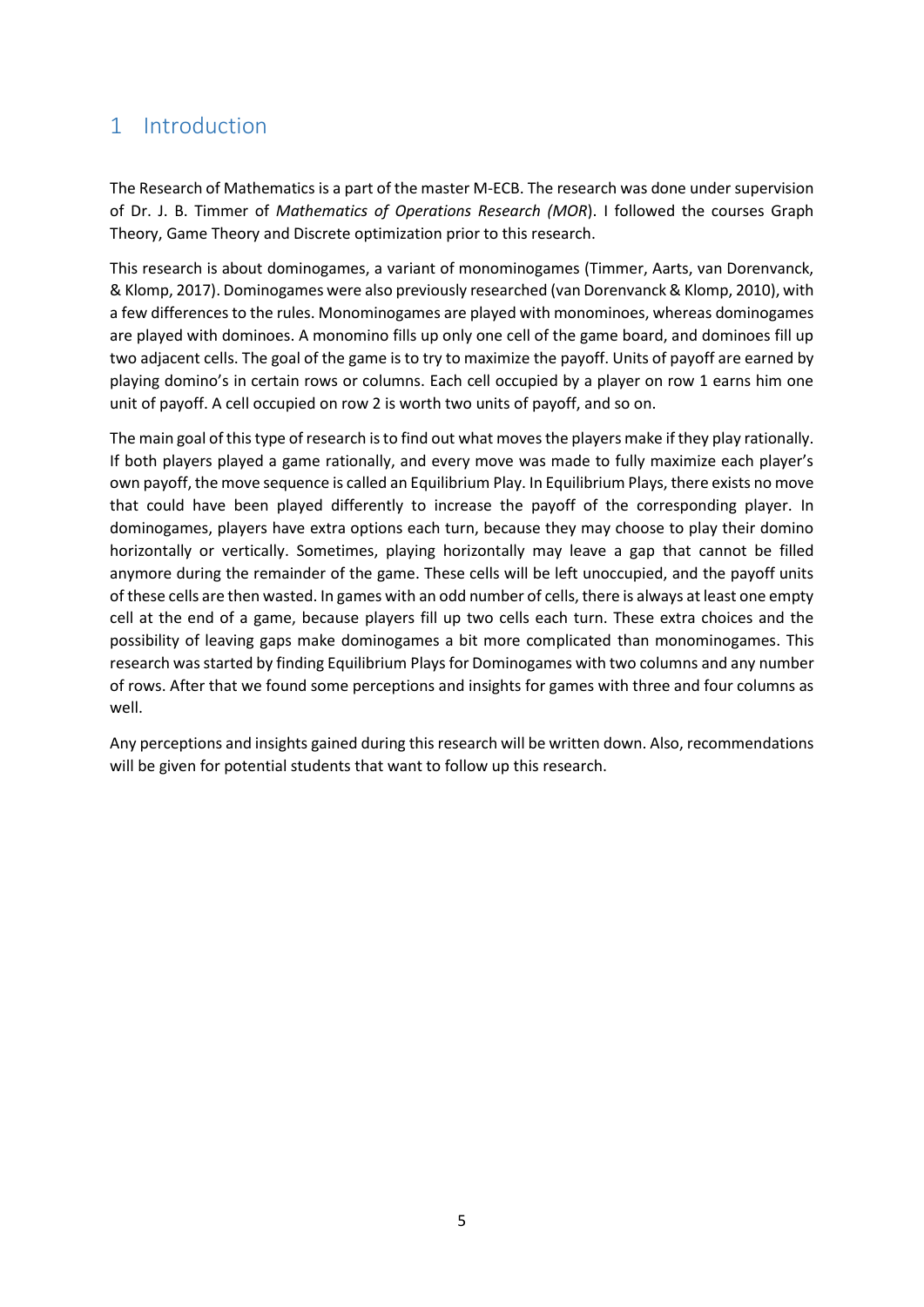## <span id="page-6-0"></span>2 Theory

This chapter will cover monominogames and dominogames, as well as some games that have similarities to monominogames and dominogames. Also, some relevant theory that will be useful for the research will be covered here. This chapter will conclude with the research question and a paragraph about the setup of the research.

### <span id="page-6-1"></span>2.1 Monominogames

The dominogame that will be researched is a variant of similar monominogame. That is why this monominogame will first be introduced.

The monominogame (Timmer, Aarts, van Dorenvanck, & Klomp, 2017) is a game that is played by two players. It has some similarities to the game 'four in a row', but a big difference is that the monomino game only ends when the board is full and there are no more moves possible. Instead of trying to be the last one to make a move ('four in a row' or 'chess'), both players are only interested in optimizing their own payoffs. The game is played on a rectangular board of *C* columns and *R* rows, so the board consists of  $C \times R$  cells. The notation  $M(C, R)$  indicates a monominogame with  $C$  columns and  $R$  rows. The game is played with pieces called monominoes. These can cover exactly one cell of the board. The columns are numbered *1* to *C*, with the leftmost column being column 1. The rows are numbered from *1* to *R*, with the bottom row being row *1*. Having a monomino in a row *i* ∈ *{1, 2, …, R}* gives the player a payoff *i*. The game is played by two players, player 1 and player 2. Player 1 always begins. Each turn the players pick a column and place one monomino at the lowest available cell. When a player has a choice between cells of the same row the player chooses the column with the lowest number. The game only ends when all cells on the board are covered, which happens after *C x R* moves. After this each player counts their total payoff. The goal of the game is for each player to maximize their own payoff. The players are not interested in having a greater payoff than their opponent, only in maximizing their own payoff.

## <span id="page-6-2"></span>2.2 Dominogames by Klomp and van Dorenvanck

Dominogames (van Dorenvanck & Klomp, 2010) are an extension of monominogames. Instead of playing with monominoes, players play with dominoes. Dominoes are game pieces that cover more than one cell of the game board. In the article by Klomp dominoes were described as game pieces with lengths equal to the number of columns. This means the dimensions of dominoes are *1xC*. Because of the rectangular form of the dominoes, players have to take into account the position as well las the orientation of the dominoes they place. The players can either play their dominoes vertically or horizontally. The notation  $D(C, R)$  indicates a dominogame with *R* rows and *C* columns.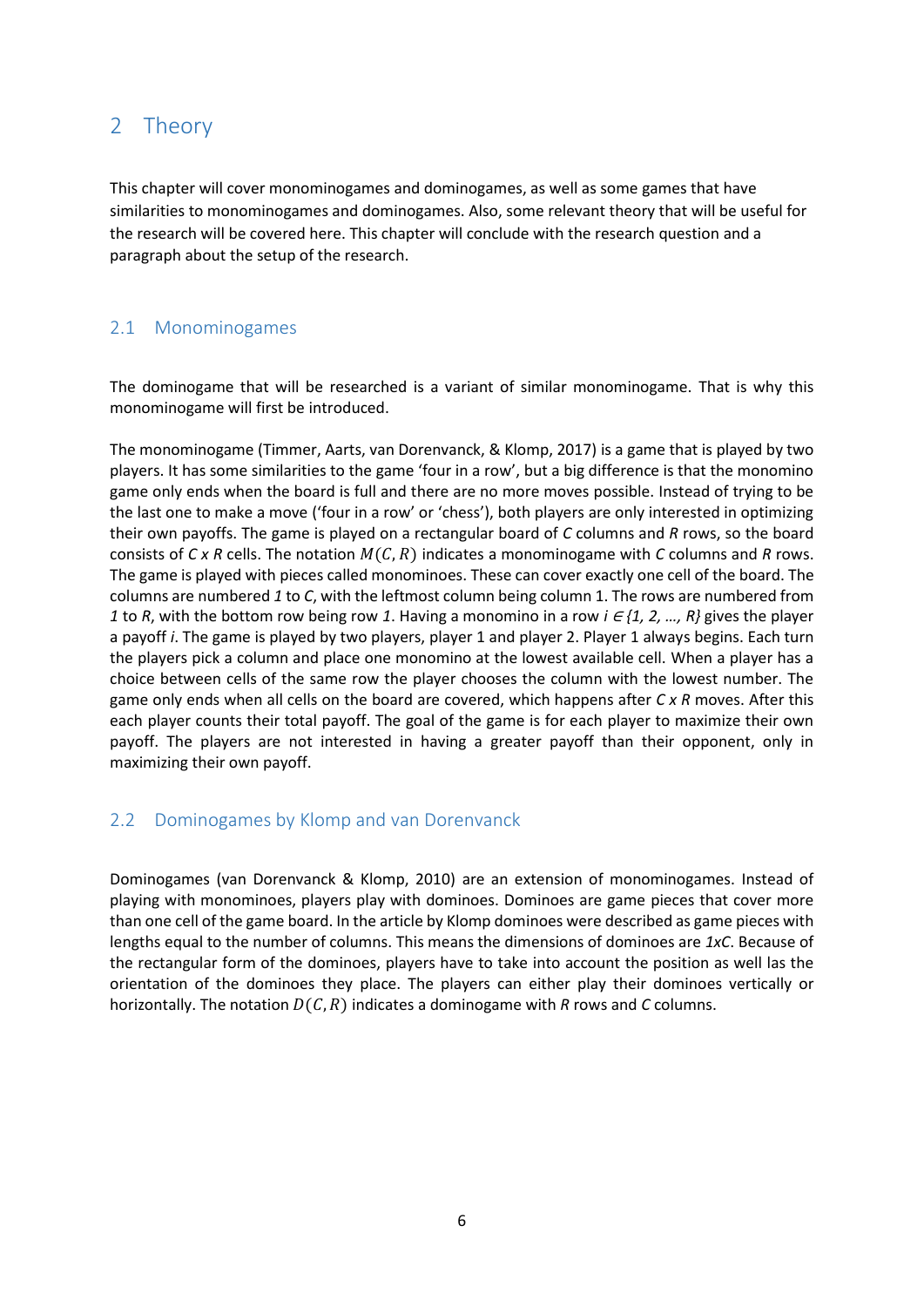#### <span id="page-7-0"></span>2.3 Other games with similarities to monomino- and dominogames

#### <span id="page-7-1"></span>2.3.1 Four in a row

Four in a row is a well-known game for two players. The rules are quite different, but the game basically uses a square board and both players play with single-cell chips (this is basically what monominoes are). The chips also fall down to the lowest possible row in a column, just like with monominogames. Both players use different colours so that they can distinguish each other's chips. In four in a row the size of the board is fixed (R and C are fixed) and players are not obliged to place their chip in the left most column if multiple cells on the same row are free. For visualization this game can be a basis for monomino games. In fact, two people could actually play a monominogame with a four in a row board and its chips. The rules of four in a row are quite different from monominogames though. In four in a row, the players don't try to score points, but they try to make the last move. Each player tries to get four chips in a row, either horizontally, vertically or diagonally. When one player places a chip and gets four in a row, the game is finished and this player wins the game. This also means the board rarely ever gets completely filled with chips. As a result of these rules the players always try to work against each other, whereas in monominogames players are only interested in their own gains. In short, the mechanics of four in a row are the same, but the rules are different.

#### <span id="page-7-2"></span>2.3.2 Tetris

Tetris is a well-known computer game. It is played by only one player. Tetris is played on a rectangular board like in monominogames. The board may be any size, but the standard size is 10 cells wide and 20 cells high. The game is played with game pieces called tetriminoes. Tetriminoes are pieces that *Figure 1: the seven kinds of tetriminoes*take up four cells and are shaped differently as shown in figure



1. One piece at a time will show up at the top side of the game board. After it appears it will start to fall down. While the tetrimino is falling, the player can move it left and right, or he can rotate it. After the tetrimino hits the bottom of the board or another tetrimino that was placed before, the next tetrimino will appear. When all cells of a row are filled the row is emptied and all cells above this row that were filled will move down by one. Clearing a row grants points to the player. The goal is to try to fit the tetriminoes together as tightly as possible. When a player doesn't manage to clear enough lines, and the game board is filled up so that no other tetrimino fits, he loses. Tetris can never end in the player's victory. The player can only hold on for so long before an inevitable loss, so the goal is to try and get the highest score before losing.

#### <span id="page-7-3"></span>2.3.3 Pentominoes

Pentominoes (Orman & Hilarie, 1996) is a game for two players that is played on an 8x8 board. The game is played with pieces called pentominoes, which are pieces that cover 5 cells of the board. Pentominoes come in different shapes. The first player that is unable to make a move loses the game. The game ends when no other move is possible. There is no scoring system like in monominogames or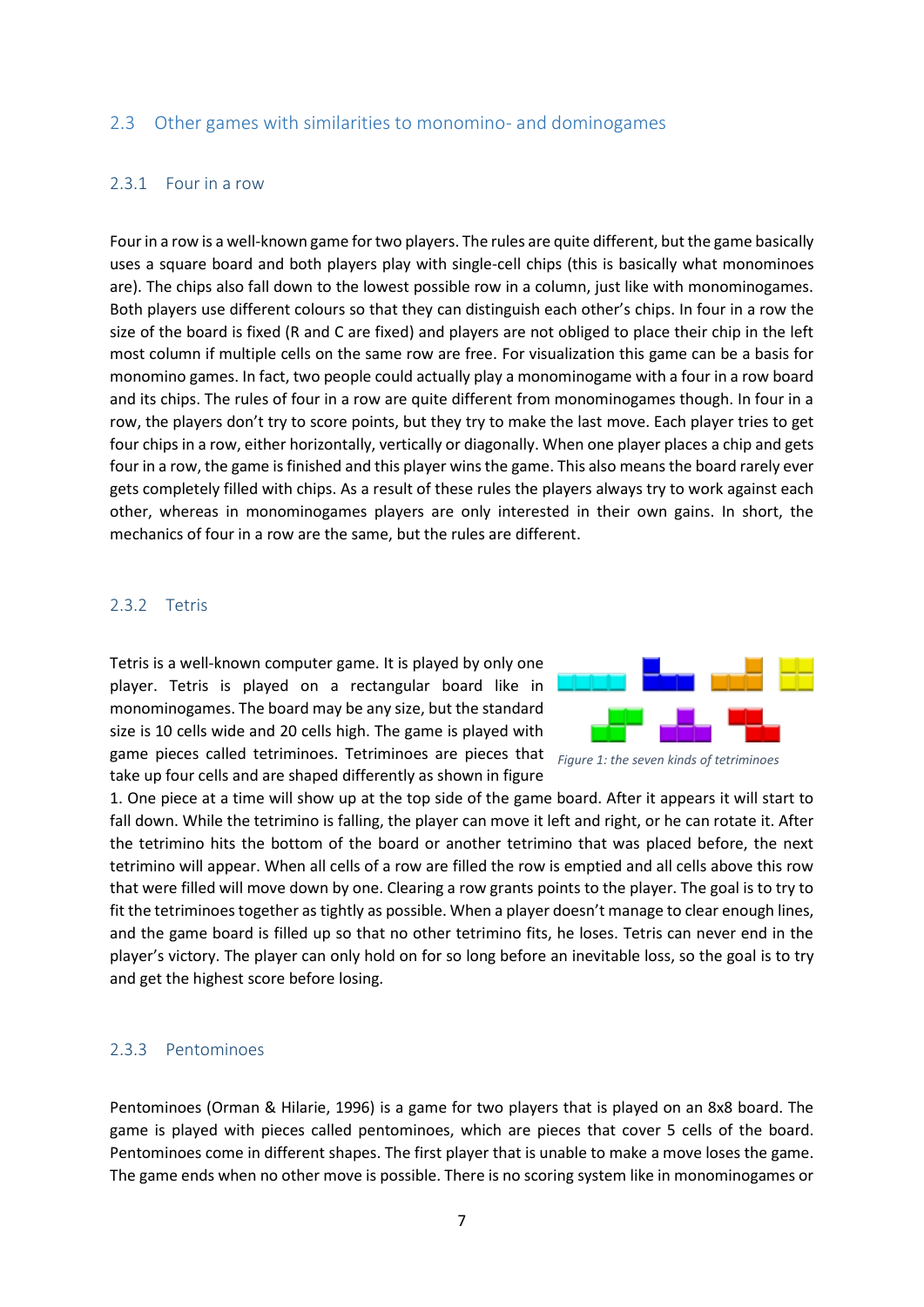dominogames. The pentominoes can be placed anywhere on the board, and don't necessarily have to be placed on the bottom row.

#### <span id="page-8-0"></span>2.3.4 Dominono

Dominono (Gardner, 2000) is a game that resembles tic-tac-toe. It can be played on a sheet of paper. Both players pick a symbol to play with. For example, one player uses crosses and the other uses circles. Unlike tic-tac-toe, where players try to get three in a row, players now try to avoid making a domino. A domino is created by having two of your symbols adjacent to each other horizontally or vertically, but not diagonally. The players try to avoid creating a domino, hence the name dominono. Whoever creates a domino loses the game. In this game players do not necessarily have to mark the bottom row first. The size of the board is not fixed. Also, just like in four in a row, players try their best to work against each other instead of only playing for their own gains.

## <span id="page-8-1"></span>2.4 Dominogames in this research

The dominogames that have been researched here are again a variant of the before mentioned dominogames, only now the dominoes always have dimension *1x2* regardless of the number of columns. This means that dominoes always cover 2 cells of the game board. Also, when players have a choice between cells of the same row, they do not have to pick the leftmost column(s) anymore. This can sometimes lead to situations where one player can block certain options for the other player. For example, in the game  $D(3,2)$ , there is a difference in placing the first domino vertically in column 1 or column 2. Even though both options give player 1 the same amount of points, the latter deprives the other player of the option to place their domino horizontally. Whether this is advantage for player 1 or not may depend on the exact situation.

## <span id="page-8-2"></span>2.5 Game Theory

Game Theory will be used to study these dominogames. Game Theory is used for analysing situations and predicting outcomes in situations with strategic interactions between decisionmakers/players. In Game Theory we look at the choices each player has and how these choices affect the choices of each other. Many types of games can be analysed using Game Theory. In some games the players have to cooperate, and in some games, they play against each other. Dominogames are non-cooperative games (Nash, 1951) because the players play against each other for themselves. In such games each player has a payoff function that each player wants to maximize. Players are rational, selfish, for they only care about maximizing their own payoff. Unlike games like Rock-Paper-Scissor, dominogames consist of a series of decisions. The players make moves in turn, instead of simultaneously. At every point in the game both players know what moves the other player made. This information can be used to decide what move to make next. In such games we speak of 'perfect information' (Peters, 2008). Both players are fully informed on their opponents' moves. An example of a game where this is not the case is a card game like poker, because each player hides his cards from his opponent. The best strategy of each player depends on the strategy the other player uses. When the game is finished and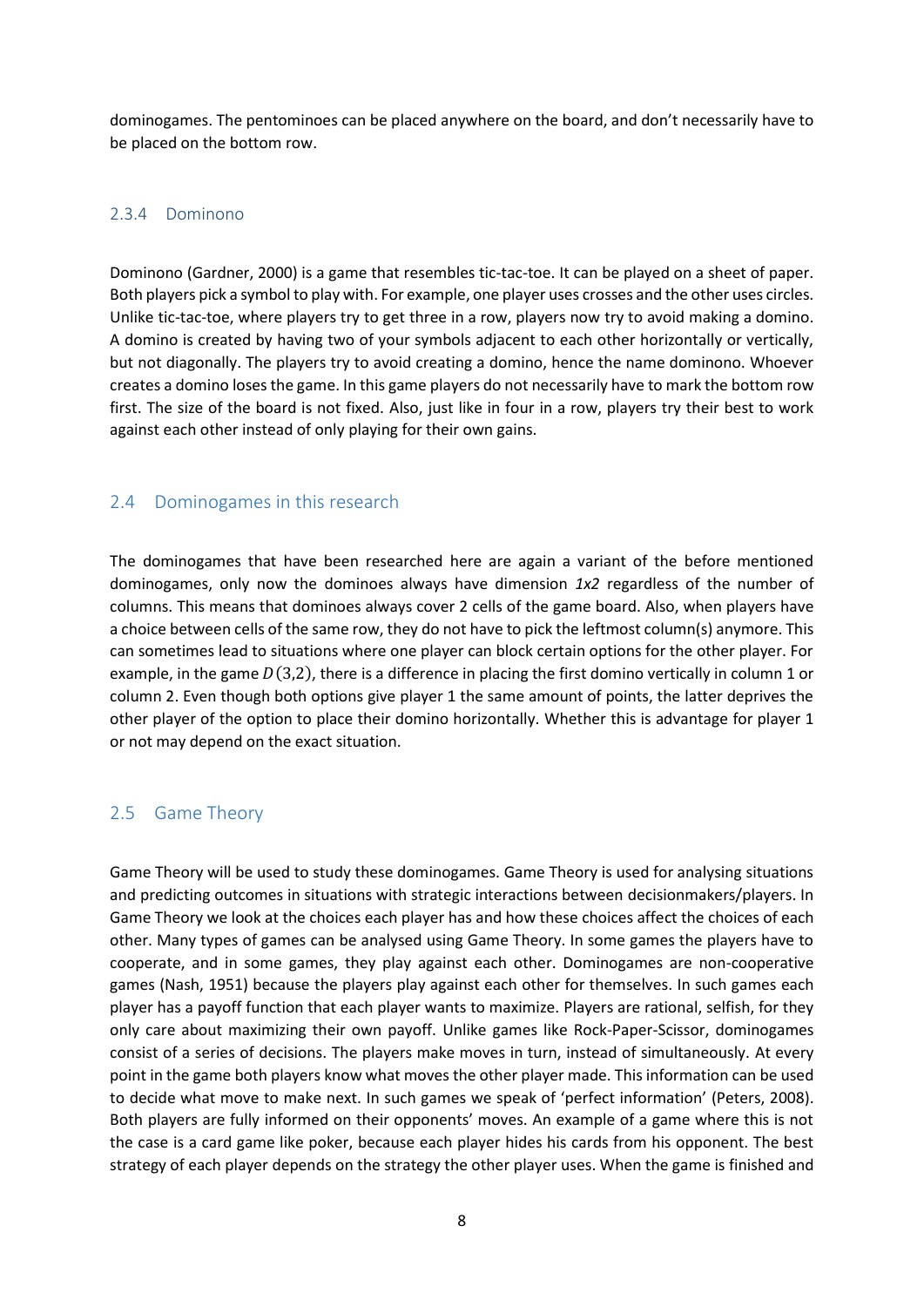neither player could have increased their payoff by changing strategies, then this set of moves (by both players) is called a 'Nash- Equilibrium' (Peters, 2008) (Groenewoud, 2011). The Nash-Equilibrium is one of the most central concepts in game theory.

#### <span id="page-9-0"></span>2.6 Nash Equilibria

The goal of the game is for each player to maximize his payoffs. When a player covers a cell in row *i*, this generates a payoff of *i* units. The goal is not to defeat the other player, but instead each player tries to maximise their own total payoff, regardless of the other player's payoff. This means that each player doesn't try to minimise the other player's payoff and cares only for his own payoff. An interesting question is how the game will progress assuming both players do the best possible move every turn. Playing an optimal move means the player could not have improved his payoff by playing another move. In game theory we call this concept a 'Nash Equilibrium' (Peters, 2008) (Groenewoud, 2011).

#### <span id="page-9-1"></span>2.7 Extensive form games and backwards induction

A game in extensive form is described by a game tree. Game trees exist of nodes and edges. Each node is either a decision node or an end node. Each edge corresponds to an action of a player. Monominogames and dominogames are extensive form games. They can be described by game trees. Figure 2 shows the game tree of an  $M(2, 3)$  game for three players (Prakken, 2018). Here, the rules say that when a player can play a monomino on the same row of two or more columns, he always has to play the leftmost column. Next to each node we see which player has the next move, and what the state of the game is. For example, 3:[1,1,0] means that it is now player three's turn, and column 1 and 2 both have one cell occupied. Under each end node the payoffs of each player are given. Basically, the game tree describes every decision each player can make and what the payoffs for each player will be for every move sequence.



*Figure 2: Game Tree of an M(2, 3) game for three players*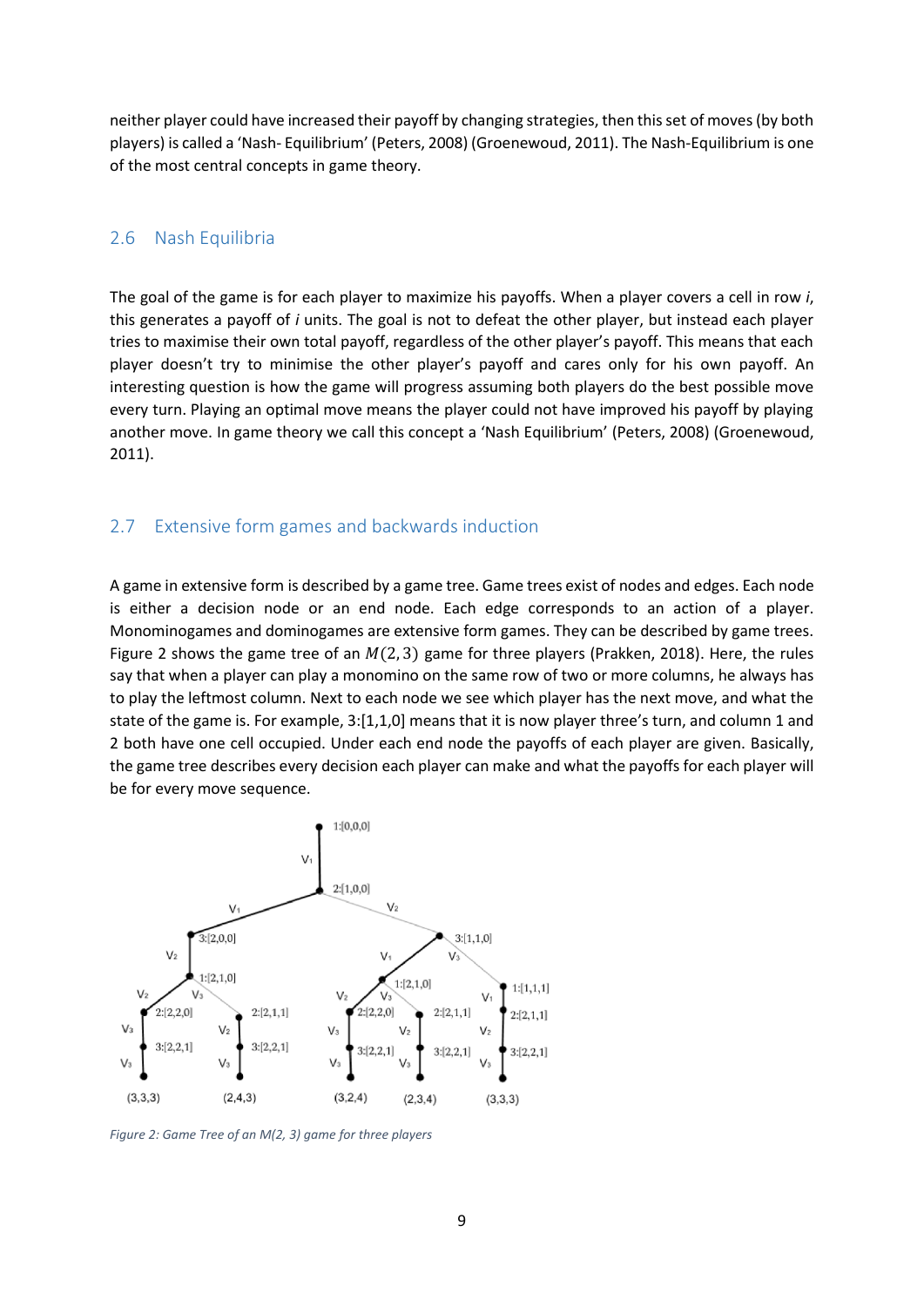Using backwards induction on an extensive form game, one can find the Nash Equilibrium of the game. All thick edges together describe this Nash Equilibrium. This method is called backwards induction because when applied, one starts at the end nodes and works his way to the top node. This means one starts by looking at the last move of the game, and then works backwards through the sequence of moves that are played each turn. Starting at an end node, you thicken the next edge if this decision is optimal for the player's payoff at this point. If this is done for the whole game tree there may be one or more routes of thick edges that go from the starting node all the way to an end node. If all players play rationally, they should always play along these thick routes. This way, all players try to maximize their own payoff. A move sequence along only thick edges will be called an Equilibrium Play. In figure 2, we can clearly see the difference between a Nash Equilibrium and an Equilibrium Play. All thick edges together describe the Nash Equilibrium, while the Equilibrium Play is only described by the leftmost path of thick edges that goes all the way from the top to the bottom. Only the Equilibrium Plays will be researched, since it saves us from a lot of unnecessary work.

Figure 3 shows what the board would look like in the end (green: player 1, yellow: player 2, blue: player 3). By backwards induction we have proved that this is what a finished  $M(2, 3)$  game for three players looks like when all players play rationally.



Of course, the more rows and/or columns a game has, the more moves there are to be made, and the bigger the game tree grows. This research is about dominogames, and dominoes can be played horizontally or vertically. Because of this extra decision each player has to make, game trees grow even bigger. Drawing game trees to apply *for three players*backwards induction to can get (too) elaborate very quickly. This is why this is only useful for games with a relatively small game board.

*Figure 3: The Equilibrium Play of an M(2, 3) game* 

## <span id="page-10-0"></span>2.8 Research Questions

During this research the main question is:

*What are the payoffs for each player in dominogames of the form*  $D(C, R)$  *for two players, when both players play Equilibrium Plays and*  $C \leq 4$ *?* 

This question will be split up into sub-questions:

- *What are the payoffs for each player in* (2, ) *games for two players, when both players play Equilibrium Plays?*
- *What are the payoffs for each player in*  $D(3, R)$  *games for two players, when both players play Equilibrium Plays?*
- *What are the payoffs for each player in*  $D(4, R)$  *games for two players, when both players play Equilibrium Plays?*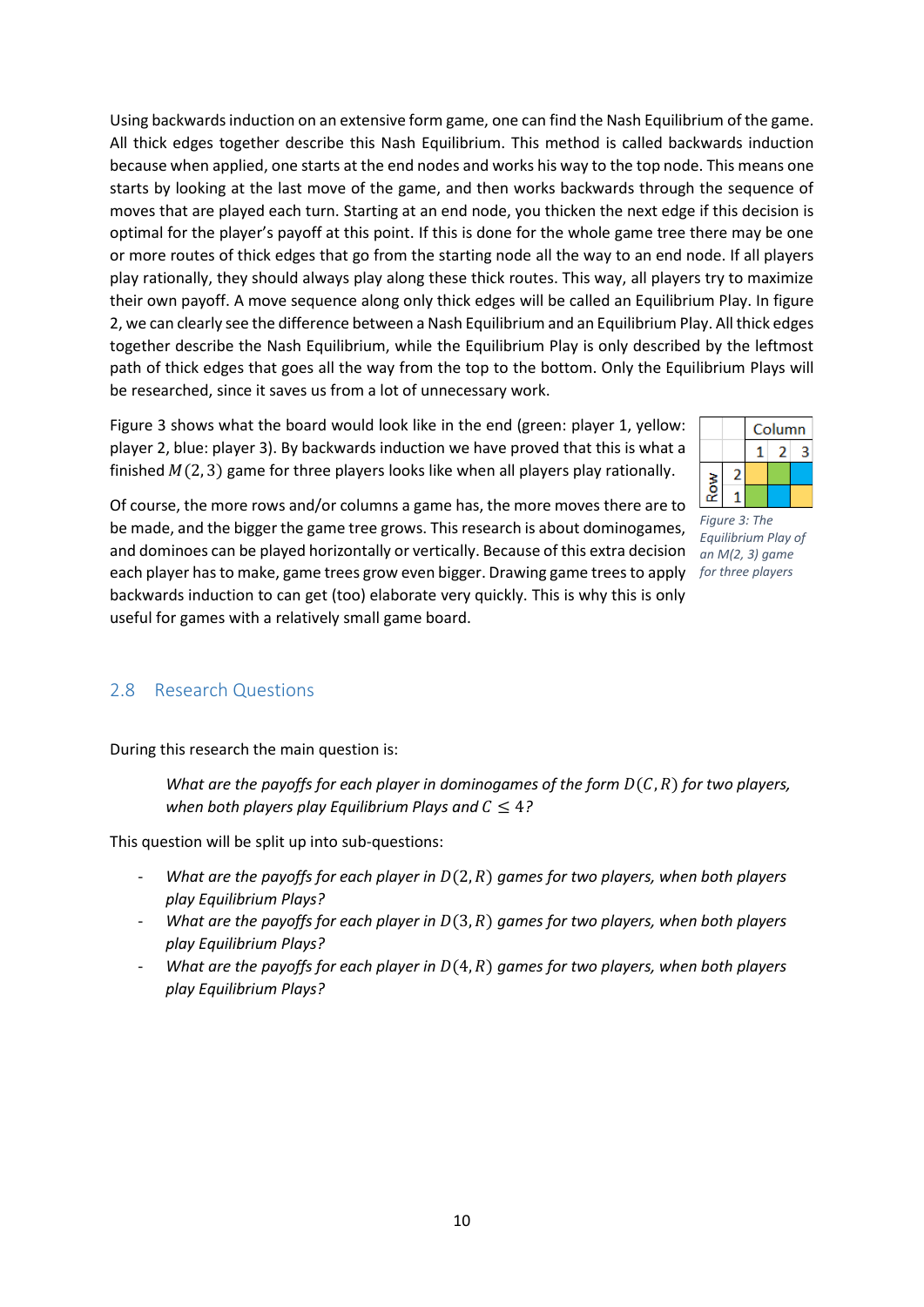## <span id="page-11-0"></span>3 Model

The dominogames studied in this research are extensive form games played by two players. The game is played on a game board existing of C columns and R rows. The notation for dominogames is  $D(C, R)$ . This describes the number of columns and rows of the game. The players play with pieces called dominoes, game pieces that fill up two adjacent cells of the board. The dominos are inserted at the top of the game board, after which the domino falls down to the bottom or on top of another domino. Since dominoes fill up two cells, players can either choose to insert it horizontally or vertically (not diagonally). Each player plays one domino per turn and then his turn is immediately over. When no more dominos fit anywhere, the game ends. A domino only fits when it covers two cells of the game board.

A cell occupied on row  $r$  generates  $r$  payoff units for the player owning that domino. This means that, for example, cells on row 5 generate 5 payoff units each and cells on row 37 generate 37 payoff units each. A domino played vertically occupies two cells on two different rows, which means these two cells generate different payoffs. The payoffs for player one and player two are denoted by  $v_1$  and  $v_2$ respectively. The goal for each player is to maximise his own payoff. The players don't care for the payoff of the opponent, only for their own payoff. So, this game is not about defeating the opponent.

If, for example, a player plays horizontal over another single vertical domino, this leaves a gap under the horizontal domino. Such a move is allowed, but it means that these cells will remain unoccupied for the rest of the game. Leaving such gaps shortens the game and reduces the total payoff that can be generated.

In this research, dominogames will be visualised with green and yellow colours for player one and player two respectively. We will denote the payoff earned by player one and two as  $v_1$  and  $v_2$ respectively. In figure 4 we see two Equilibrium Plays of  $D(2, 2)$  games. Since both are basically mirrored variants of each other, we will just view these two as one and the same move sequence. We will do this whenever mirrored variants of move sequences exist.



*Figure 4: Two mirrored variants of an Equilibrium Play*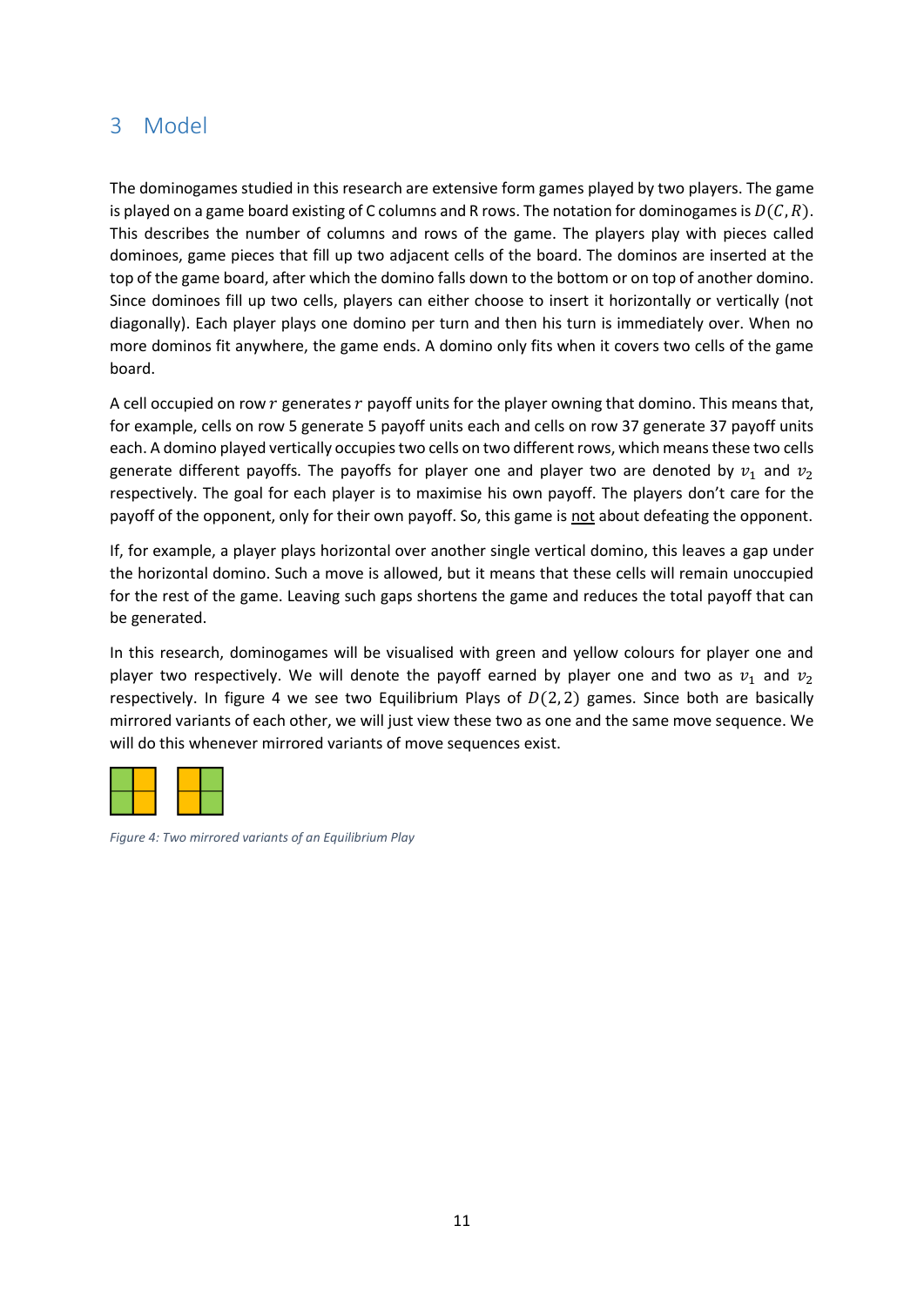## <span id="page-12-0"></span>4  $D(1, R)$  games

Because these games have only one column, players cannot play their dominoes horizontally, which makes these games rather easy to research. In fact, there exists only one move sequence for each kind of  $D(1, R)$  game. Still, to lay a foundation for this research, we will show how these games are played out.

When there is only one column, players can only play vertical in this column. This means that the players have to keep stacking dominoes on top of each other until no more dominoes fit the game board. Figure 5 illustrates this.



*Figure 5: the Equilibrium Plays of* D(1, R) *games*

Of course, we can imagine how  $D(1, R)$  games with ten or more rows will be played out. These Equilibrium Plays are trivial. Now we will try to formulate the payoff functions for both players so that we can calculate the payoff of either player for any number of rows.

For player one we see that any time when R mod  $4 = 2 (R = 4k + 2)$  and R mod  $4 = 3$ , he gets to play  $k + 1$  dominoes. For R mod  $4 = 0$  and R mod  $4 = 1$  player one gets to play only k dominoes. Player one's first domino is worth 3 units of payoff. The second is worth 11, the third 19, and so on. The next domino is always worth 8 more than the last domino. This is because the next domino is raised by four rows relative to the last domino, so both of the cells it occupies earn 4 extra units of payoff. That makes an extra payoff of 8 units. For R  $mod\ 4 = 0$  and R  $mod\ 4 = 1$ , the payoff function for player one is then:

$$
v_1 = \sum_{i=0}^{k-1} (3 + 4 \cdot 2 \cdot i) = \sum_{i=0}^{k-1} (3 + 8i)
$$

Here, 3 is the payoff of the first domino (the one on the bottom two rows).  $4 \cdot 2 \cdot i$  is the extra payoff that the other dominoes are generating. For summations we know that:

$$
\sum_{i=0}^{n} i = \sum_{i=1}^{n} i = \frac{1}{2} n(n+1)
$$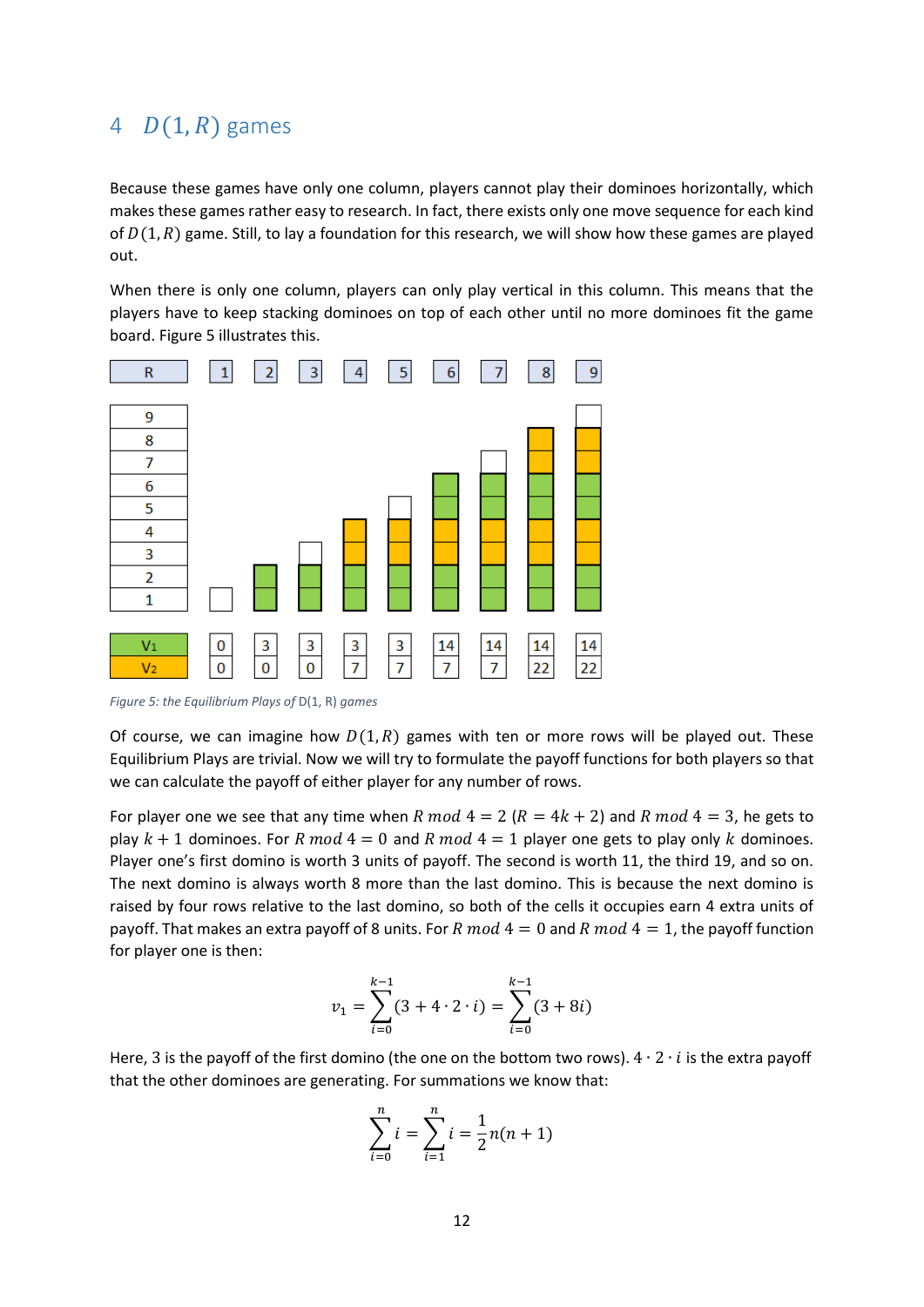Therefore, the payoff function  $V_1$  can be written as:

$$
\sum_{i=0}^{k-1} (3+8i) = 3k + \sum_{i=0}^{k-1} 8i = 3k + 8 \sum_{i=0}^{k-1} i = 3k + 8 \left(\frac{1}{2}(k-1)k\right) = 4k^2 - k
$$

When R  $mod\ 4 = 2$  or R  $mod\ 4 = 3$ , player one gets to play one more domino, so the same function cannot hold. The payoff function for these two row groups is:

$$
v_1 = 3 + \sum_{i=1}^{k} (3 + 4 \cdot 2 \cdot i) = 3 + 3k + 8 \sum_{i=1}^{k} i = 3 + 3k + 8 \left(\frac{1}{2} \left(k(k+1)\right)\right) = 4k^2 + 7k + 3
$$

Player two always gets to play  $k$  dominoes, which is why there is only one payoff function for him:

$$
\nu_2 = \sum_{i=0}^{k-1} (7 + 4 \cdot 2 \cdot i) = 7k + 8 \sum_{i=0}^{k-1} i = 7k + 8 \left(\frac{1}{2}(k-1)k\right) = 4k^2 + 3k
$$

The payoff functions for both players are shown in table 2:

| Row group                                                                                                                                           |                 |             |
|-----------------------------------------------------------------------------------------------------------------------------------------------------|-----------------|-------------|
| R mod $4=0$ and R mod $4=1$                                                                                                                         | 11.Z            | $4k^2 + 3k$ |
| $R \mod 4 = 2$ and $R \mod 4 = 3$                                                                                                                   | $4k^2 + 7k + 3$ | $4k^2 + 3k$ |
| $\tau$ . L.I. $\gamma$ , $\tau$ is a sum of formation of a $\mathbb{R}$ in $\mathbb{R}$ is $\mathbb{R}$ in $\mathbb{R}$ in $\mathbb{R}$ is a summer |                 |             |

*Table 2: The payoff functions for* D(1, R) *games*

Now, to calculate the payoff for player one for any  $D(1, R)$  game, you have to decide in what row group the number of rows falls. Then you can decide the value of  $k$ , and you substitute this value in the correct payoff function for player one. For player two you only have to decide the value of  $k$  and then substitute this in the payoff function for player two.

We now know what the payoff functions for  $D(1, R)$  games are, and how the move sequences progress. This concludes the research for  $D(1, R)$  games.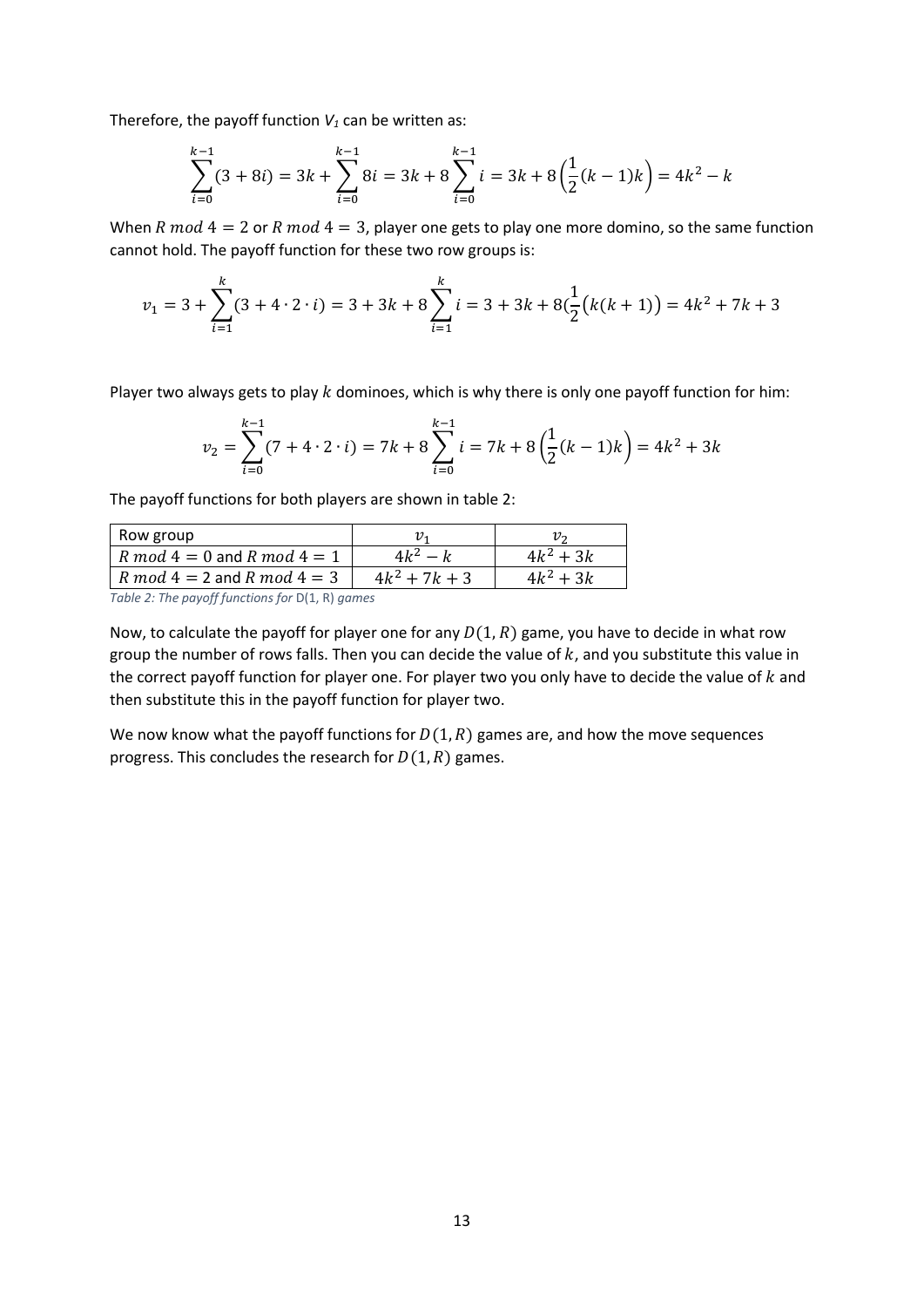## <span id="page-14-0"></span>5  $D(2, R)$  games



### <span id="page-14-1"></span>5.1 The first nine Equilibrium Plays of *D(2, R)* games (Klomp and van Dorenvanck)

*Figure 6: the first nine Equilibrium Plays of* D(2, R) *games*

The unique Equilibrium Plays of the first nine  $D(2, R)$  games are as shown in figure 6 (van Dorenvanck & Klomp, 2010). If we follow the pattern of these nine games, we could practically predict how subsequent games would play out. The specific pattern of the  $D(2, 4)$  game seems to be repeated a lot (two vertical dominoes on top of two horizontal ones). When  $R = 5$ , we see that player one plays horizontal first, and then the 2x4 pattern of the  $D(2, 4)$  game is played again. Only now player two initiated the 2x4 pattern. When  $R = 9$ , we see that another 2x4 pattern is stacked on top of the Equilibrium play of the  $D(2, 5)$  game. The pattern seems to be repeating with every four rows added. The first four Equilibrium Plays of  $D(2,R)$  games will now be proved.

For  $R = 1$ , player one can only play horizontal, and then the game is finished. Player one gets two payoff units and player two gets zero.

For  $R = 2$ , player one will play vertical, and player two will then play vertical in the other column. This generates 3 units of payoff for both players. If player one would play horizontal, then player two could only play horizontal as well, but then player one would give one unit of payoff over to player two.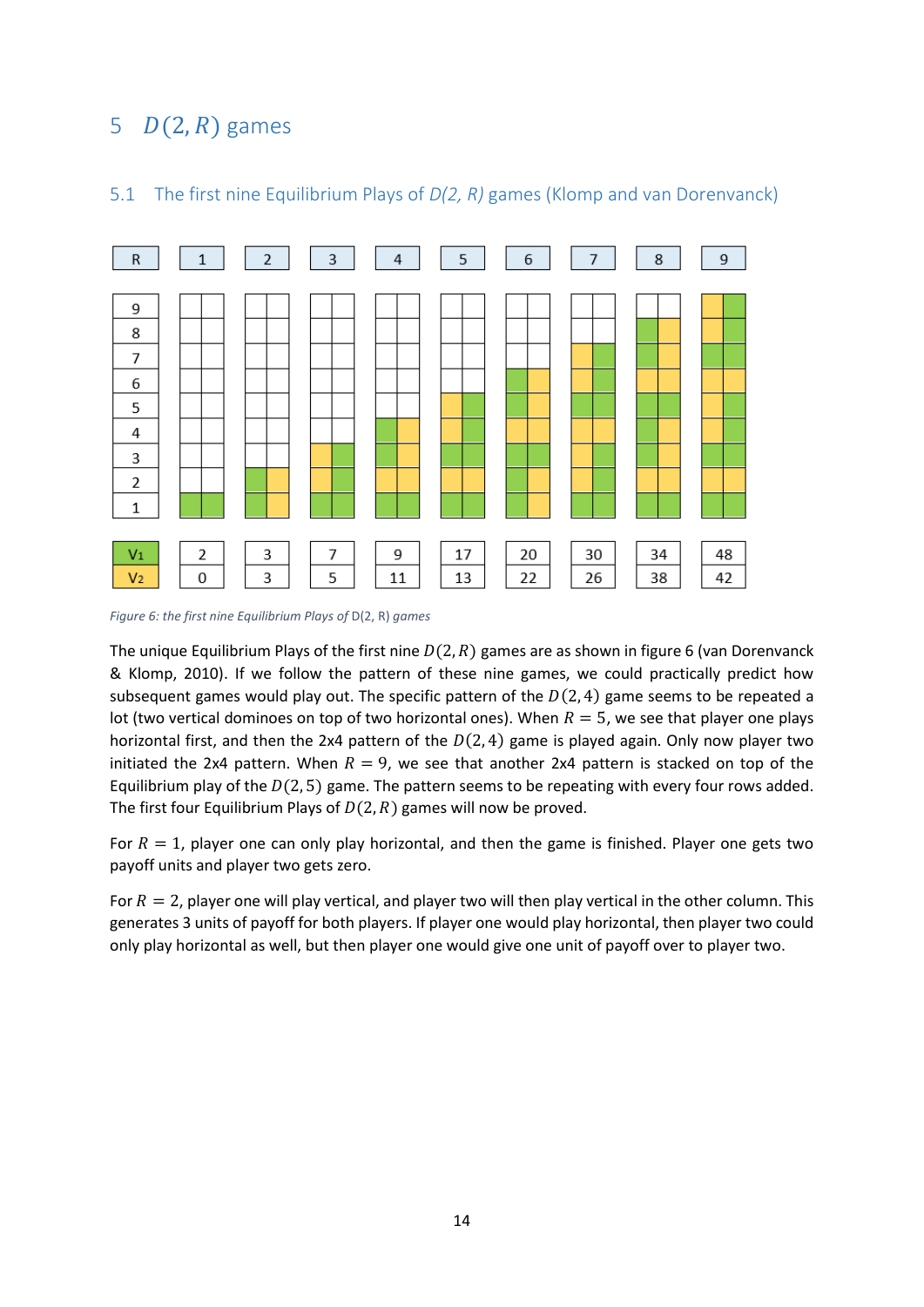For  $R = 3$ , the following move sequences are possible (figure 7):

| row 3<br>row 2<br>row 1 |   |        |   |
|-------------------------|---|--------|---|
| V1<br>V2                | 8 | У<br>₹ | 6 |

*Figure 7: move sequences for* D(2, 3) *games*

Green indicates dominoes played by player one and yellow indicates dominoes played by player two. Using backwards induction on the corresponding game tree, we can easily see that the second move sequence is the Nash Equilibrium. This generates a payoff of 7 for player one and a payoff of 5 for player two.





*Figure 8: move sequences for* D(2, 4) *games*

Again, using backwards induction on the corresponding game tree, we can see that the second move sequence is the Nash Equilibrium. This generates a payoff of 9 for player one and a payoff of 11 for player two.

These four equilibrium plays match the Equilibrium Plays of Klomp and van Dorenvanck in figure 6 perfectly.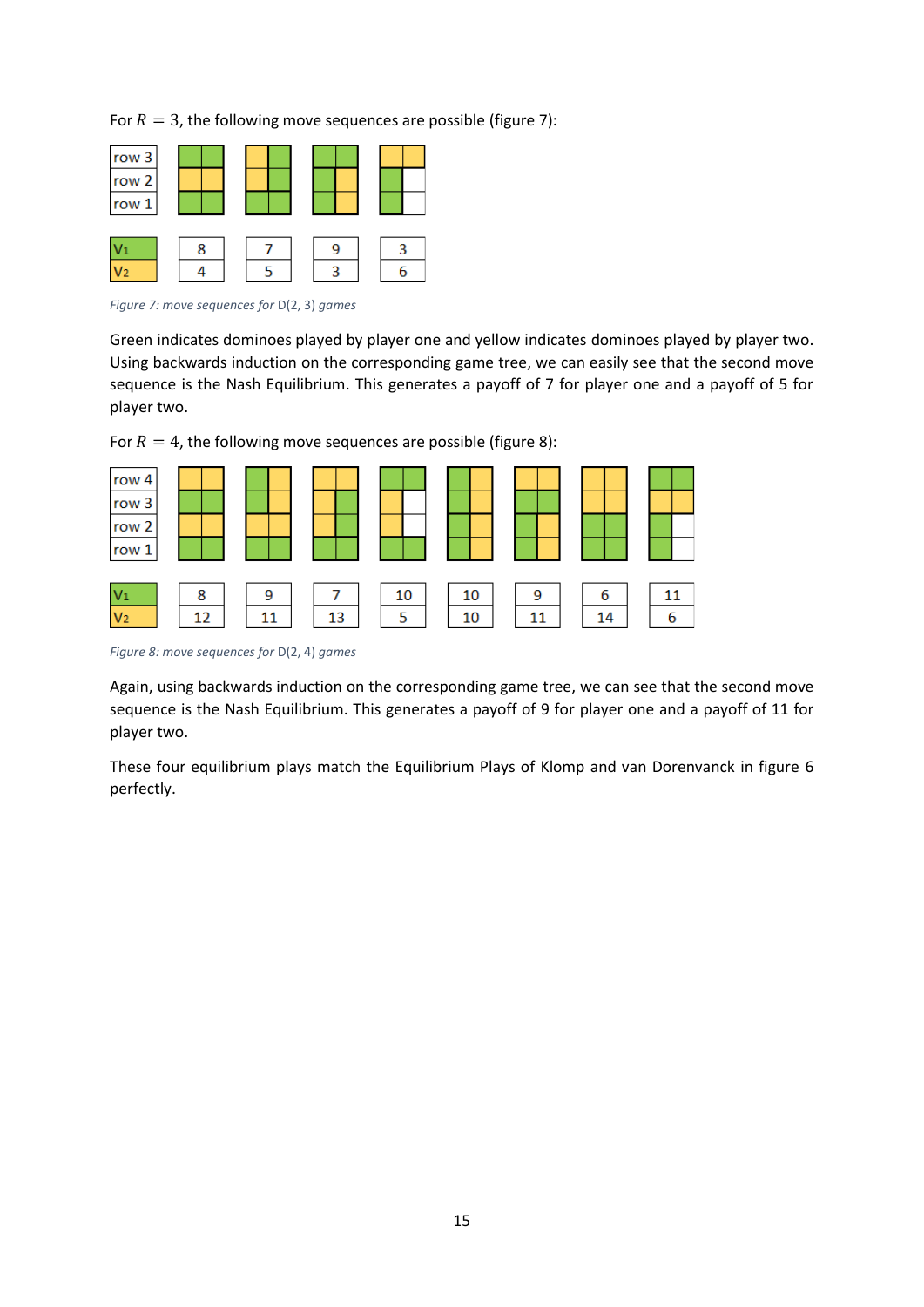#### <span id="page-16-0"></span>5.2 The presumed optimal payoff functions

Because the pattern seems to be repeating itself after every four games, we formulate the payoff functions in four groups:

| - $R \mod 4 = 0$ (or: | $R = 4k$     | with $k \in \mathbb{N}$ )          |
|-----------------------|--------------|------------------------------------|
| - $R \mod 4 = 1$ (or: | $R = 4k + 1$ | with $k \in \mathbb{N} \cup \{0\}$ |
| - $R \mod 4 = 2$ (or: | $R = 4k+2$   | with $k \in \mathbb{N} \cup \{0\}$ |
| - $R \mod 4 = 3$ (or: | $R = 4k + 3$ | with $k \in \mathbb{N} \cup \{0\}$ |

Now, for each of these four groups, payoff functions for player one and player two, *V<sup>1</sup>* and *V<sup>2</sup>* respectively, will be formulated.

#### *R=4k:*

It looks like the 2x4 pattern of the  $D(2, 4)$  game is being repeated over and over. Looking at the  $D(2, 8)$ game, we see two of these patterns on top of each other. Therefore, at the  $D(2, 12)$  game, we expect three of these patterns on top of each other, and so on. The presumed optimal payoffs functions *V<sup>1</sup>* and *V<sup>2</sup>* of player one and two can therefore be formulated as following:

$$
V_1 = \sum_{i=0}^{k-1} (9 + 4 \cdot 4i) = 9k + \sum_{i=0}^{k-1} 16i = 9k + 16 \sum_{i=0}^{k-1} i
$$
  

$$
V_2 = \sum_{i=0}^{k-1} (11 + 4 \cdot 4i) = 11k + \sum_{i=0}^{k-1} 16i = 11k + 16 \sum_{i=0}^{k-1} i
$$

In the summation each term represents the payoff of one 2x4 pattern. For  $i = 0$ , the payoff for player one is 9 and the payoff for player two is 11 (figure 6). The next 2x4 pattern (for  $i = 1$ ) is raised by four rows. Then each cell is worth 4 extra units of payoff. So, for each player, the payoff for this 2x4 pattern is raised by the number of cells occupied multiplied by the number of rows the pattern is raised. In the 2x4 pattern both players occupy 4 cells, and in the summation 4i indicates by how many rows the pattern is raised.

Recall that:

$$
\sum_{i=0}^{n} i = \sum_{i=1}^{n} i = \frac{1}{2} n(n+1)
$$

Therefore, the payoff functions *V<sup>1</sup>* and *V<sup>2</sup>* can be written as:

$$
V_1 = 9k + 16\left(\frac{1}{2}(k-1) \cdot k\right) = 8k^2 + k
$$
  

$$
V_2 = 11k + 16\left(\frac{1}{2}(k-1) \cdot k\right) = 8k^2 + 3k
$$

For R mod  $4 = 1$ , R mod  $4 = 2$  and R mod  $4 = 3$ , the number of rows doesn't fit an exact number of repeating 2x4 patterns. However, we see in figure 6 that in these cases some initial moves are played, after which a raised game with  $R'$  mod  $4 = 0$  is left These initial moves match the first three Equilibrium Plays. From that point on the 2x4 pattern will be repeated again. The player starting this pattern varies, which is important because the payoff for the player that initiates this pattern is lower.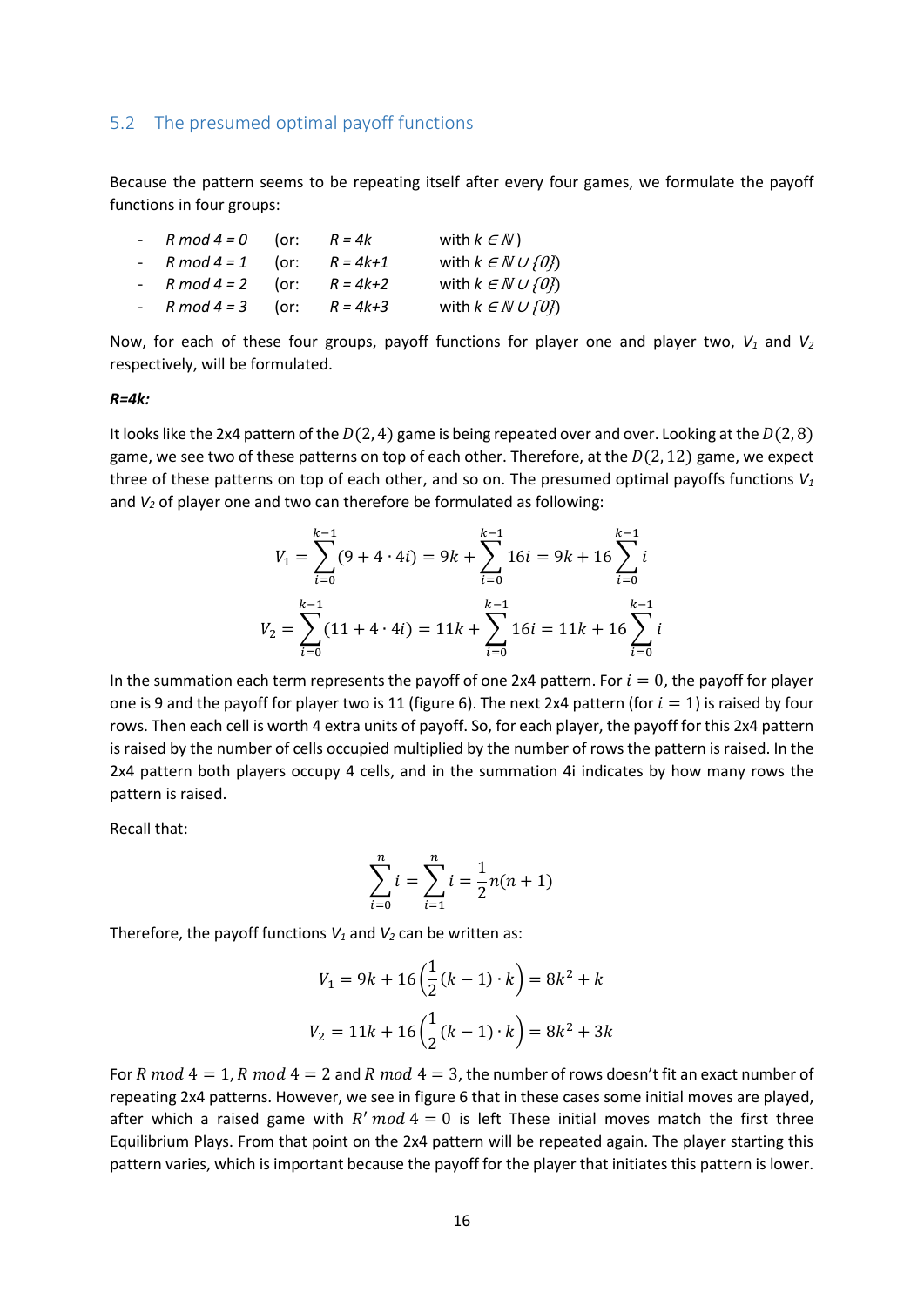The payoff functions for R mod  $4 = 1$ , R mod  $4 = 2$ , and R mod  $4 = 3$  can be formulated similarly to the payoff functions for  $R \text{ mod } 4 = 0$ :

*R=4k+1:* After player one plays horizontal, player two initiates the 2x4 pattern. Player one gets a payoff of 2 for the first horizontal play. Since it's now player two's turn, the players swap roles in the 2x4 pattern. This means player one now gets a base of 11 payoff units per 2x4 pattern and player two gets a base of 9 payoff units. The number of rows the 2x4 pattern is raised is now *4i-3*.

$$
V_1 = 2 + \sum_{i=1}^{k} (11 + 4 \cdot (4i - 3)) = 8k^2 + 7k + 2
$$

$$
V_2 = \sum_{i=1}^{k} (9 + 4 \cdot (4i - 3)) = 8k^2 + 5k
$$

*R=4k+2:* First both players play vertical in separate columns, generating 3 payoff units for both players. The base payoffs of 9 and 11 units are swapped again because player one now initiates the 2x4 pattern. The number of rows the 2x4 pattern is raised is now *4i-2*.

$$
V_1 = 3 + \sum_{i=1}^{k} (9 + 4 \cdot (4i - 2)) = 8k^2 + 9k + 3
$$
  

$$
V_2 = 3 + \sum_{i=1}^{k} (11 + 4 \cdot (4i - 2)) = 8k^2 + 11k + 3
$$

*R=4k+3:* First player one plays horizontal, and then both players play vertical in separate columns. This generates 7 payoff units for player one and 5 payoff units for player two. The base payoffs of 9 and 11 units are swapped again because player two now initiates the 2x4 pattern. The number of rows the 2x4 pattern is raised is now *4i-1*.

$$
V_1 = 7 + \sum_{i=1}^{k} (11 + 4 \cdot (4i - 1)) = 8k^2 + 15k + 7
$$

$$
V_2 = 5 + \sum_{i=1}^{k} (9 + 4 \cdot (4i - 1)) = 8k^2 + 13k + 5
$$

|              | $V_{1, R}$       | $V_{2, R}$       |
|--------------|------------------|------------------|
| $R=4k$       | $8k^2 + k$       | $8k^2 + 3k$      |
| $R = 4k + 1$ | $8k^2 + 7k + 2$  | $8k^2 + 5k$      |
| $R = 4k + 2$ | $8k^2 + 9k + 3$  | $8k^2 + 11k + 3$ |
| $R = 4k + 3$ | $8k^2 + 15k + 7$ | $8k^2 + 13k + 5$ |

*Table 3: Presumed Optimal Payoff Functions*

Table 3 shows the presumed optimal payoff functions that we just formulated. Still assuming the pattern holds for any number of rows, one can calculate the optimal payoff of either player one or player two by checking the number of rows of a certain game, deciding in which category it falls, and picking the correct payoff function for either player one or player two. For example, if you want to know the optimal payoff for player two in a  $D(2, 15)$  game, you start by looking at the number of rows. A  $D(2, 15)$  game has 15 rows, which falls in the category  $R = 4k + 3$ , because  $4 \cdot 3 + 3 = 15$ . Note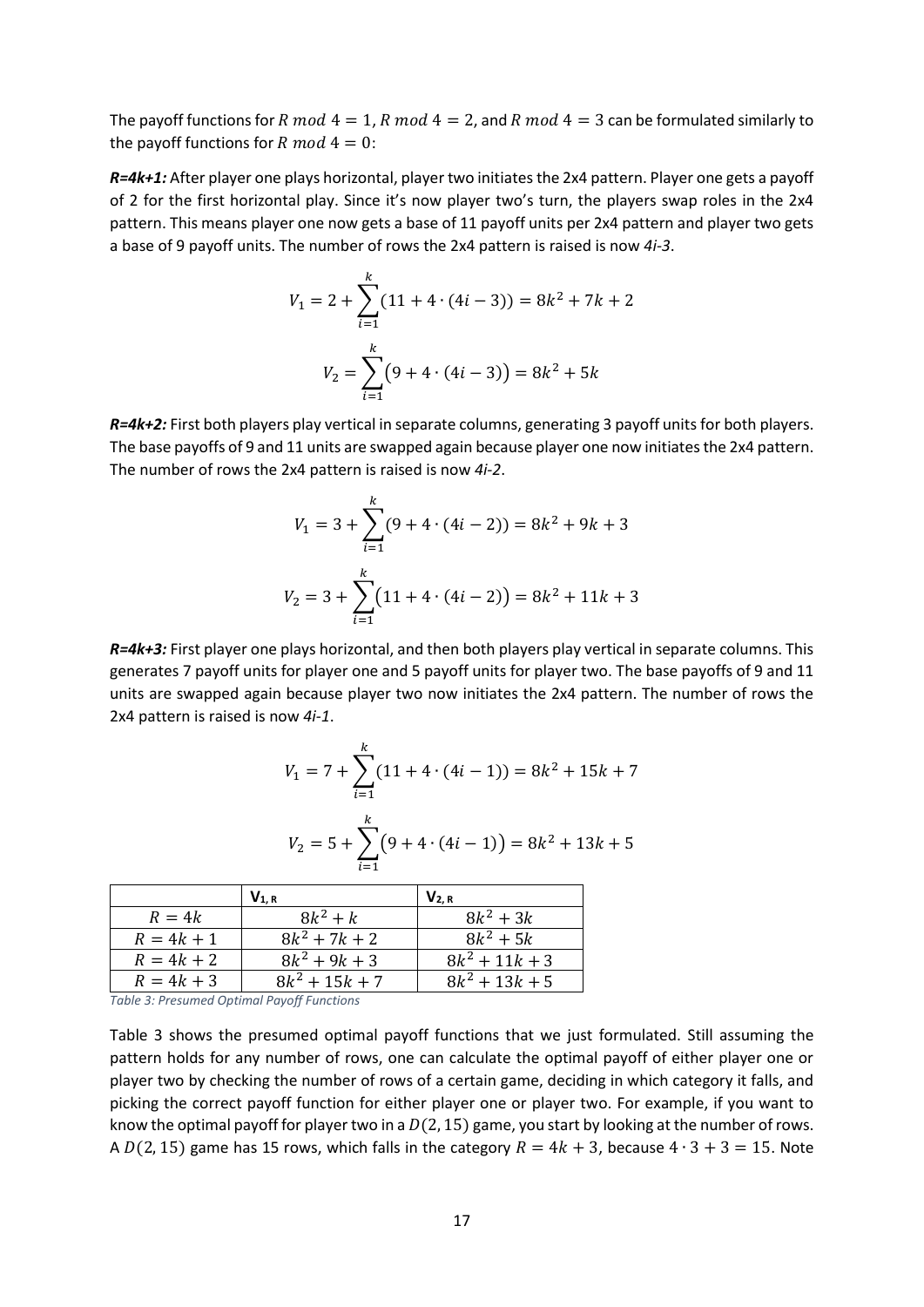that in this case  $k = 3$ . Then we pick the payoff function from the column  $V_2$ , to calculate the optimal payoff for player two in this game.

## <span id="page-18-0"></span>5.3 Proving correctness of the Presumed Optimal Payoff functions correct:

These optimal payoff functions all hold for the first four  $D(2, R)$  games. But what about subsequent games? If we want to calculate the optimal payoff for any  $D(2, R)$  game, we have to prove that these formulas hold for any  $k \in \mathbb{N}$ . For this we need Lemma 1.

**Lemma 1:** Any proven Equilibrium Play, for example the Equilibrium Play of the  $D(2, 7)$  game, would also be the Subgame Equilibrium Play for any  $D(2, 7)^{+q}$  game. Here  $q$  signifies that a game is reduced to another  $D(2, R)$  game when *q* rows have already been filled.

Lemma 1 must be true because in any raised game, the payoffs of all cells are raised linearly. If we look closely at the opening moves of the first nine Equilibrium Plays, we see that it looks like when  $R \text{ mod } 4 = 2$ , player one plays vertical, and player two plays vertical in the other column. This leaves a  $D(2, R - 2)^{+2}$  game. By Lemma 1, players should then play the same moves as they would in a  $D(2, R - 2)$  game. For R mod  $4 = 0$ , R mod  $4 = 1$  and R mod  $4 = 3$  it looks like player one always plays horizontal first, leaving a  $D(2, R - 1)^{+1}$  game immediately, with player two having the next move. Since these opening moves leave a raised game with one or two less rows, we can formulate new situational payoff functions  $W$  consisting of the payoff of these opening moves and the payoff of the raised games and try to prove that these equal the presumed optimal payoff functions  $V$  from table 3. This means we are using induction to prove the next theorem:

#### **Theorem 1:**

- $-$  If R  $mod 4 = 2$ , player one will play vertical in the first column and player two will play vertical in the right column, leaving a  $D(2, R - 2)^{+2}$  game with player one having the first move.
- If R mod  $4 = 0$ , R mod  $4 = 1$ , or R mod  $4 = 3$ , player one will play horizontal first, leaving a  $D(2, R-1)^{+1}$  game with player two having the first move.
- For the situations mentioned in the first two parts of this theorem, the situational payoff functions  $W$  equal the presumed optimal payoff functions  $V$ .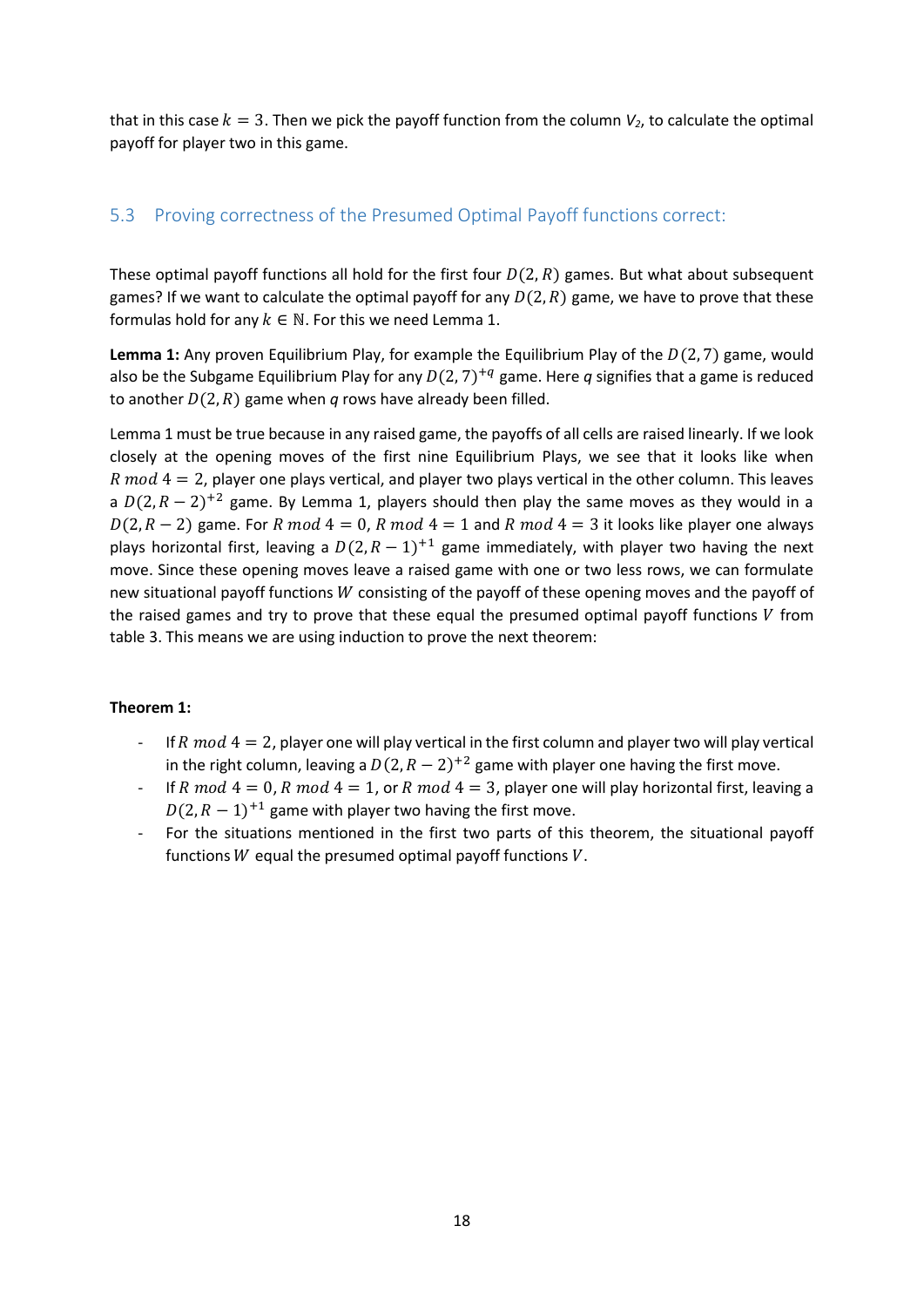### <span id="page-19-0"></span>5.4 Proof of Theorem 1:

Induction will be used to prove theorem 1.

#### <span id="page-19-1"></span>5.4.1 The induction basis

The functions shown in table 3 will be proved correct using induction. The first step is to show that these functions are true for  $k = 0$ . Because for R mod  $4 = 0$  there exists no game for  $k = 0$ , the functions will have to be shown true for  $k = 1$  in this case.

|                         | $V_{1. R}$                         | $V_{2,R}$                          |
|-------------------------|------------------------------------|------------------------------------|
| $R = 4 \cdot 1 = 4$     | $8 \cdot 1^2 + 1 = 9$              | $8 \cdot 1^2 + 3 \cdot 1 = 11$     |
| $R = 4 \cdot 0 + 1 = 1$ | $8 \cdot 0^2 + 7 \cdot 0 + 2 = 2$  | $8 \cdot 0^2 + 5 \cdot 0 = 0$      |
| $R = 4 \cdot 0 + 2 = 2$ | $8 \cdot 0^2 + 9 \cdot 0 + 3 = 3$  | $8 \cdot 0^2 + 11 \cdot 0 + 3 = 3$ |
| $R = 4 \cdot 0 + 3 = 3$ | $8 \cdot 0^2 + 15 \cdot 0 + 7 = 7$ | $8 \cdot 0^2 + 13 \cdot 0 + 5 = 5$ |

*Table 4: Payoffs of the first four* D(2, R) *games*

These payoffs match the payoffs of the first four Equilibrium Plays in figure 6 perfectly, giving us an induction basis for every group of row numbers. Also, the opening moves fit theorem 1 perfectly.

#### <span id="page-19-2"></span>5.4.2 The situational payoff functions *W*



*Figure 9: the four different opening move situations*

Of course, there are more ways to open a game than the two situations mentioned in section 1.3 (these are situations 1 and 2). Figure 9 shows four different situations for a start of any  $D(2, R)$  game. Green still represents the occupied cells for player one, and yellow represents occupied cells for player two. The first situation leaves a  $D(2, R-1)^{+1}$  game, where player two has the first move. The second and third situations leave  $D(2, R-2)^{+2}$  and  $D(2, R-3)^{+3}$  games respectively, with player one having the first move. The fourth is the situation does not leave a raised game immediately because column 2 is not occupied. This makes situation 4 a bit more difficult, so it has to be split up into different variations later on.

For each of the four starting situations, payoff functions *W* will be formulated. They will generally exist of the direct payoff the situation generates and the payoff of the  $D(2, R - q)^{+q}$  game that is left. If the optimal situational payoff functions *W* match the presumed optimal payoff functions *V* from table 3, the proof is complete. This will have to be done for all four groups of row numbers separately, because we already know that situations 1 and 2 both occur.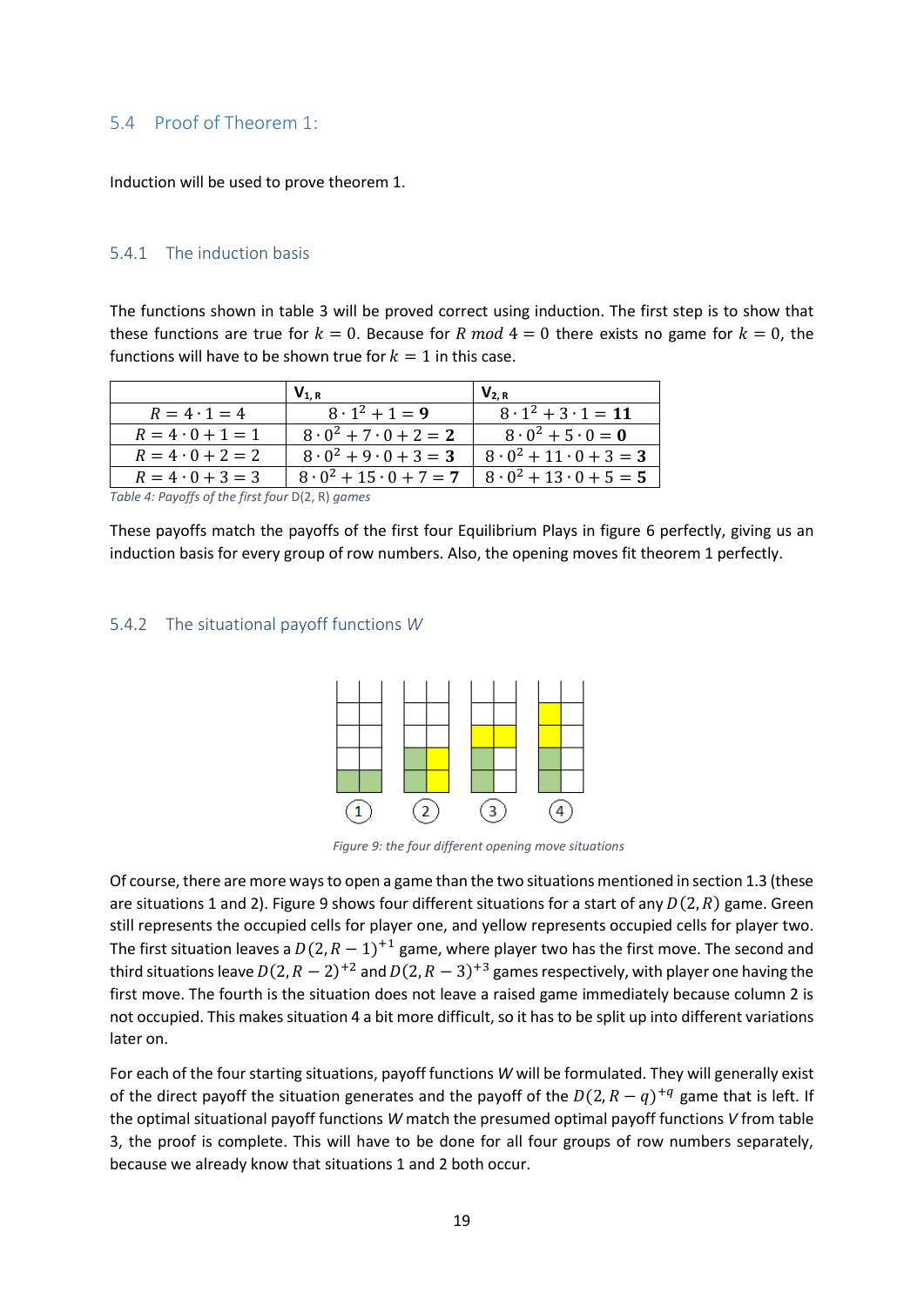#### **Explanation of the situational payoff functions** *W***:**

Example (situation 1):  $W_{1,R} = 2 + V_{2,R-1} + 1(R - 1 - a) = V_{2,R-1} + R + 1 - a$ 

When situation 1 is played, player one plays horizontal. This generates the first two units of payoff. Then, players are playing a  $D(2, R - 1)^{+1}$  game with player two having the next move. This means that the move sequence of a  $D(2, R - 1)$  game will be played, with player one and player two switching roles. Therefore, on top of the 2 units already generated, player one gets the payoff that player two would get in a  $D(2, R-1)$  game ( $V_{2,R-1}$ ). However, because this game was raised by 1, for every cell occupied by player one, he generates 1 extra unit of payoff. When  $R-1$  is even, both players occupy  $R - 1$  cells of the raised game. When  $R - 1$  is odd, player one occupies two less cells than player two in the raised game. In this case, the number of cells occupied by player one should be reduced by one. Therefore, the functions contain a parameter  $a \in \{0, 1\}$ , with *a* being 0 if *R* is even (because then  $R - 1$  is odd), and  $\alpha$  being 1 if  $R$  is odd. So,  $R - 1 - \alpha$  signifies the number of cells occupied by player one in a 1-raised game where player two has the first move. All these cells generate 1 extra unit of payoff, hence the term  $1(R - 1 - a)$ . After this the function  $W_{1,R}$  was just reduced to a simpler form.

The function  $W_{2,R}$  for situation 1 and the functions  $W$  of situation 2, 3 and 4 for both players are built in a similar way. Only for situation 4 in R mod  $4 = 2$ , the payoff functions are formulated directly.

#### **The situational payoff functions:**

*Situation 1:*

$$
W_{1,R} = 2 + V_{2,R-1} + 1(R - 1 - a) = V_{2,R-1} + R + 1 - a
$$
  

$$
W_{2,R} = 0 + V_{1,R-1} + 1(R - 1 + a) = V_{1,R-1} + R - 1 + a
$$

*Situation 2:*

$$
W_{1,R} = 3 + V_{1,R-2} + 2(R - 2 + (1 - a)) = V_{1,R-2} + 2R + 1 - 2a
$$
  

$$
W_{2,R} = 3 + V_{2,R-2} + 2(R - 2 - (1 - a)) = V_{2,R-2} + 2R - 3 + 2a
$$

*Situation 3:*

$$
W_{1,R} = 3 + V_{1,R-3} + 3(R - 3 + a) = V_{1,R-3} + 3R - 6 + 3a
$$
  

$$
W_{2,R} = 6 + V_{2,R-3} + 3(R - 3 - a) = V_{2,R-3} + 3R - 3 - 3a
$$

*Situation 4:*

Situation 4 does not immediately leave a raised game, so we cannot build the optimal payoff functions for this situation in the same way as the other situations. Therefore, the payoff function for this situation will now be explained and given separately for R mod  $4 = 0$ , R mod  $4 = 1$ , R mod  $4 = 2$ and R  $mod\ 4=3$ . Figure 10 shows variations of a few moves played after the move sequence of situation 4 is played.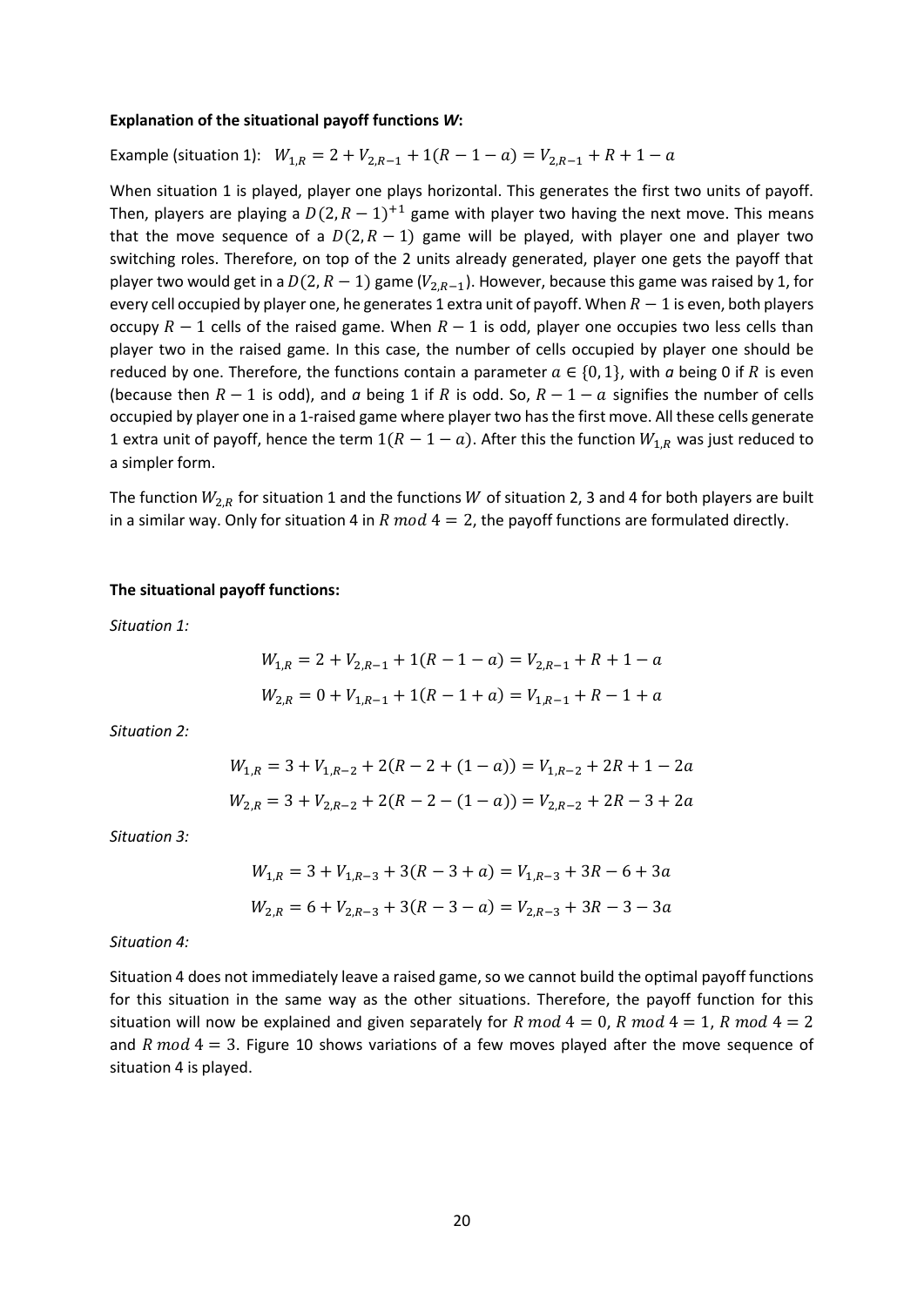

*Figure 10: Variations of situation 4*

#### $R \mod 4 = 0$ :

Variation 4a is very disadvantageous for player one, because player two constantly takes the maximum payoff in every set of four rows. He can avoid this variation by playing horizontal like in variation 4c, or playing vertical in column 2 like in variations 4d, 4e and 4f. If player one would again play vertical in column 1, player two would just play along and do the same, so 4b would never happen. Variation 4d is bad for player two because he will turn the 2x4 stacking pattern to the advantage of player one. Looking at variations 4e and 4f, player 2 is choosing between going to the repeating pattern immediately (4e), or prolonging the vertical stacking game (4f). Assuming both players keep stacking vertically, player one takes the upper hand in one column and player two then takes the upper hand in the other column. From row 5 and up the payoff is divided equally between the players. When playing variation 4e, player 2 has the advantage of the stacking pattern that follows, because he will always have the upper of the two horizontal dominoes in each 2x4 pattern. This means player two prefers variation 4e over 4f. Variation 4e is favorable over variation 4c for player one because they will basically play out the same, with variation 4e generating 3 more units of payoff for player 1. This means the optimal variation of situation 4 is variation 4e. When  $R = 4k$  and the game starts with variation 4e, the payoff functions are:

Player 1:

$$
W_{1,R} = 6 + V_{1,R-4} + 4(R - 4) = V_{1,R-4} + 4R - 10
$$

Player 2:

$$
W_{2,R} = 14 + V_{2,R-4} + 4(R - 4) = V_{2,R-4} + 4R - 2
$$

#### $R \mod 4 = 1$ :

When R  $mod 4 = 1$ , and players keep stacking vertically in one column, one cell will be left on row R. Player one will then choose to play horizontal on the top row, ending the game. This leaves a lot of empty cells in column 2. We assume that this is not favorable for either player. When situation 4 occurs, players will want to stop stacking vertically in column 1. Player 1 favours 4c over 4b, because 4b will leave a raised game with  $R' \mod 4 = 2$  (here  $R'$  is the number of rows left in the raised game). This gives player two the more advantageous 2x4 repeating pattern. Player 1 gets this pattern if he plays horizontal himself like in variation 4c, leaving a raised game with  $R' \mod 4 = 0$ . If player one would play vertical in column 2, player two would play horizontal like in variation 4d. This would leave player two with the advantageous repeating pattern. This is why player one prefers to play variation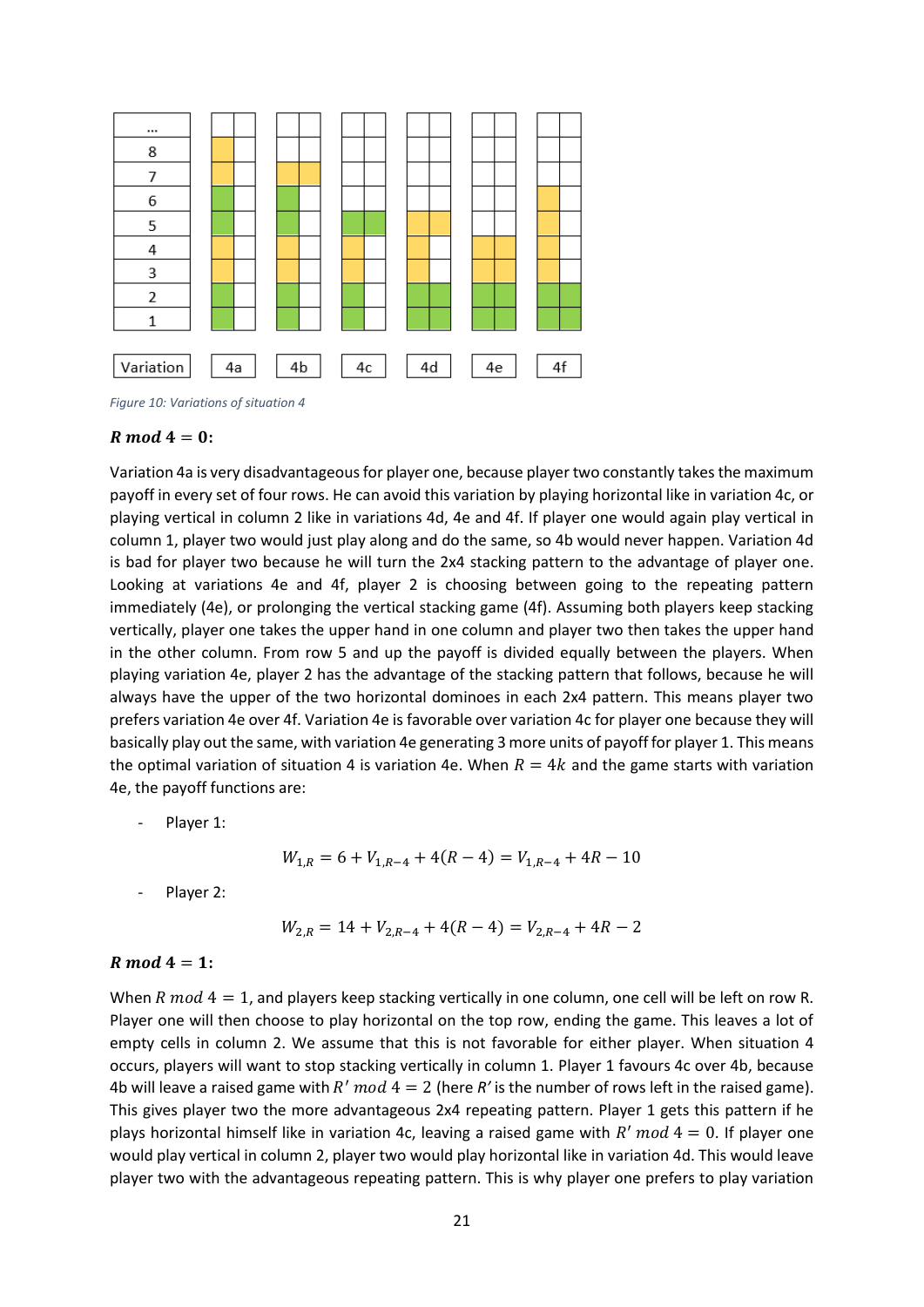4c when R mod  $4 = 1$ . This leaves a raised game with R' mod  $4 = 0$ , where player two has the first move, giving player one the advantage of the repeating pattern.

Player 1:

$$
W_{1,R} = 13 + V_{2,R-5} + 5(R - 5) = V_{2,R-5} + 5R - 12
$$

Player 2:

$$
W_{2,R} = 7 + V_{1,R-5} + 5(R - 5) = V_{1,R-5} + 5R - 18
$$

#### $R \mod 4 = 2$ :

Variation 4a represents the move sequence where players keep stacking vertically in one column until it is full, after which they well start stacking in the other column until that one is also full. Since R is even, an exact number of vertical dominoes fits in each column. Since  $R \text{ mod } 4 = 2$ , player one will come out on top in column 1. But then player two will start in column 2, and will come out on top there. Their payoffs will both be equal (or half the total payoff). If player two plays horizontal at some point, like in variation 4b, he will give away the advantage of the 2x4 pattern that will follow up on this. This means his payoff will be less than half the total payoff. If player one decides to play horizontal at some point like in variation 4c, he will give away the advantage of the 2x4 pattern and generate less than half the total payoff. Player one could also play vertical in column 2 at some point, instead of playing vertical in column 1, like in variations 4d, 4e, and 4f. At this point, player two will keep stacking in column 1, because this way he will come out on top in both columns. Variation 4e also gives the advantage to player two. So, the best outcome of situation 4 for player one is to get half the total payoff, because diverting from this strategy at this point will give player two the advantage. When player two diverts, he gives away the advantage in the same way. So, situation 4 will play out like variation 4a. When the payoff of both players is half of the total payoff of this game, their functions  $W$ are:

$$
W = \frac{1}{2} \cdot 2 \sum_{1}^{4k+2} i = \frac{1}{2} (4k+2)(4k+3) = \frac{1}{2} (16k^2 + 20k + 6) = 8k^2 + 10k + 3
$$

#### $R \mod 4 = 3$ :

If both players keep stacking in column 1 (variation 4a), in the end there will be one row left for player two to play horizontal. Player two would rather play horizontal (variation 4b) at some earlier point, because this would leave a raised game with  $R' \mod 4 = 0$ , with player one starting. This gives player two the advantage of the repeating 2x4 pattern. This also leaves fewer empty cells. But then player one would rather play horizontal (variation 4c) earlier than player two, because this gives the advantage of the repeating 2x4 pattern over to him. Player one would also rather do this this than play vertical in the other column, like variations 4d, 4e and 4f. 4d gives player two the advantage player one could have in 4c. 4e plays out like 4c, with an extra payoff of 7 units, player one still having the advantage. If player two tries to keep stacking in column 1, and tries to draw player one with him into this strategy, player one comes out on top with the horizontal domino. Because variation 4d is bad for player one, he will play horizontal himself, like in variation 4c. After this a raised game will be played with  $R' \mod 4 = 2$ , with player two having the first move. We know that this is advantageous for player one.

The payoff functions in this situation are:

Player 1:

$$
W_{1,4k+3} = 13 + V_{2,R-5} + 5(R - 5) = V_{2,R-5} + 5R - 12
$$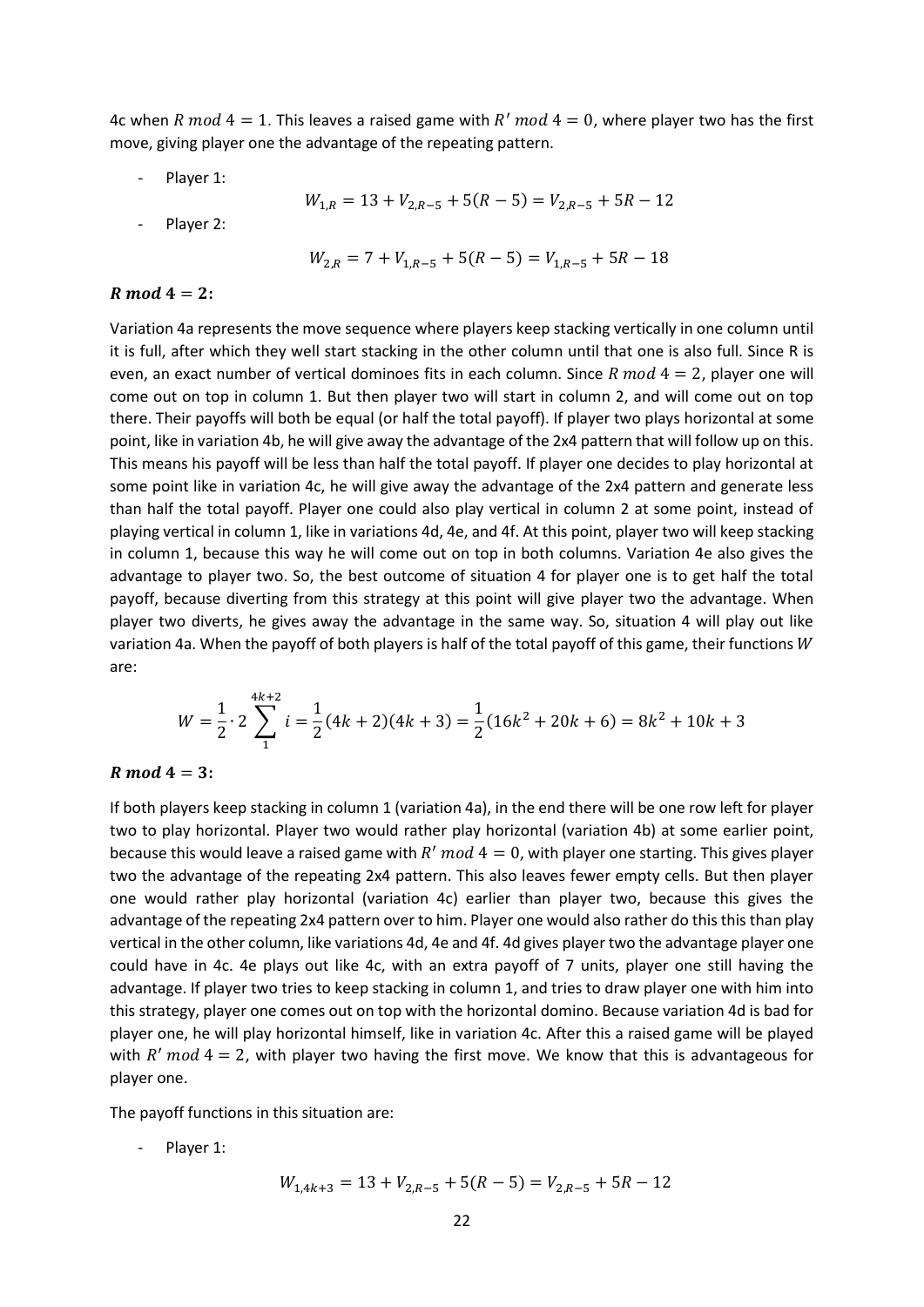- Player 2:

$$
W_{2,4k+3} = 7 + V_{1,R-5} + 5(R - 5) = V_{1,R-5} + 5R - 18
$$

The functions W will now be written as functions of k, replacing R with either  $4k$ ,  $4k + 1$ ,  $4k + 2$  or  $4k + 3$ , depending on the group of row numbers.

#### <span id="page-23-0"></span>5.4.3 The Induction Hypothesis

We assume that the presumed optimal payoff functions  $V$  from table 3 are correct for a number of rows up to  $R-1$ . Now we try to prove that these functions are also correct when the number of rows is  $R$ . We can do this by proving that the situational payoff functions  $W$  that match the opening moves of the group of row numbers are equal to the presumed optimal payoff functions  $V$ .

#### <span id="page-23-1"></span>5.4.4 The optimal situational payoff function *W* for *R* mod  $4 = 0$

We want to prove that  $W = V$  only for situation 1, because figure 6 shows us that when R mod  $4 = 0$ , player one starts by playing horizontal. The functions  $W$  will now be written as functions of  $k$  for each situation. Note that  $a = 1$  because R is even. Also, a star above an equality sign ( $\triangleq$ ) means that the induction hypothesis is plugged in.

#### **Situation 1:**

- Player 1:

$$
W_{1,R} = W_{1,4k} = V_{2,R-1} + R + 1 - a = V_{2,4k-1} + 4k + 1 - 1 = V_{2,4(k-1)+3} + 4k
$$
  

$$
\stackrel{\geq}{=} 8(k-1)^2 + 13(k-1) + 5 + 4k = 8k^2 + k
$$

- Player 2:

$$
W_{2,R} = W_{2,4k} = V_{1,R-1} + R - 1 + a = V_{1,4k-1} + 4k - 1 + 1 = V_{1,4(k-1)+3} + 4k
$$
  
\$\stackrel{\geq}{=} 8(k-1)^2 + 15(k-1) + 7 + 4k = 8k^2 + 3k

#### **Situation 2:**

Player 1:

$$
W_{1,R} = V_{1,R-2} + 2R + 1 - 2a = V_{1,4k-2} + 2 \cdot 4k + 1 - 2 \cdot 1 = V_{1,4(k-1)+2} + 8k - 1
$$
  

$$
\stackrel{\geq}{=} 8(k-1)^2 + 9(k-1) + 3 + 8k - 1 = 8k^2 + k + 1
$$

Player 2:

$$
W_{2,R} = V_{2,R-2} + 2R - 3 + 2a = V_{2,4k-2} + 2 \cdot 4k - 3 + 2 \cdot 1 = V_{2,4(k-1)+2} + 8k - 1
$$
  

$$
\stackrel{\geq}{=} 8(k-1)^2 + 11(k-1) + 3 + 8k - 1 = 8k^2 + 3k - 1
$$

#### **Situation 3:**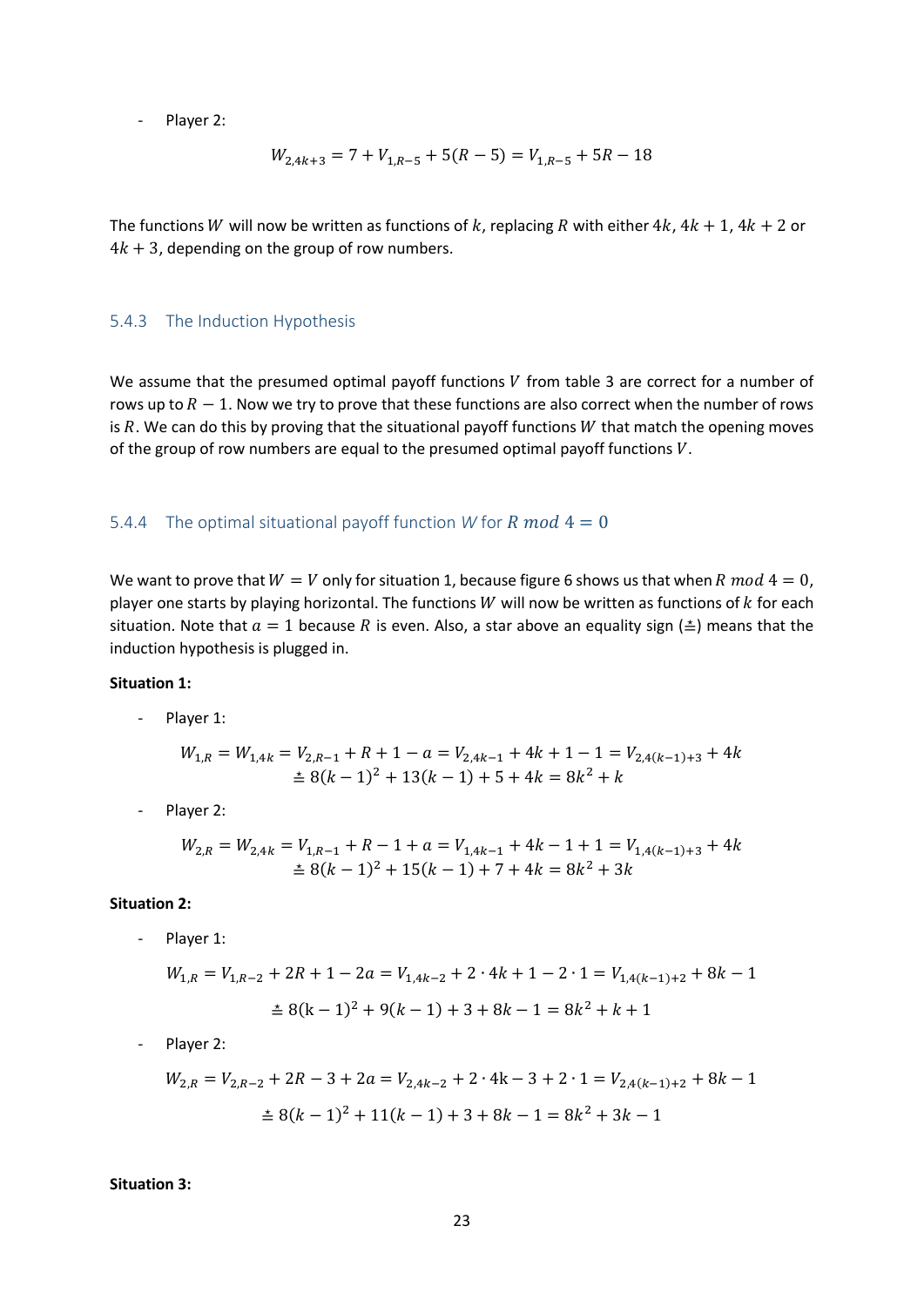- Player 1:

$$
W_{1,R} = V_{1,R-3} + 3R - 6 + 3a = V_{1,4k-3} + 3 \cdot 4k - 6 + 3 \cdot 1 = V_{1,4(k-1)+1} + 12k - 3
$$
  

$$
\stackrel{\ge}{=} 8(k-1)^2 + 7(k-1) + 2 + 12k - 3 = 8k^2 + 3k
$$

- Player 2:

$$
W_{2,R} = V_{2,R-3} + 3R - 3 - 3a = V_{2,4k-3} + 3 \cdot 4k - 3 - 3 \cdot 1 = V_{2,4(k-1)+1} + 12k - 6
$$
  

$$
\stackrel{\pm}{=} 8(k-1)^2 + 5(k-1) + 12k - 6 = 8k^2 + k - 3
$$

#### **Situation 4:**

- Player 1:

$$
W_{1,R} = V_{1,R-4} + 4R - 10 = V_{1,4k-4} + 16k - 10 = V_{1,4(k-1)} + 16k - 10
$$
  

$$
\stackrel{\ast}{=} 8(k-1)^2 + (k-1) + 16k - 10 = 8k^2 + k - 3
$$

- Player 2:

$$
W_{2,R} = V_{2,R-4} + 4R - 2 = V_{2,4k-4} + 16k - 2 = V_{2,4(k-1)} + 16k - 2
$$
  

$$
\pm 8(k-1)^2 + 3(k-1) + 16k - 2 = 8k^2 + 3k + 3
$$



*Figure 11: Reduced tree diagram for R mod*  $4 = 0$ 

Figure 11 proves that situation 1 always occurs when R mod  $4 = 0$ . These functions W equal the functions V for R mod  $4 = 0$ .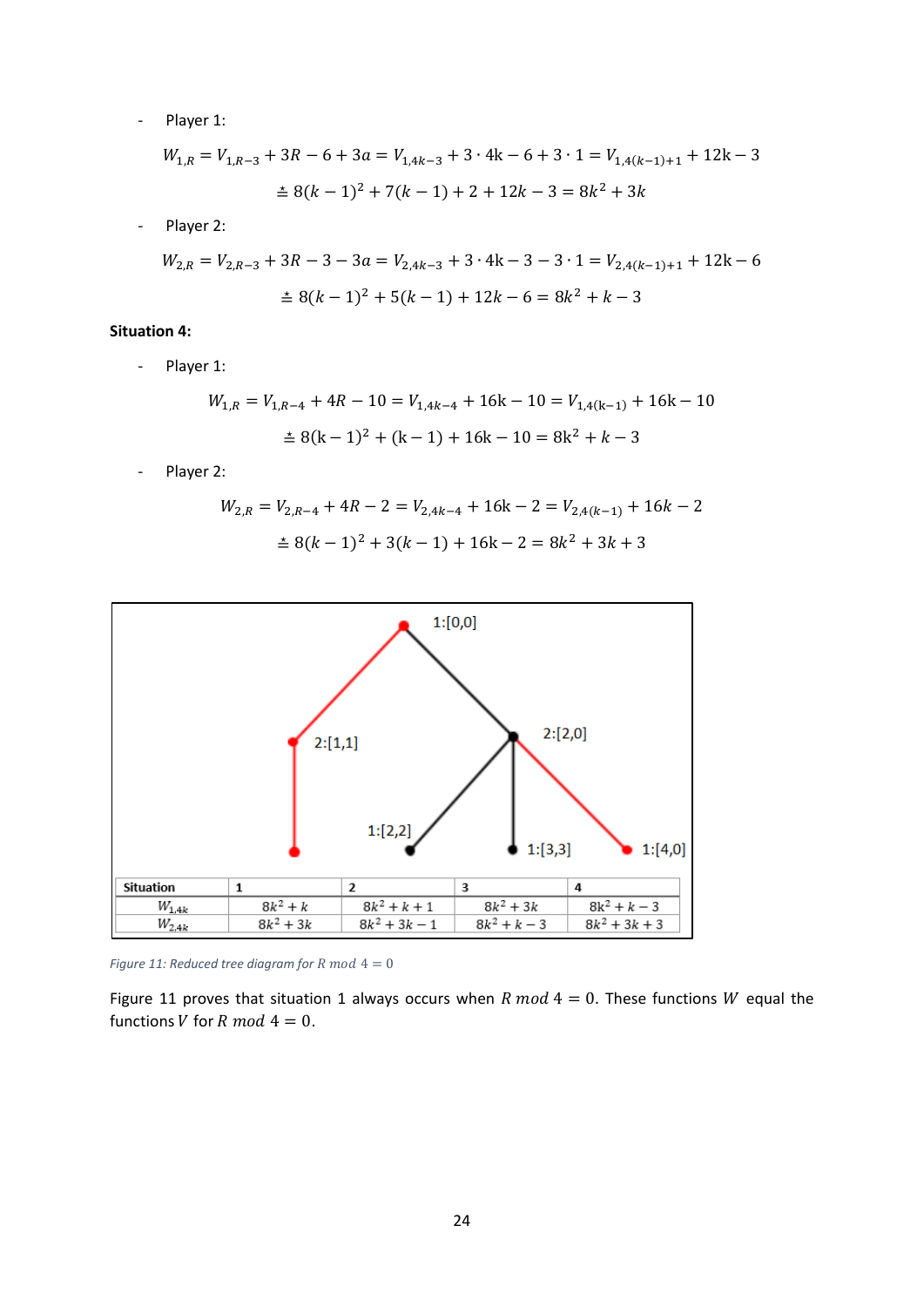#### <span id="page-25-0"></span>5.4.5 The optimal situational payoff function *W* for *R* mod  $4 = 1$

We want to prove that  $W = V$  only for situation 1, because figure 6 shows us that when R mod  $4 = 1$ , player one starts by playing horizontal. The functions  $W$  will now be written as functions of  $k$  for each situation. Note that  $a = 0$  because R is odd.

#### **Situation 1:**

- Player 1:

$$
W_{1,R} = V_{2,R-1} + R + 1 - a = V_{2,4k} + 4k + 2 \stackrel{\ast}{=} 8k^2 + 3k + 4k + 2 = 8k^2 + 7k + 2
$$

- Player 2:

$$
W_{2,R} = V_{1,R-1} + R - 1 + a = V_{1,4k} + 4k \pm 8k^2 + k + 4k = 8k^2 + 5k
$$

#### **Situation 2:**

- Player 1:

$$
W_{1,R} = V_{1,R-2} + 2R + 1 - 2a = V_{1,4k-1} + 2(4k + 1) + 1 = V_{1,4(k-1)+3} + 8k + 3
$$
  

$$
\stackrel{\geq}{=} 8(k-1)^2 + 15(k-1) + 7 + 8k + 3 = 8k^2 + 7k + 3
$$

- Player 2:

$$
W_{2,R} = V_{2,R-2} + 2R - 3 + 2a = V_{2,4k-1} + 2(4k + 1) - 3 = V_{2,4(k-1)+3} + 8k - 1
$$
  

$$
\stackrel{\geq}{=} 8(k-1)^2 + 13(k-1) + 5 + 8k - 1 = 8k^2 + 5k - 1
$$

#### **Situation 3:**

- Player 1:

$$
W_{1,R} = V_{1,R-3} + 3R - 6 + 3a = V_{1,4k-2} + 3(4k + 1) - 6 = V_{1,4(k-1)+2} + 12k - 3
$$
  

$$
\stackrel{\ge}{=} 8(k-1)^2 + 9(k-1) + 3 + 12k - 3 = 8k^2 + 5k - 1
$$

- Player 2:

$$
W_{2,R} = V_{2,R-3} + 3R - 3 - 3a = V_{2,4k-2} + 3(4k + 1) - 3 = V_{2,4(k-1)+2} + 12k
$$
  

$$
\stackrel{\ge}{=} 8(k-1)^2 + 11(k-1) + 3 + 12k = 8k^2 + 7k
$$

#### **Situation 4:**

- Player 1:

$$
W_{1,R} = V_{2,R-5} + 5R - 12 = V_{2,4k-4} + 5(4k + 1) - 12 = V_{2,4(k-1)} + 20k - 7
$$
  
= 8(k - 1)<sup>2</sup> + 3(k - 1) + 20k - 7 = 8k<sup>2</sup> + 7k - 2

- Player 2:

$$
W_{2,R} = V_{1,R-5} + 5R - 18 = V_{1,4k-4} + 5(4k+1) - 18 = V_{1,4(k-1)} + 20k - 13
$$
  
= 8(k-1)<sup>2</sup> + (k-1) + 20k - 13 = 8k<sup>2</sup> + 5k - 6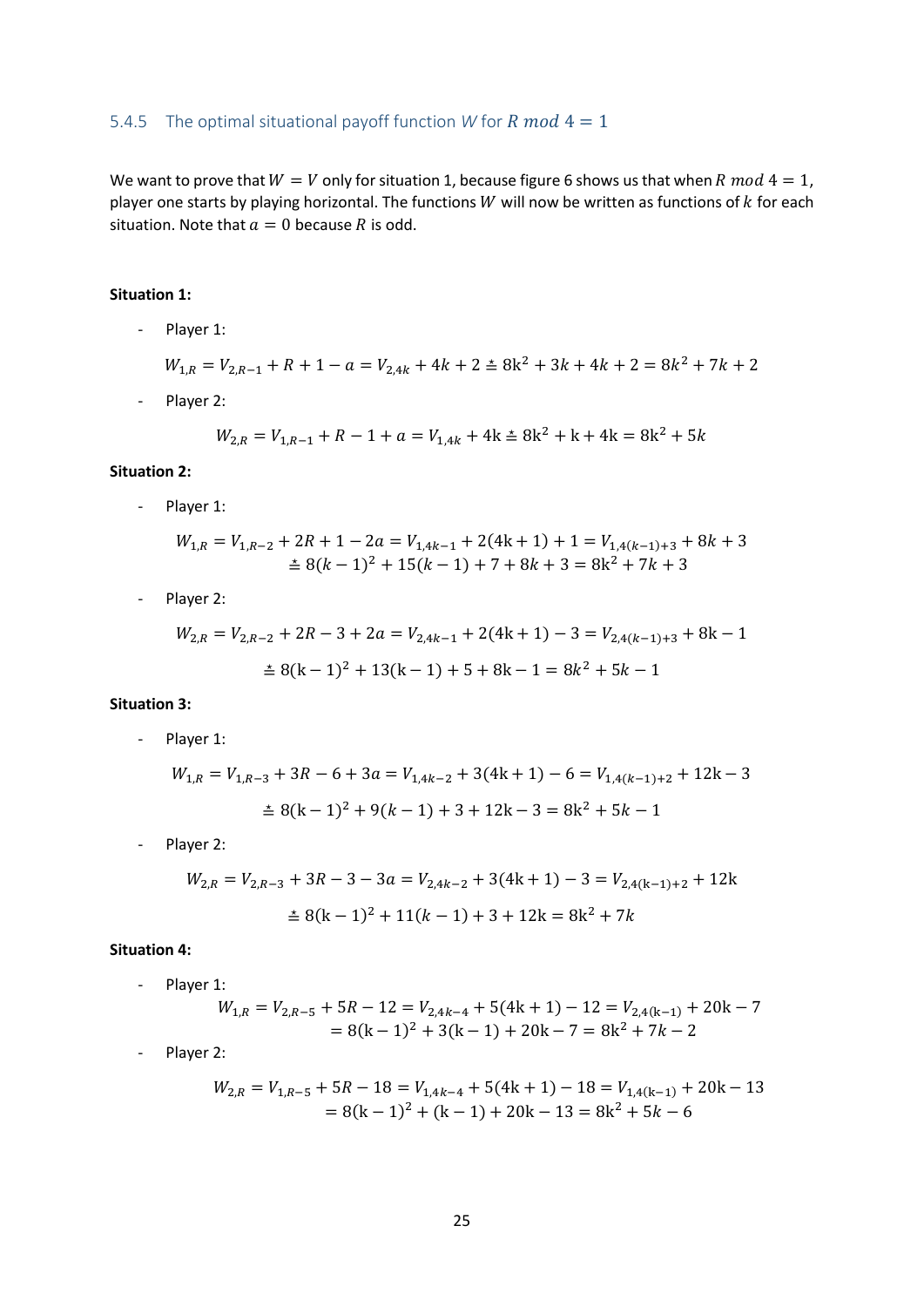

*Figure 12: Reduced tree diagram for R mod*  $4 = 1$ 

Figure 12 proves that situation 1 always occurs when R mod  $4 = 1$ . These functions W equal the functions V for R mod  $4 = 1$ .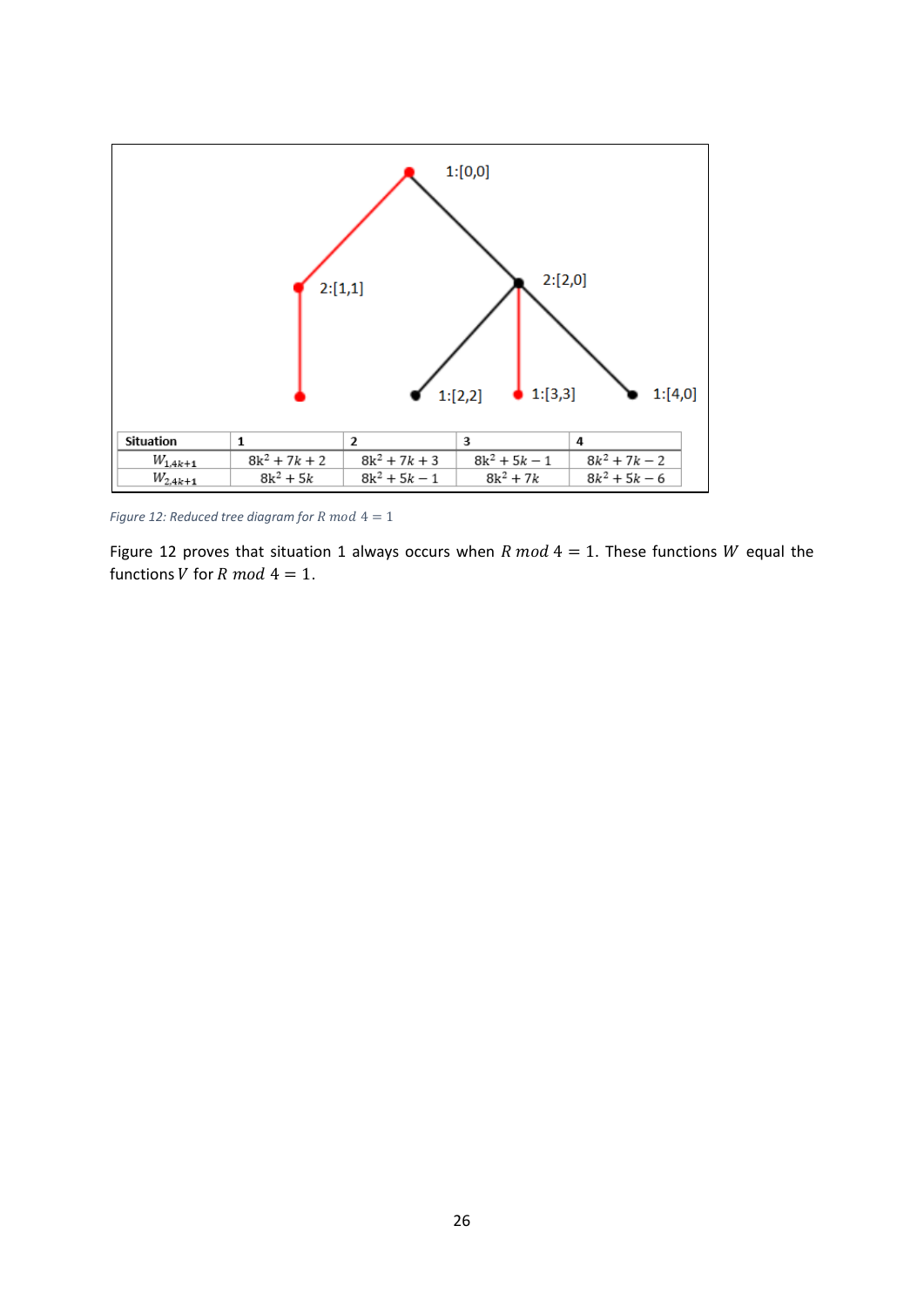#### <span id="page-27-0"></span>5.4.6 The optimal situational payoff function *W* for *R* mod  $4 = 2$

We want to prove that  $W = V$  only for situation 2, because figure 6 shows us that when R mod  $4 = 2$ , players start by playing vertical in one column each. The functions  $W$  will now be written as functions of k for each situation. Note that  $a = 1$  because R is even.

#### **Situation 1:**

- Player 1:

$$
W_{1,R} = V_{2,R-1} + R + 1 - a = V_{2,4k+1} + 4k + 2 \stackrel{+}{=} 8k^2 + 5k + 4k + 2 = 8k^2 + 9k + 2
$$

- Player 2:

 $W_{2,R} = V_{1,R-1} + R - 1 + a = V_{1,4k+1} + 4k + 2 \ge 8k^2 + 7k + 2 + 4k + 2 = 8k^2 + 11k + 4$ 

#### **Situation 2:**

- Player 1:

$$
W_{1,R} = V_{1,R-2} + 2R + 1 - 2a = V_{1,4k} + 2(4k + 2) - 1 = V_{1,4k} + 8k + 3
$$
  

$$
\stackrel{\geq}{=} 8k^2 + k + 8k + 3 = 8k^2 + 9k + 3
$$

- Player 2:

$$
W_{2,R} = V_{2,R-2} + 2R - 3 + 2a = V_{2,4k} + 2(4k + 2) - 1 = V_{2,4k} + 8k + 3
$$
  

$$
\leq 8k^2 + 3k + 8k + 3 = 8k^2 + 11k + 3
$$

#### **Situation 3:**

- Player 1:

$$
W_{1,R} = V_{1,R-3} + 3R - 6 + 3a = V_{1,4k-1} + 3(4k + 2) - 3 = V_{1,4(k-1)+3} + 12k + 3
$$
  

$$
\stackrel{\ge}{=} 8(k-1)^2 + 15(k-1) + 7 + 12k + 3 = 8k^2 + 11k + 3
$$

- Player 2:

$$
W_{2,R} = V_{2,R-3} + 3R - 3 - 3a = V_{2,4k-1} + 3(4k + 2) - 6 = V_{2,4(k-1)+3} + 12k
$$
  

$$
\stackrel{\geq}{=} 8(k-1)^2 + 13(k-1) + 5 + 12k = 8k^2 + 5k
$$

#### **Situation 4:**

When the payoff of both players is half of the total payoff of this game, their functions  $W$  are:

$$
W = \frac{1}{2} \cdot 2 \sum_{1}^{4k+2} i = \frac{1}{2} (4k+2)(4k+3) = \frac{1}{2} (16k^2 + 20k + 6) = 8k^2 + 10k + 3
$$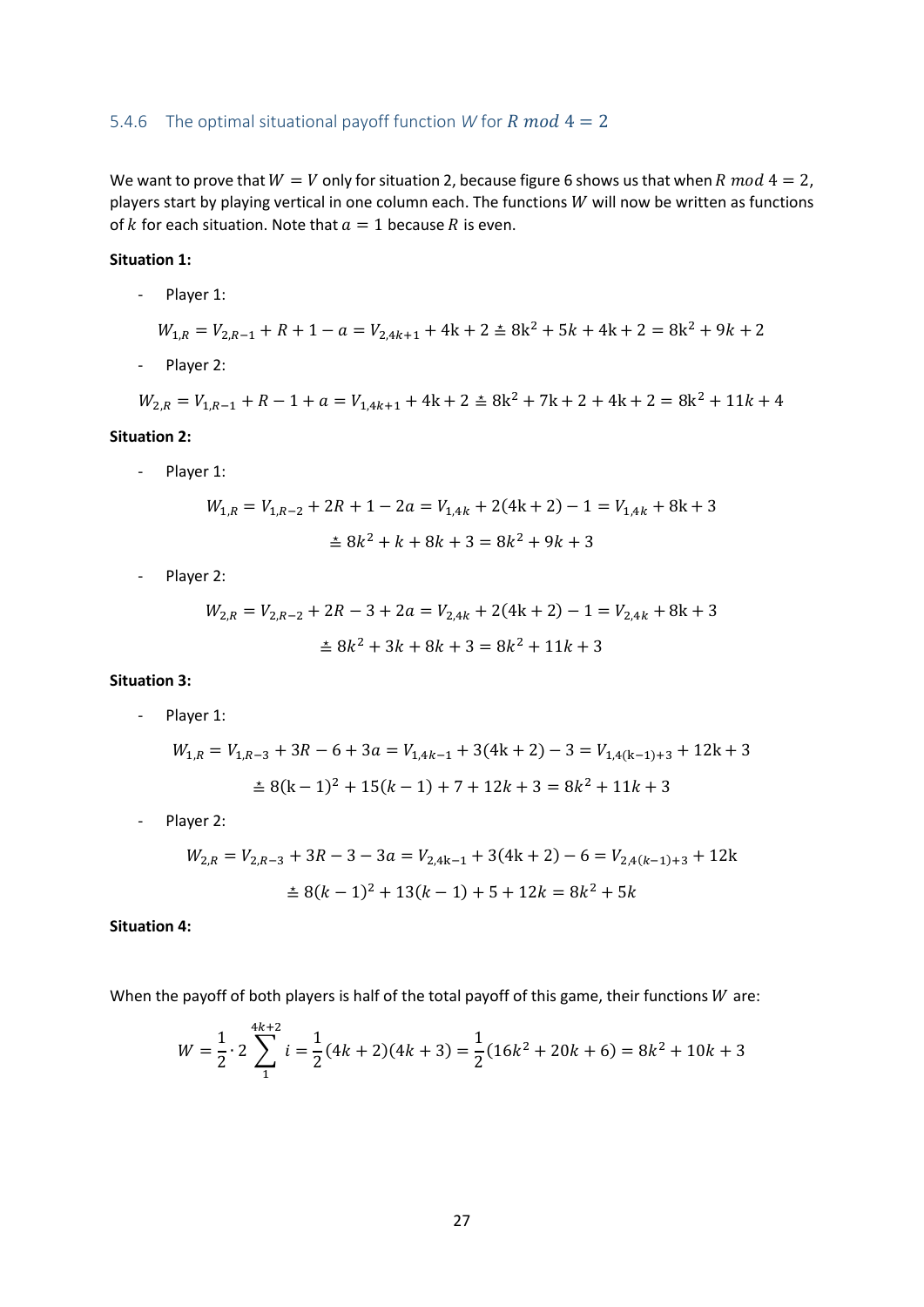

*Figure 13: Reduced tree diagram for R mod*  $4 = 2$ 

Figure 13 proves that situation 2 always occurs when R  $mod\ 4=2$ . These functions W equal the functions *V* for *R* mod  $4 = 2$ .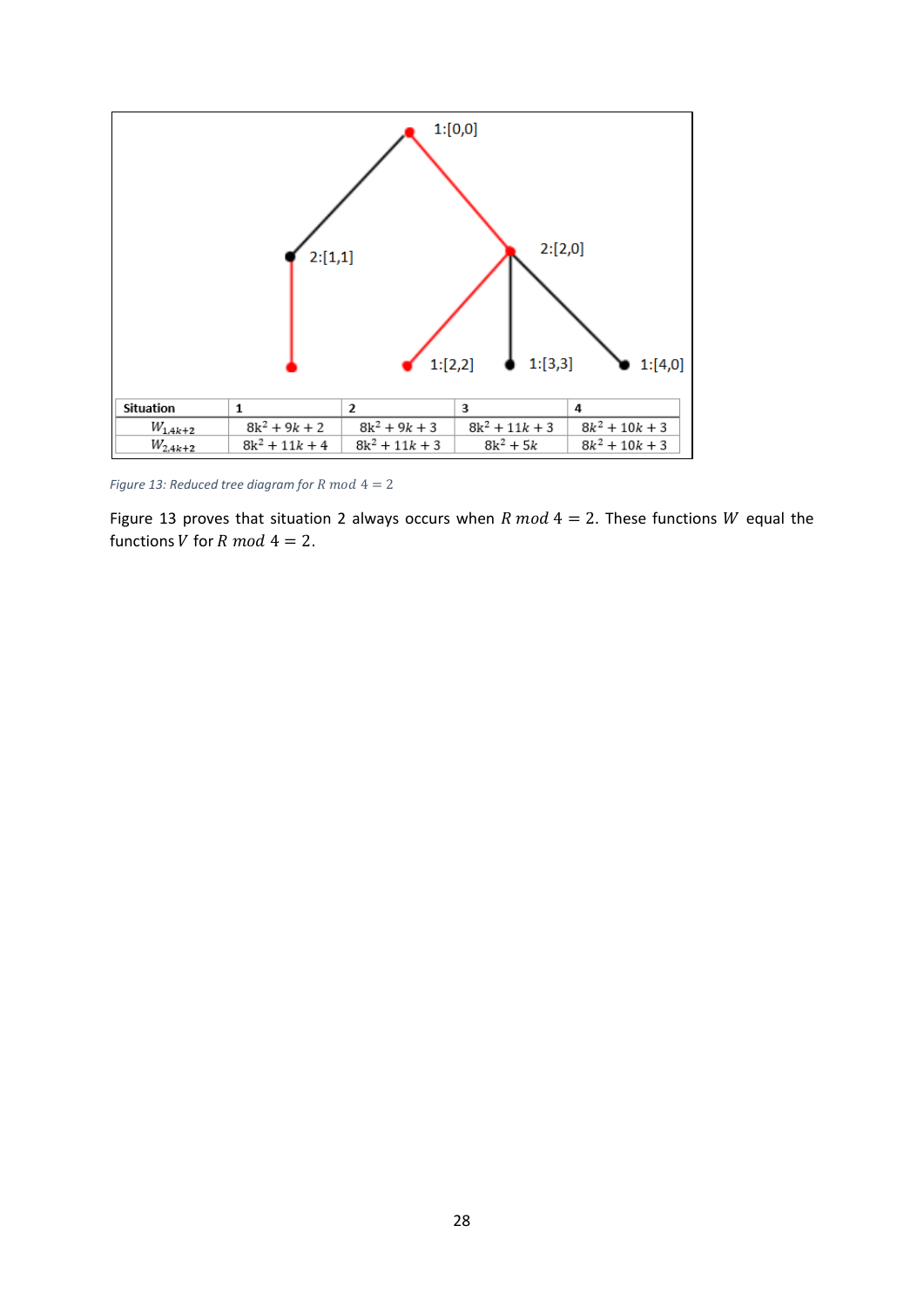#### <span id="page-29-0"></span>5.4.7 The optimal situational payoff function *W* for *R* mod  $4 = 3$

We want to prove that  $W = V$  only for situation 1, because figure 6 shows us that when R mod  $4 = 3$ , player one starts by playing horizontal. The functions  $W$  will now be written as functions of  $k$  for each situation. Note that  $a = 0$  because R is odd.

#### **Situation 1:**

- Player 1:

$$
W_{1,R} = V_{2,R-1} + R + 1 - a = V_{2,4k+2} + 4k + 4
$$
  

$$
\stackrel{\ast}{=} 8k^2 + 11k + 3 + 4k + 4 = 8k^2 + 15k + 7
$$

- Player 2:

$$
W_{2,R} = V_{1,R-1} + R - 1 + a = V_{1,4k+2} + 4k + 2
$$
  

$$
\stackrel{\ast}{=} 8k^2 + 9k + 3 + 4k + 2 = 8k^2 + 13k + 5
$$

#### **Situation 2:**

- Player 1:

$$
W_{1,R} = V_{1,R-2} + 2R + 1 - 2a = V_{1,4k+1} + 2(4k+3) + 1 = V_{1,4k+1} + 8k + 7
$$
  

$$
\pm 8k^2 + 7k + 2 + 8k + 7 = 8k^2 + 15k + 9
$$

- Player 2:

$$
W_{2,R} = V_{2,R-2} + 2R - 3 + 2a = V_{2,4k+1} + 2(4k+3) - 3 = V_{2,4k+1} + 8k + 3
$$
  

$$
\stackrel{\ge}{=} 8k^2 + 5k + 8k + 3 = 8k^2 + 13k + 3
$$

#### **Situation 3:**

- Player 1:

$$
W_{1,R} = V_{1,R-3} + 3R - 6 + 3a = V_{1,4k} + 3(4k + 3) - 6 = V_{1,4k} + 12k + 3
$$
  

$$
\pm 8k^2 + k + 12k + 3 = 8k^2 + 13k + 3
$$

- Player 2:

$$
W_{2,R} = V_{2,R-3} + 3R - 3 - 3a = V_{2,4k} + 3(4k + 3) - 3 = V_{2,4k} + 12k + 6
$$
  

$$
\stackrel{\ge}{=} 8k^2 + 3k + 12k + 6 = 8k^2 + 15k + 6
$$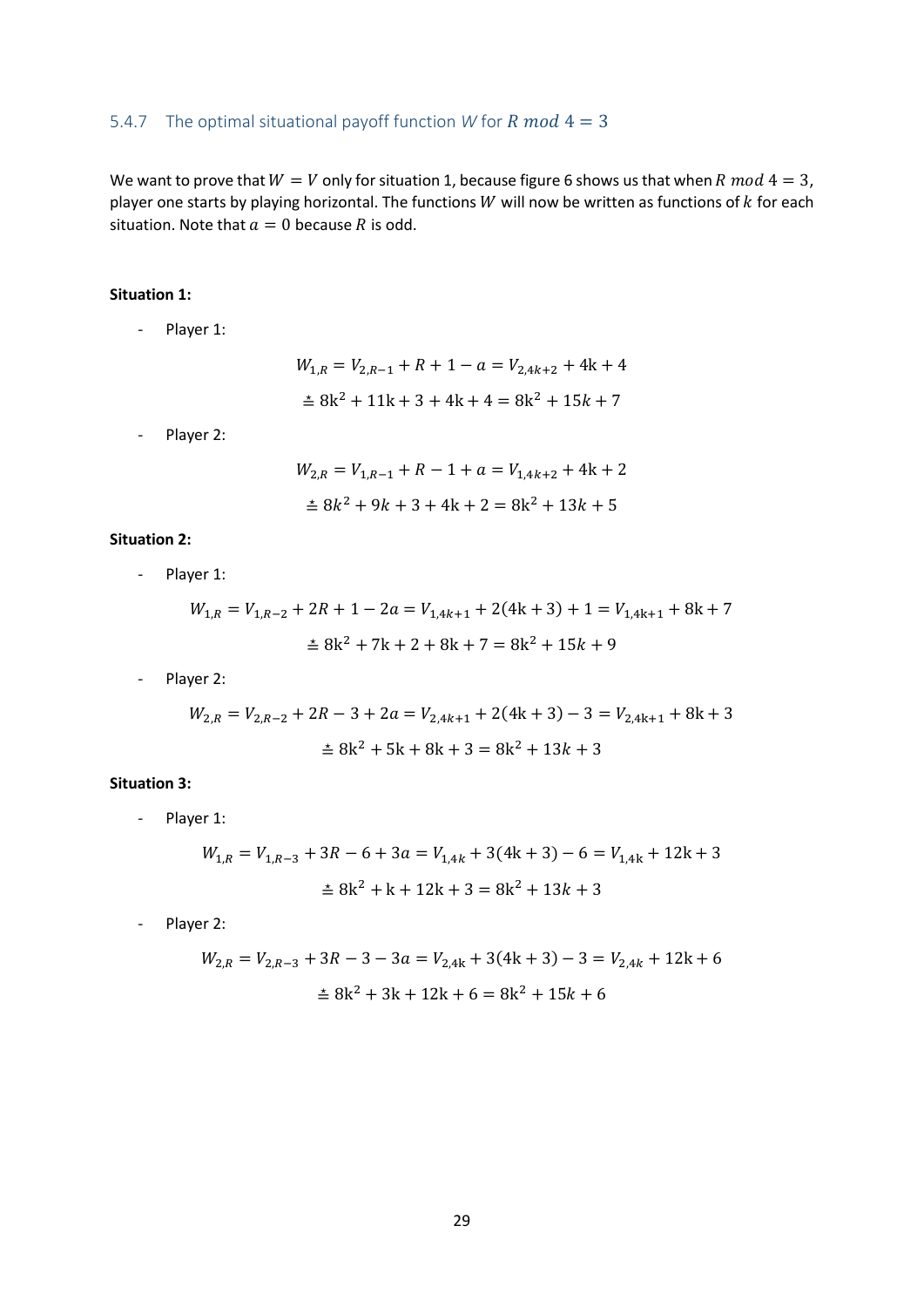#### **Situation 4:**

- Player 1:

$$
W_{1,4k+3} = V_{2,R-5} + 5R - 12 = V_{2,4k-2} + 5(4k+3) - 12
$$
  

$$
\stackrel{\ge}{=} 8(k-1)^2 + 11(k-1) + 3 + 20k + 3 = 8k^2 + 15k + 3
$$

Player 2:

$$
W_{2,4k+3} = V_{1,R-5} + 5R - 18 = V_{1,4k-2} + 5(4k+3) - 18
$$
  

$$
\stackrel{\ge}{=} 8(k-1)^2 + 9(k-1) + 3 + 20k - 3 = 8k^2 + 13k - 1
$$



*Figure 14: Reduced tree diagram for R mod*  $4 = 3$ 

Figure 14 proves that situation 1 always occurs when R mod  $4 = 3$ . These functions W equal the functions V for R mod  $4 = 3$ .

#### <span id="page-30-0"></span>5.4.8 Concluding the proof of theorem 1

For each of the four groups of row numbers we have shown what the optimal opening situation is. These optimal opening situations match theorem 1. Also, we have shown that the payoff functions  $W$ of these situations equal the presumed optimal payoff functions  $V$  from table 3. This completes the proof of theorem 1. The presumed optimal payoff functions  $V$  were indeed optimal. This means that in any  $D(2, R)$  game, given that the players play rationally, we can calculate the payoff of each player whatever the number of rows is.

This also proves that when both players think rationally, they will never leave empty cells in  $D(2, R)$ games by playing horizontal over a single vertical domino.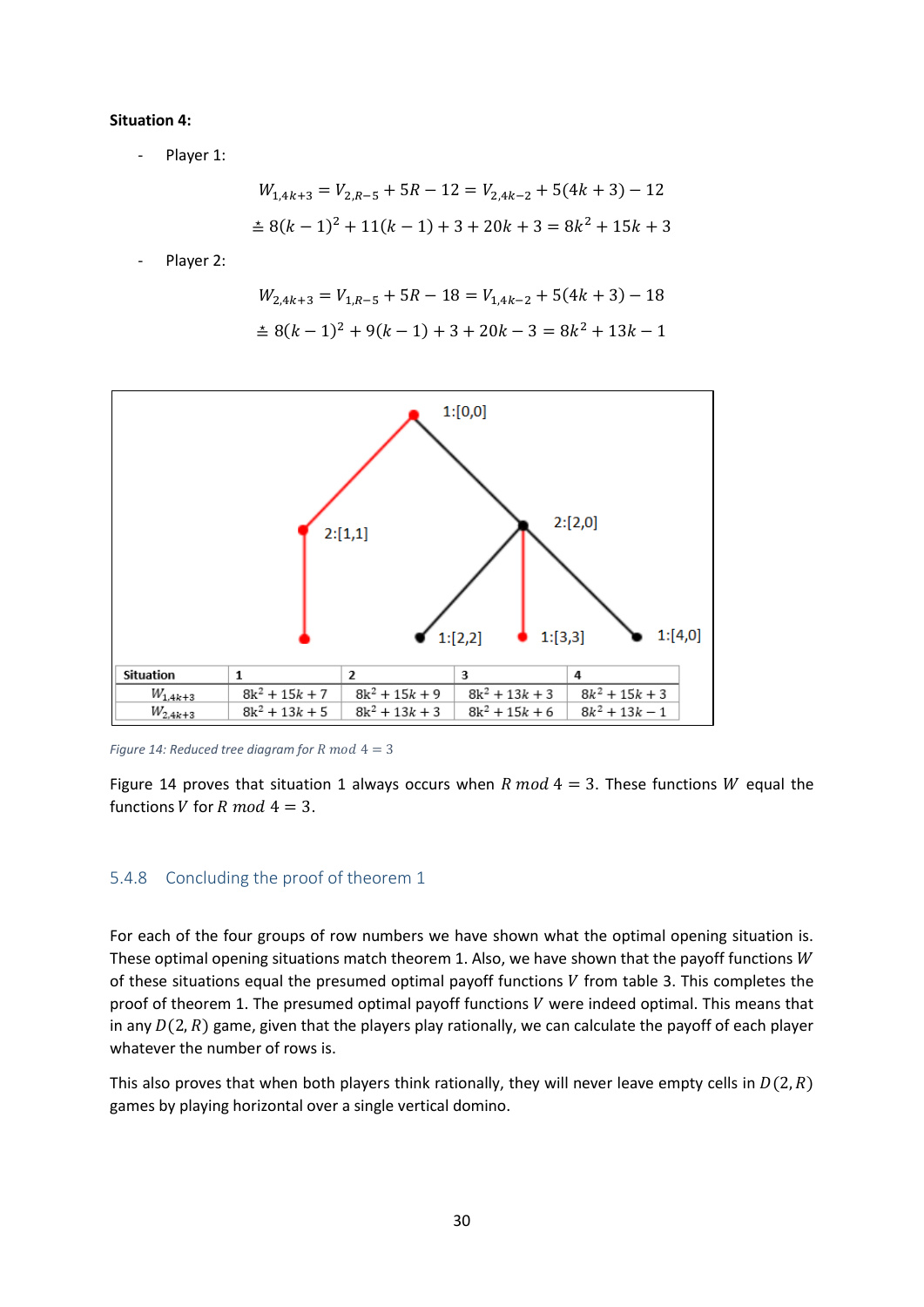## <span id="page-31-0"></span>6  $D(3, R)$  Games

## <span id="page-31-1"></span>6.1 The Equilibrium Plays of the first four  $D(3, R)$  games

The proof of the continuing pattern in  $D(2, R)$  games makes us believe there may be a repeating pattern every four rows in games with more columns as well. Because of this, let's first try to find the Equilibrium Plays of the first four  $D(3,R)$  games and see what we find.

(3, 1) *games:*

This is trivial. Player 1 plays horizontal and then the game is over.

#### (3, 2) *games:*

There are six possible move sequences for  $D(3, 2)$  games. Figure 15 shows these move sequences, and backwards induction on the corresponding game tree shows that the fourth and the sixth move sequence are Equilibrium Plays. These two Equilibrium Plays are very similarly played out. The difference is that when player 1 plays vertical in column two, he deprives player two of the opportunity to play horizontal. As we can see in the fifth move sequence, this move wouldn't be favorable for player two anyway. Therefore player 1 has no reason to play vertical in column 2 rather than column 1. Because of this, we take the fourth move sequence as the main Nash Equilibrium.



*Figure 15: the game tree of* D(3, 2) *games*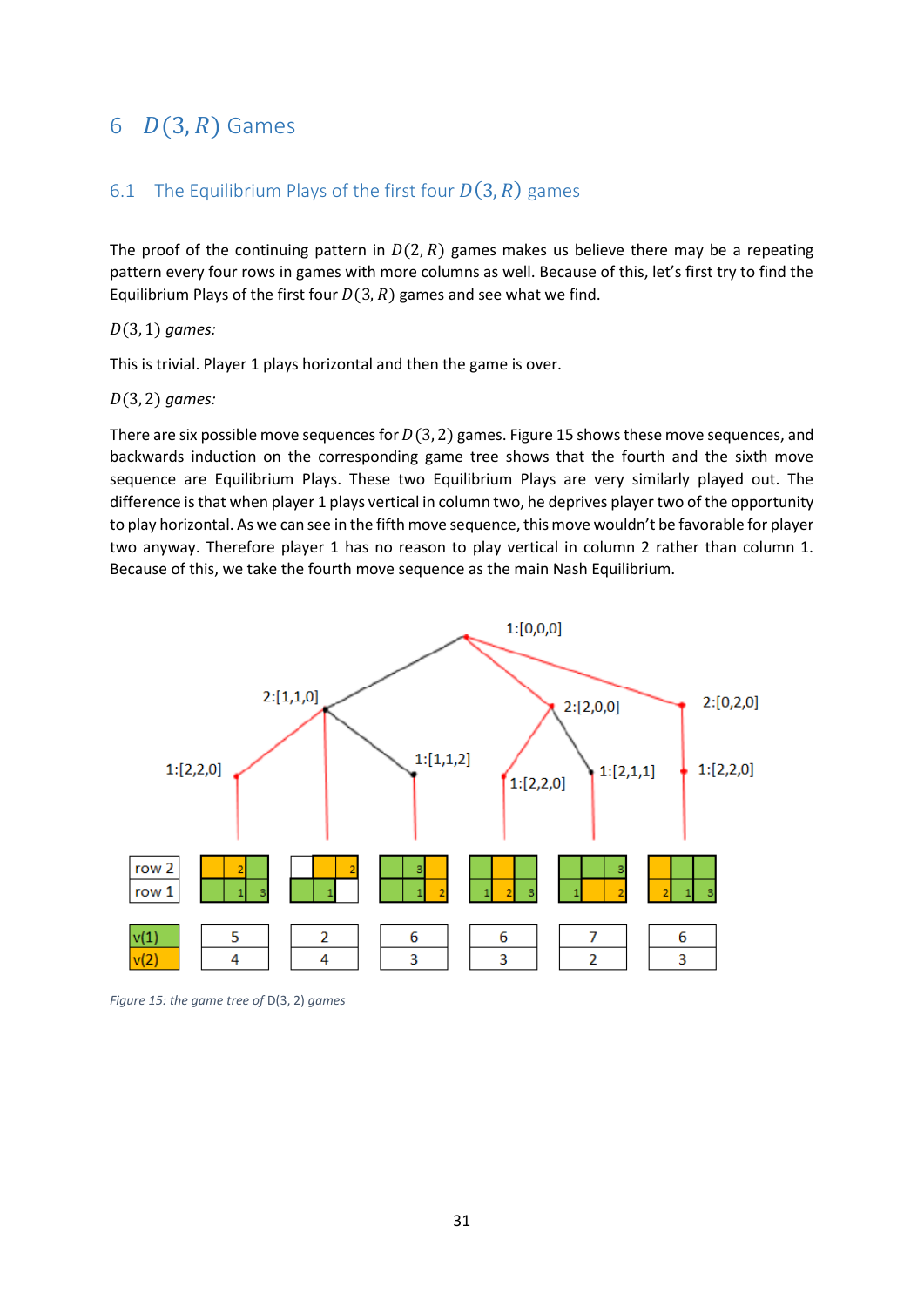

*Figure 16: move sequences of* D(3, 3) *games*

In figure 16, move sequences of  $D(3, 3)$  games are shown. As we can see, things just got a lot more elaborate by just adding one row. These 29 move sequences were all found manually, working very systematically. After these 29 move sequences no more could be found, but in this way, we cannot prove that there are no other possible move sequences. What we can do is prove which of these move sequences is an Equilibrium Play. When you look at the game tree (not shown), the sixth move sequence of the first row is the only Equilibrium Play (it is marked by a '\*' above it). But because we might have forgotten one or more move sequences (one of which might be an Equilibrium Play), we'd still like to prove that the Equilibrium Play found with the game tree is actually an Equilibrium Play.

*Proof:* In a  $D(3, 3)$  game, both players get to play up to two moves. Both moves of player one are optimal for him, so he actually has the maximal payoff he could get. Because of this, player one will definitely want to go down this road. Player two could have chosen to play vertical on his first move. Doing this in column 3 would result in move sequence #7 of figure 16, not an Equilibrium Play (by backwards induction). Doing this in column 2 would result in move sequence #2, also not an Equilibrium play. Playing horizontal on top of player one's first vertical domino leaves the players with move sequence #3, again not an Equilibrium Play. The only option left for player two's first move, is to play horizontal in columns 2 and 3. After this, player one plays his optimal second move, and player two plays the only move left to do.

#### (3, 4) *games:*

We just saw how quickly the number of different move sequences escalated by just adding one row. We can expect there to be a lot more move sequences with  $D(3, 4)$  games. The harder this task becomes to do manually, the more unreliable the results are. This is why we tried to prove an Equilibrium Play for  $D(3, 4)$  games in a different method. Assuming player one doesn't want to start with playing vertical (because player two will just play vertical on top of him), he will start horizontal. Playing vertical anywhere will now be bad for player two, because player one will play either horizontal or vertical on top of his last domino. The best thing to do now is to play horizontal on the same columns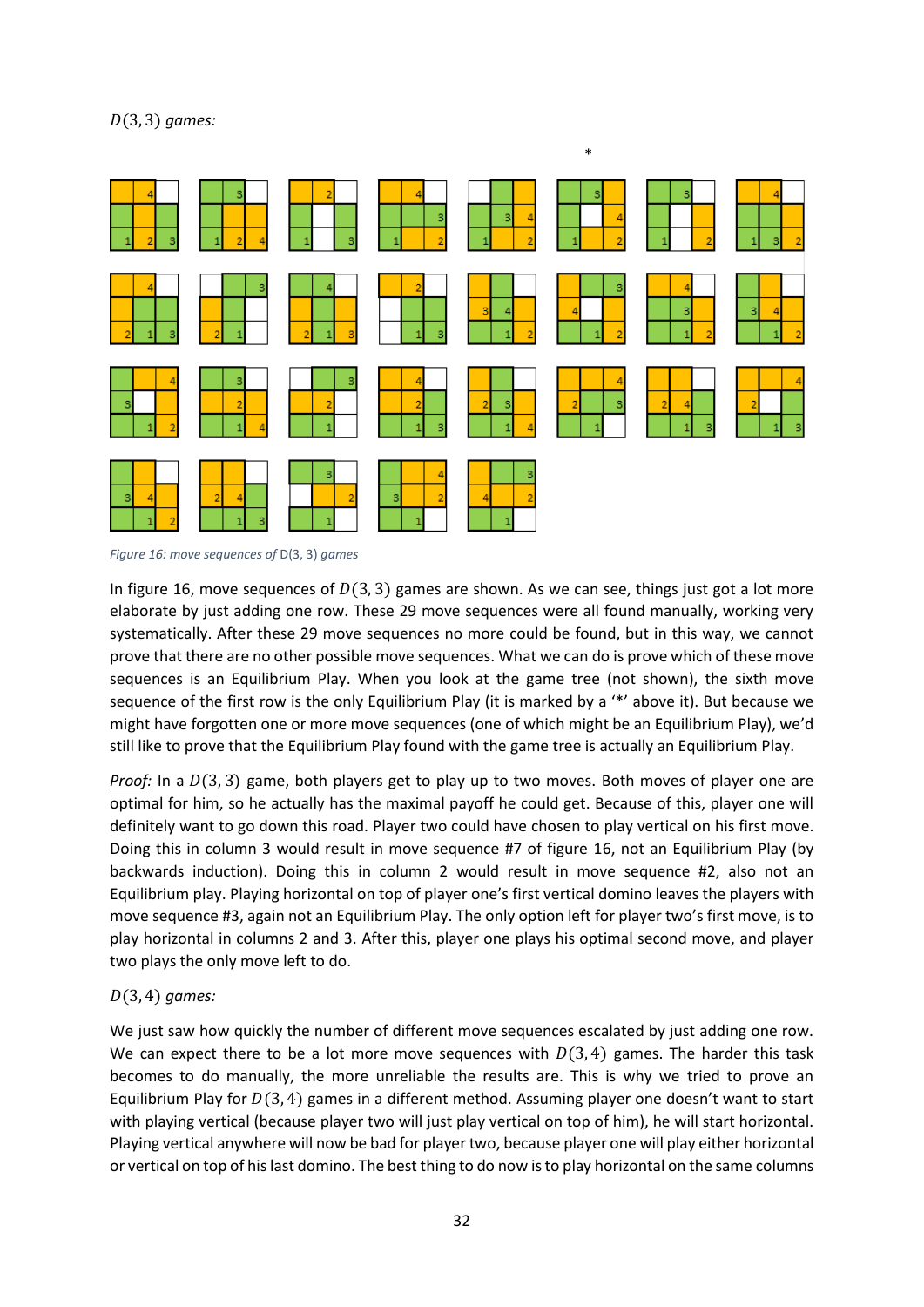as player one just did. Now both players play vertical on top of the horizontal dominoes to claim cells of the highest row. The moves played until now form the 2x4 repeating pattern of  $D(2, R)$  games. Now there's just one empty column left. Player one has to play vertical, and player two plays vertical on top of him. In figure 17 we see the result. This move sequence is definitely to the advantage of player two, because he has the advantage in the 2x4 pattern, and also in the single column next to it. After the first two horizontal plays, player one could have played vertical in the only empty column left. But then a  $D(3, 2)$  game would be left, for three vertical dominoes to be played. This leaves exactly the same result as the afore mentioned move sequence. So, what if player one actually does start vertical? He has to do so in one of the side columns, or else he would have the lowest payoff possible with three dominoes. Then player two immediately plays vertical on top of him, and then a 2x4 empty space is left. We know what happens from  $D(2, R)$  games. In the next four plays the 2x4 repeating pattern will be played, ending the game. We see that no matter what, the result will be a 2x4 repeating pattern started by player one, and one column where player one has the bottom vertical domino and player two has the upper vertical domino. We just described three paths to this end result. These are three routes on the game tree, making them three different Equilibrium Plays in reality. But because the pattern is exactly the same in all three, let's just see them as one and the same Equilibrium Play.

| row 4 |  |    |  |
|-------|--|----|--|
| row 3 |  |    |  |
| row 2 |  |    |  |
| row 1 |  |    |  |
|       |  |    |  |
|       |  | 12 |  |

*Figure 17: the Equilibrium Play of* D(3, 4) *games*

18

#### (3, 5) *games:*

 $V<sub>2</sub>$ 

After a quick look into these games we came to the following Equilibrium Play (figure 18).

| 5 |  |   |
|---|--|---|
|   |  | 5 |
| 3 |  |   |
| 2 |  |   |
|   |  |   |
|   |  |   |

23 19

*Figure 18: Potential Equilibrium Play of* D(5, 3) *games*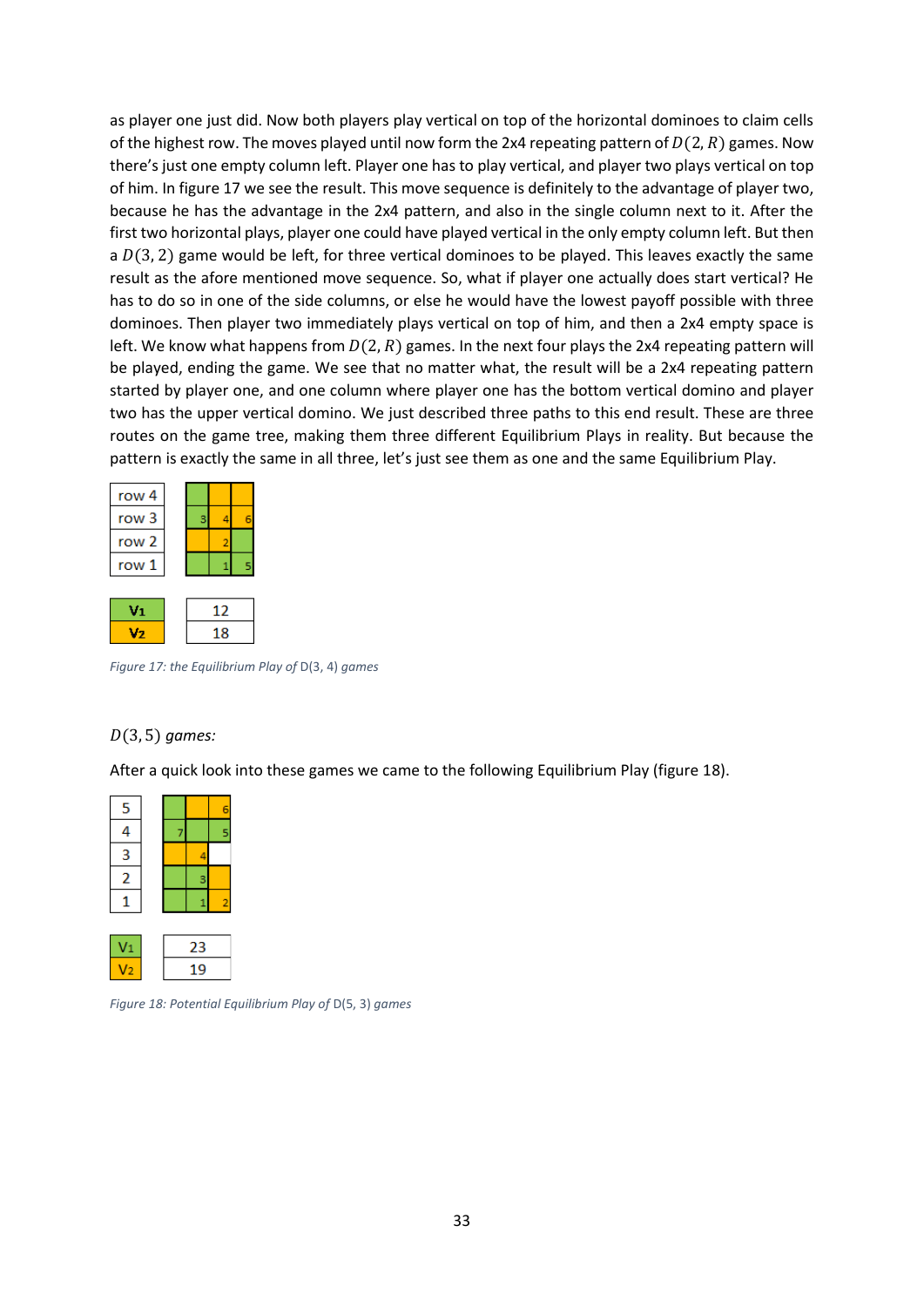## <span id="page-34-0"></span>6.2 The results

In figure 19 we see the Equilibrium Plays of  $D(3, R)$  games with up to four rows. For two rows, only the most straightforward Equilibrium Play is shown. The Equilibrium Play on the right-hand side of figure 14 is not shown, because it is so similar.



*Figure 19: The first four Equilibrium Plays of* D(3, R) *games*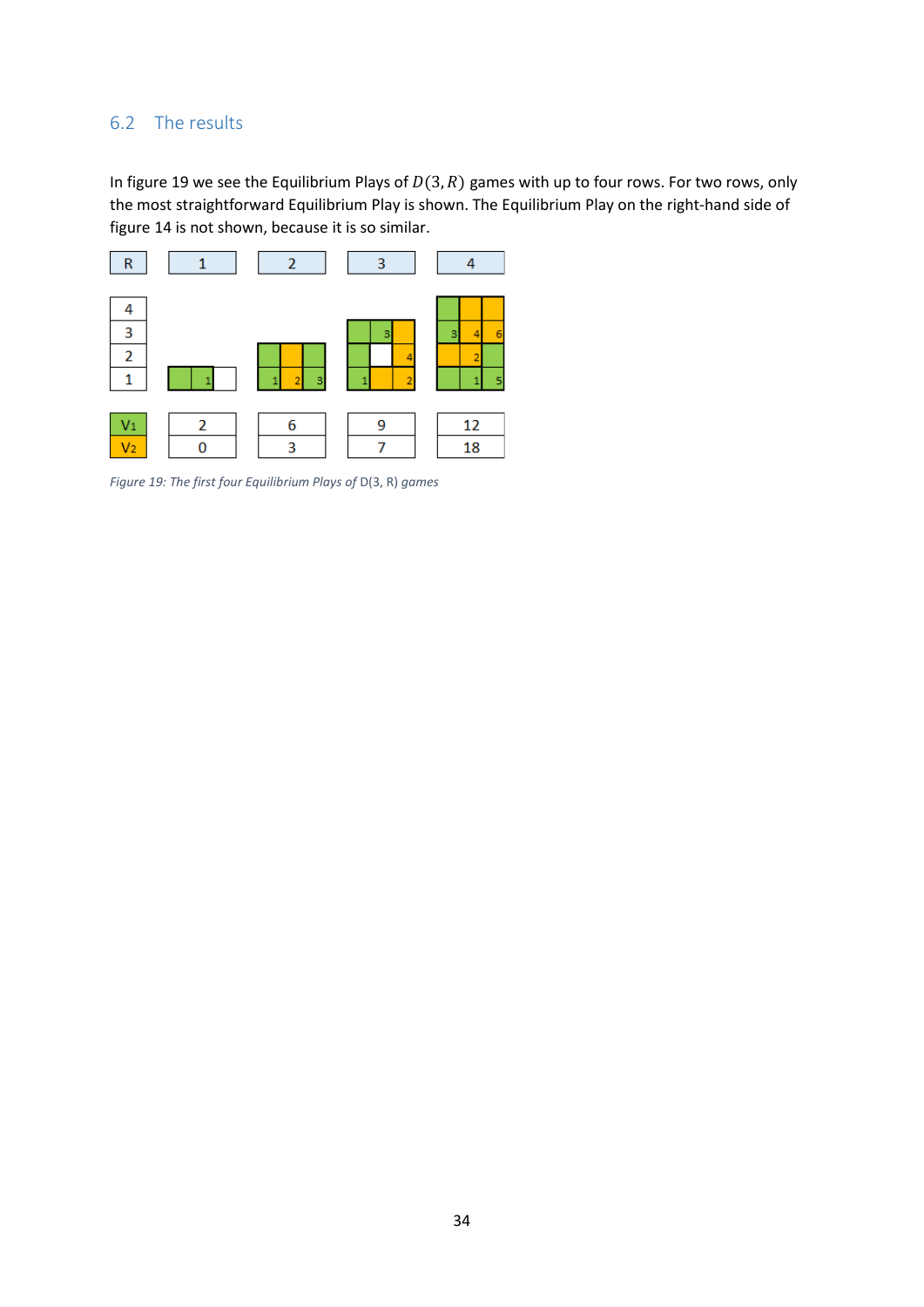## <span id="page-35-0"></span>7  $D(4, R)$  Games

For dominogames with four columns we will do the same as we did for dominogames with two columns. We try to formulate payoff functions for calculating the payoffs of the Equilibrium Plays for each player. We suspect that with four columns the pattern of the  $D(2, R)$  Equilibrium Plays will be doubled.

## <span id="page-35-1"></span>7.1 The Equilibrium Plays of the first four  $D(4, R)$  games

Let's first try to find the Equilibrium Plays of the first four  $D(4, R)$  games to see if these are doubled versions of the Equilibrium Plays of  $D(2, R)$  games. For each number of rows an explanation will be given. A visualisation can each time be found in figure 20. Each domino is again marked by a number, indicating the turn in which the domino was played.

#### *1 row:*

The first two are pretty trivial. When there is only one row, both players just play horizontal. Another Equilibrium Play is when player one plays horizontal in columns 2 and 3. Player two would not be able to make a move in this case, but it gives player one the same payoff as the first Equilibrium Play. However, we will dismiss this Equilibrium Play because the only reason for player one to play it is to oppose player two, and defeating the opponent is not the purpose of this game.

#### *2 rows:*

When there are two columns the players only play vertical. This is because if any player plays horizontal, the other player just reacts by playing horizontal on top of that to steal one unit of payoff. This is disadvantageous for the player who played horizontal first, so neither player will want to do this.

#### *3 rows:*

This is where things get interesting. We found three Equilibrium Plays for  $D(4, 3)$  games (again, see figure 20). The first one is where both players fill up row 1 by playing horizontal next to each other. This leaves a  $D(4, 2)^{+1}$  game, and we just showed what the Equilibrium Play of that game is. The second is actually the doubled version of the Equilibrium Play of a  $D(2, 3)$  game. We already suspected this would be an Equilibrium Play. These first two Equilibrium Plays are a lot like each other, as you can clearly see in the figure. The third however, is a little different. Here, player one starts by playing vertical instead of horizontal. If player two would now play vertical in column 2, player 1 would play horizontal in columns 1 and 2, and would gain the upper hand of the game. Instead, player two plays vertical in column 3 (or 4). This makes player one play a vertical domino first, after which player two also plays vertical. Then both players play horizontal. As is visual in the figure, Player one occupies all cells in columns 1 and 2, and player two occupies all cells in columns 3 and 4. The players basically tell each other: "Let's just share the total payoff equally by each minding our own half of the game board."

#### *4 rows:*

When there are four rows players will never want to play vertical in an empty column. If a player does this, the other player will just counter by playing vertical in the same column. This is very disadvantageous for the player with the bottom vertical domino, so he will never do this. So, player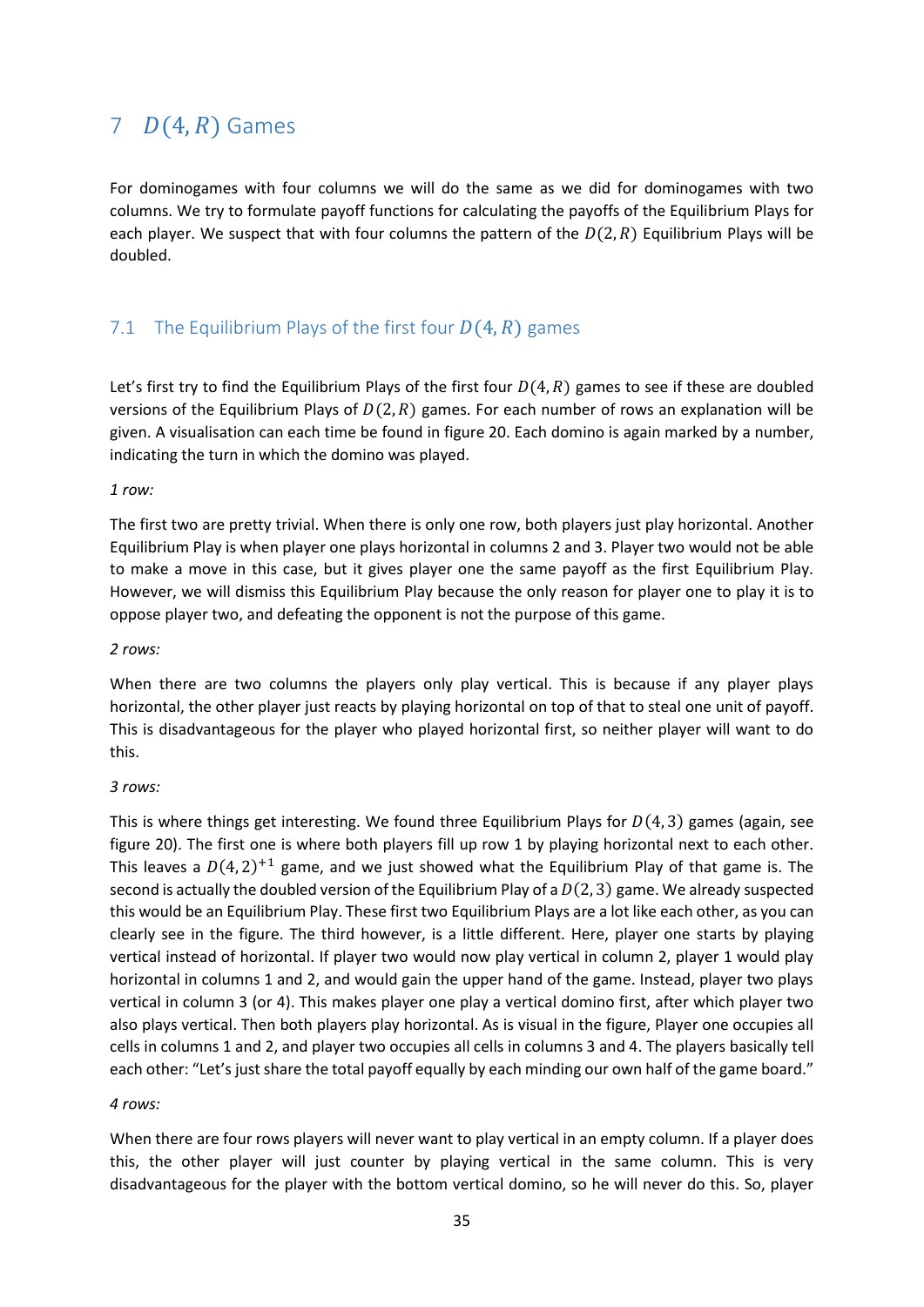one has to start by playing horizontal. If he plays horizontal in columns 2 and 3, player two will do the same. Now Both players have to play vertical in columns 2 and 3, because they want to occupy these cells of the most valuable rows. Two non-adjacent columns are left now, in which player two both ends up on top. So, player one cannot start horizontal in columns 2 and 3. The only opening move for player one that is left is playing horizontal in columns 1 and 2 (not counting the mirrored variant where he plays horizontal in columns 3 and 4).

In figure 20 we see the results that we have found so far.



*Figure 20: Equilibrium Plays for* D(4, R) *games with 1-4 rows*

## <span id="page-36-0"></span>7.2  $D(4, 5)$  games

We have found the Equilibrium Plays of  $D(4, R)$  games with a number of rows up to four. For each of these four types of games an Equilibrium Play was found that was in fact a doubling of the Equilibrium Play of the corresponding 2-column game. However, in  $D(4, 3)$  games, more Equilibrium Plays were found. Especially the third one was interesting because there, player one starts the game with a different opening move. What impact will these extra Equilibrium Plays have on games with more rows? Lets first look at  $D(4, 5)$  games. According to our assumption that any equilibrium play in a game with 4 columns is a doubling of the Equilibrium Play of the game with 2 columns and the same number of rows. This is shown in figure 21 as example 1. Both players have equal payoff. However, we see that if player two changes his first move from horizontal in columns 1 and 2 to horizontal in columns 3 and 4, this leaves a  $D(4, 4)^{+1}$  game, in which player two is able to get more than half of the total payoff. This is shown in example 2. This means that our assumption was not correct, because the pattern is not the Equilibrium Play pattern of a  $D(2, 5)$  game doubled. But it gets even more interesting. If player one opens with a different move, namely vertical in column 1, he is still able to get half the total payoff. This move sequence is shown in Example 5. Note that after the first four moves in this Equilibrium Play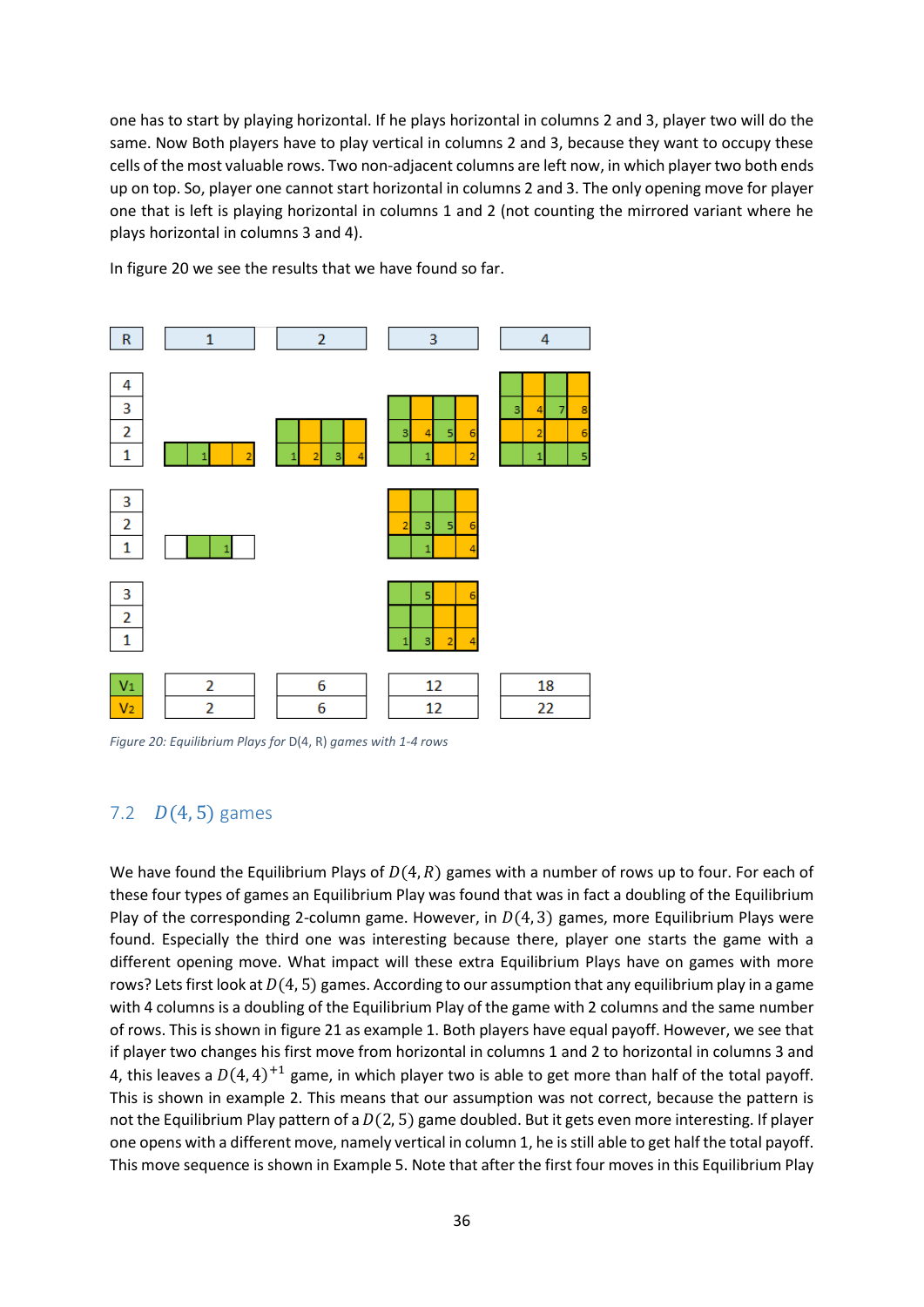(Ex. 4), a  $D(4, 3)^{+2}$  is left. We already saw that  $D(4, 3)$  games had three different Equilibrium Plays, which means  $D(4, 5)$  games must have at least a many.

|                |  | Ex. 1                |                |    |   | Ex. 2 |                |        |   | Ex. 3 |  | Ex. 4 |                |   |  | Ex. 5 |                |    |
|----------------|--|----------------------|----------------|----|---|-------|----------------|--------|---|-------|--|-------|----------------|---|--|-------|----------------|----|
|                |  |                      |                |    |   |       |                |        |   |       |  |       |                |   |  |       |                |    |
| -5             |  |                      |                |    |   |       |                |        |   |       |  |       |                |   |  |       |                |    |
| 4              |  | 5                    | 9 <sub>h</sub> | 10 | 5 | 6     | $\overline{9}$ | 10     |   |       |  |       |                |   |  | 8     | $\overline{9}$ | 10 |
| 3              |  | $\vert$ <sub>3</sub> |                | 8  |   | 4     |                | 8      |   |       |  |       |                |   |  | 5     |                | 6  |
| $\overline{2}$ |  | ∠                    |                | -  |   | 3     |                | -      |   |       |  |       |                |   |  |       |                |    |
| -1             |  |                      |                | 6  |   |       |                | ÷<br>۷ | × | 2     |  | 3     | $\overline{2}$ | 4 |  | 3     | ×              | 4  |
|                |  |                      |                |    |   |       |                |        |   |       |  |       |                |   |  |       |                |    |
| $V_1$          |  |                      | 30             |    |   |       | 28             |        |   |       |  |       |                |   |  |       | 30             |    |
| V <sub>2</sub> |  |                      | 30             |    |   |       | 32             |        |   |       |  |       |                |   |  |       | 30             |    |

*Figure 21: Examples of* D(4, 5) *games*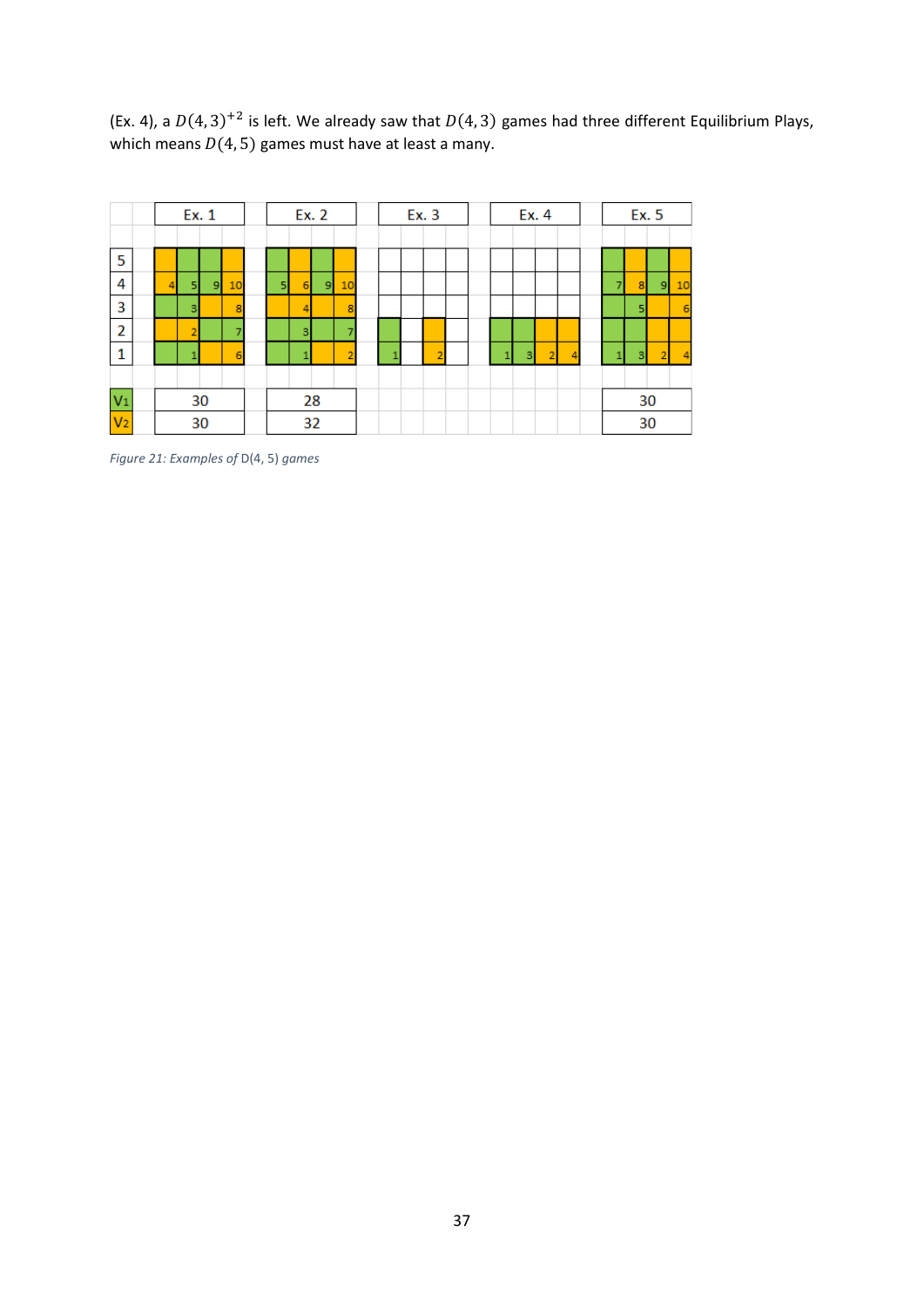## <span id="page-38-0"></span>8 Perceptions

This chapter will contain a few perceptions and insights acquired during this research. These are mostly presumptions that haven't been proved. This chapter is meant for giving a head start to another student that potentially want to continue this research.

## <span id="page-38-1"></span>8.1 Equilibrium Plays have at most one empty cell

As we know, players may leave empty cells by playing horizontal over a vertical domino, or by playing horizontal over one half of another horizontal domino. But every time players make one of these moves and leave empty cells that cannot be occupied anymore, the total number of moves of the game will be cut. For example, in a  $D(3, 4)$  game, there are 12 cells and both players have at most three moves. If player one plays vertical and player two plays horizontal on top of it, two empty cells will be left unoccupied. This means that player two has only one move left after this first move of his, instead of two. Less moves means less opportunities to score payoff units. If player one is the one to leave these two empty cells, it will still cost player two a move. But now player two has no reason not to leave empty cells, because the next time it will cost player one a move. So, player one leaves himself vulnerable as well when he leaves empty cells. The more cells left empty, the more payoff units it will cost both players. Sometimes, at the end of a game, it may be optimal for a player to leave empty cells that will cost the other player a move, but these move sequences can probably not be Equilibrium Plays. In dominogames with an odd number of rows and columns, there are obviously an odd number of cells. This means there has to be at least one cell unoccupied at the end of these games.

Now you may be wondering if, to find Equilibrium Plays manually, this means that we can just dismiss any move sequence without unoccupied cells, or with just one unoccupied cell. The answer is no. Let's have a look at a part of the proof of chapter 5 (figure 22). This is the same figure as figure 12 of section 5.4.5.



*Figure 22: Reduced tree diagram for R mod 4 = 1*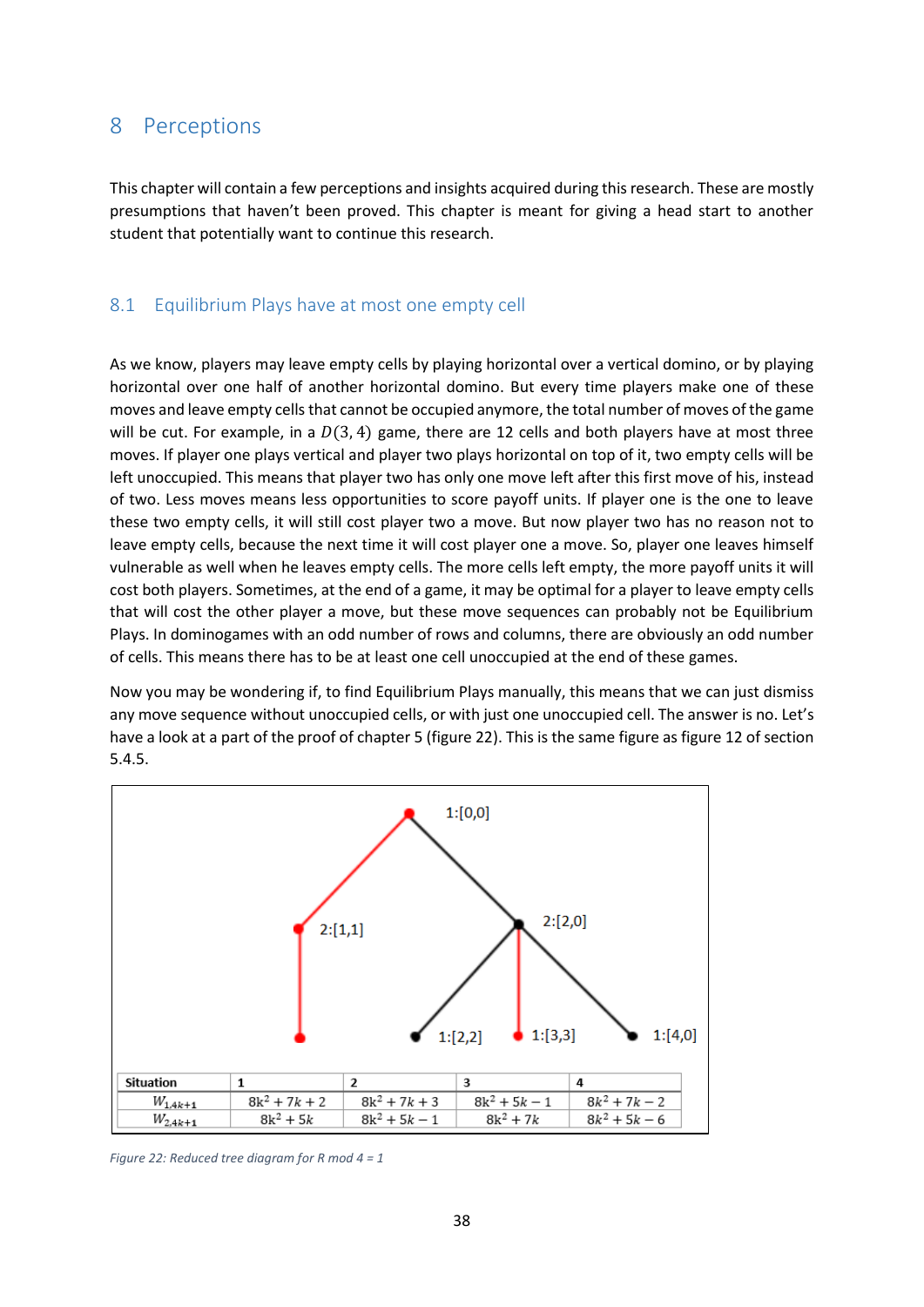The four situations represent the four opening move sequences played in  $D(2, R)$  games. Here, the number of rows is  $R = 4k + 1$ . Here, player one plays horizontal, to have the payoff of situation 1. If he would have played vertical, we see that player two would have played horizontal to have the payoff of situation 3. But that means player two would have left two empty cells. Because player one doesn't play vertical, situation 3 indeed doesn't lead to an Equilibrium Play. But if we had just dismissed situation 3 because of the unoccupied cells, we would assume player one would have preferred to play vertical because then player two would play vertical in the other column, ending up in situation 2. We would have found a false Equilibrium Play. This means that we cannot just dismiss any move sequence with two or more empty cells to find Equilibrium Plays manually. But, if you think you have found an Equilibrium Play that has two or more unoccupied cells, it probably isn't an Equilibrium Play.

## <span id="page-39-0"></span>8.2 The opening moves and vertical stacking

When the number of rows is even, you can sometimes quickly see if playing vertical is a good move. When the number of rows is  $R = 4k$ , for example, and player one plays vertical, player two can just play vertical in the same column. This way, player one has 7 units of payoff on the first move, and player one only has three. Player one started this move sequence, and is already 4 units of payoff behind player two. Player one could continue this strategy by playing vertical in the same column again, but then he gains 11 units of payoff, and if player two then repeats the move as well, he gains 15 units of payoff. Because  $R = 4k$ , player two will come out on top when this move sequence continues like this. This means that this move sequence is very advantageous for player two, but not for player one. At every move he gives two units of payoff over to player two. If player one was to start playing vertical in another column, then player two would play vertical in that column as well. Now player two dominates two columns. Just by trying out these kind of move sequences, we can see that playing vertical on the bottom row is not a very good move for either player. This is why we often see players start by playing horizontal when  $R = 4k$ .

Something similar goes for when  $R = 4k + 2$ . Now, if both players were to stack vertical dominoes in one column, player one would come out on top. This means that player one may want to start playing vertical, but player two doesn't really want to follow up on it. Instead, what we often see in Equilibrium Plays, is that players first fill up the bottom two rows with vertical dominoes.

When the number of rows is odd and players start to stack vertically on top of each other, always one empty cell will be left in that column. A player could play horizontal then to gain the maximum number of payoff units possible in one move, but that also leaves one column full of empty cells. This is bad for both players, because these units of payoff are lost for both. On the other hand, if the player skips out on this horizontal move in the top row, and plays something else instead, his opponent might make this move. Then he will at least get the units of payoff of this top row. At some point, one player wants to make this move, and both players want it for themselves. This situation is rather tricky. Instead, what we often see in Equilibrium Plays is that players play horizontal on the first move, instead of vertical.

Using these insights, we can sometimes easily tell when a move sequence is not an Equilibrium Play, and what move sequences may actually be Equilibrium Plays. Of course, you have to check the potential Equilibrium Plays still.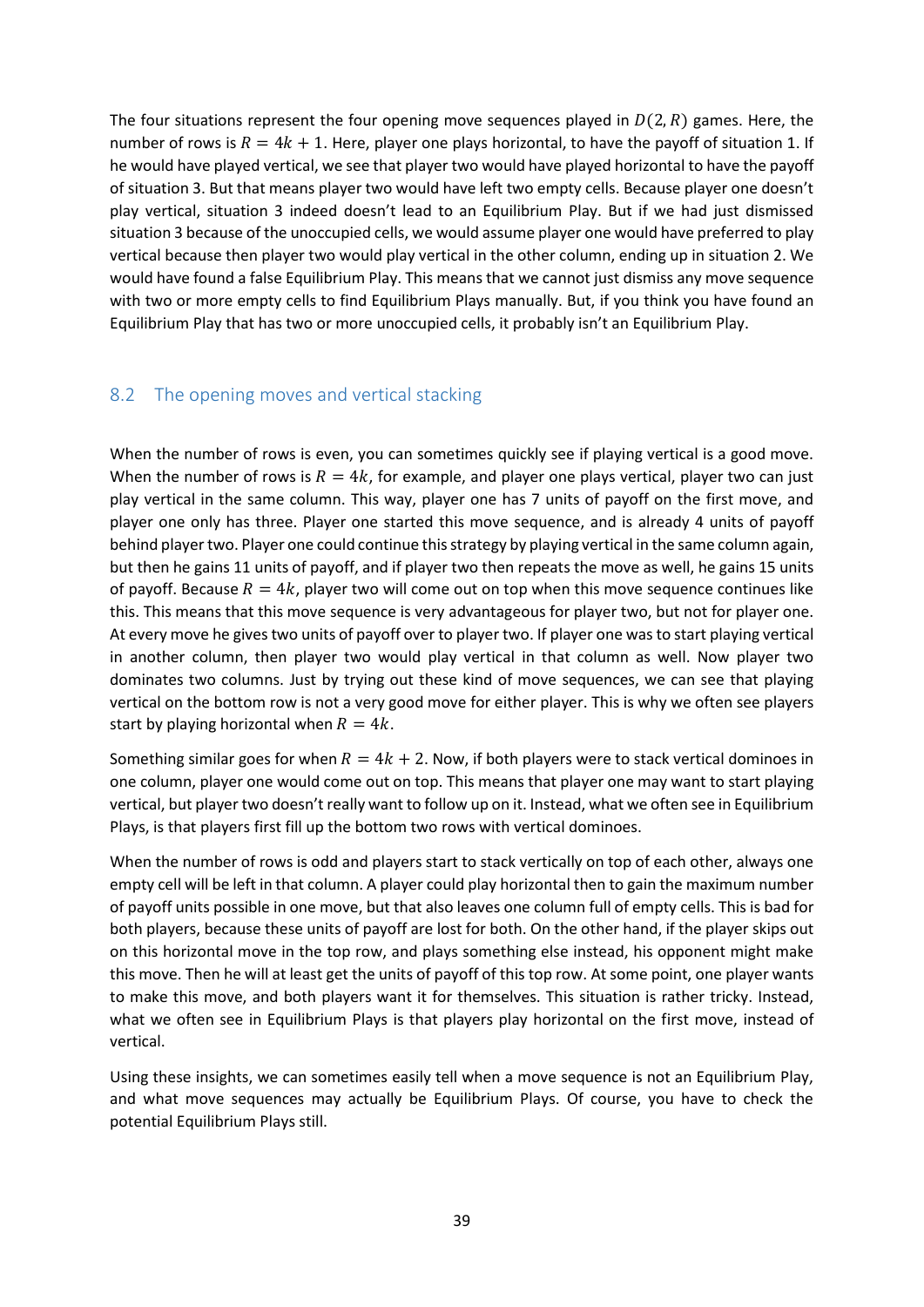## <span id="page-40-0"></span>8.3  $D(3, R)$  games

Equilibrium Plays for  $D(3, R)$  games with up to four rows were found. In search of an Equilibrium Play for  $D(3, 5)$  games, we came to the conclusion shown in figure 23:

| 5                       |  |   |
|-------------------------|--|---|
| 4                       |  | 5 |
| $\overline{\mathbf{3}}$ |  |   |
| $\overline{2}$          |  |   |
|                         |  | ۹ |
|                         |  |   |

*Figure 23: Presumed Equilibrium Play for* D(3, 5) *games*

In this Equilibrium Play we cannot see any hints of the Equilibrium Plays for  $D(3, R)$  games with up to four rows. With three rows, the cell in the middle stays empty, but with 5 rows, apparently a cell in column 3 apparently stays empty (or column 1 in the mirrored variant that is not shown). There is no sign of a pattern here, which makes it hard to find more Equilibrium Plays. Therefore, the research on  $D(3, R)$  games is concluded without a guess on what the next Equilibrium Plays are going to look like.

## <span id="page-40-1"></span>8.4  $D(4, R)$  games

In these games we found the Equilibrium Plays of games with up to 5 rows. In  $D(4, 3)$  games we found three different Equilibrium Plays, and in  $D(4, 5)$  games we found that the optimal move sequence for both players started with filling up the first two rows, leaving a  $D(4, 3)^{+2}$  game with again three different Equilibrium Plays. More interestingly, at the start of a  $D(4, 5)$  game, we see that the players may each want to stick to their own half of the game board until there are three rows left, dividing the payoff equally as well. At the last three rows, either of the three Equilibrium Plays that were found for  $D(4, 3)$  games may be played. We suspect that this concept will continue in games with an odd number of rows, as shown in figure 24. We also suspect to see this concept in other games with an even number of columns (except for games with two columns).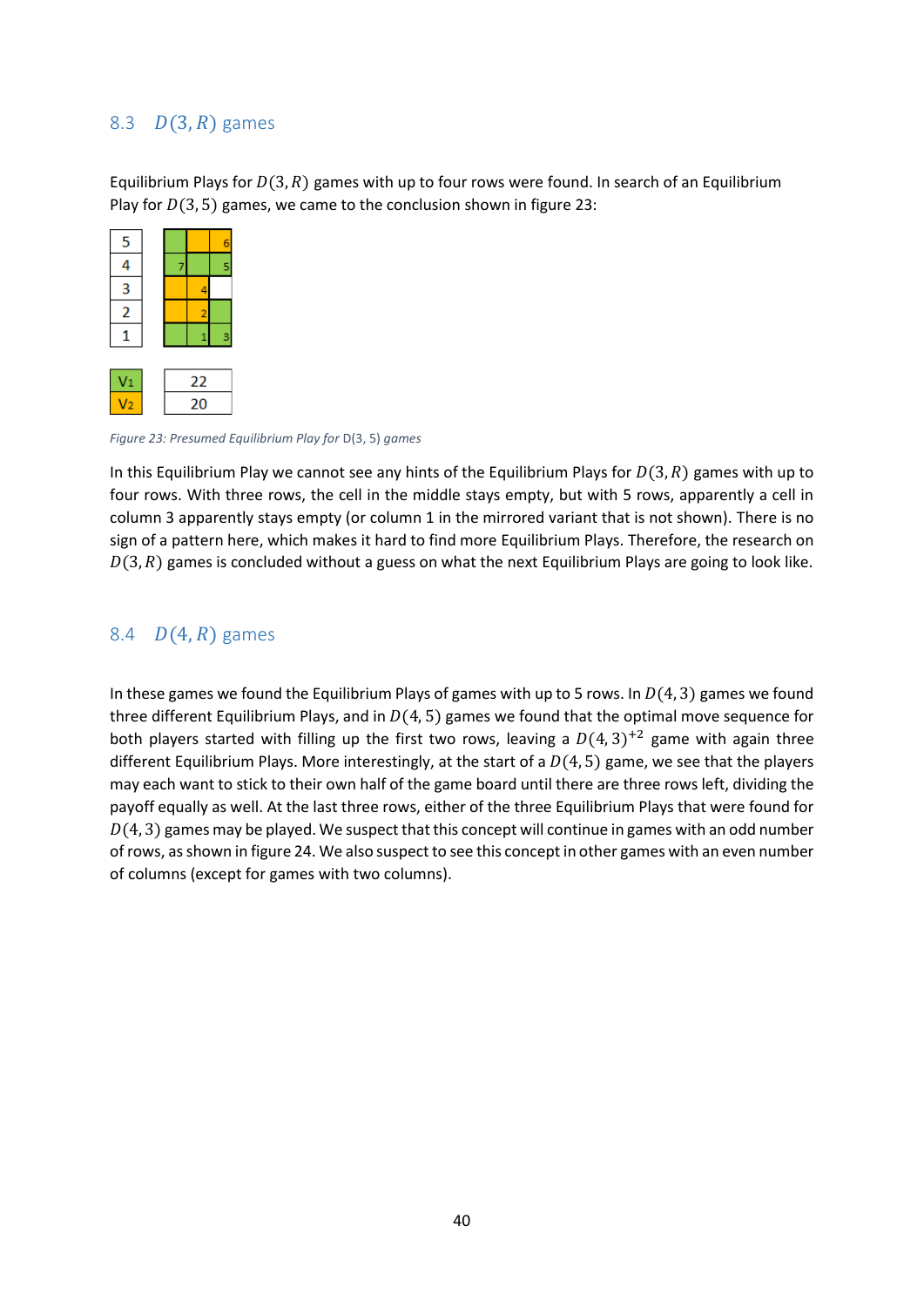

*Figure 24: Suspected Equilibrium Plays of* D(4, R) *games with an odd number of rows*

When there are an even number of rows, we suspect that the only Equilibrium Plays will be a doubling of their 2-column variants. This means that the payoffs are double the payoffs of the 2 column variants as well.

Also, when the number of rows is odd, the number of columns is even and  $C \geq 4$ , we suspect that both players will stick to their own half of the game board as well, as shown in figure 24.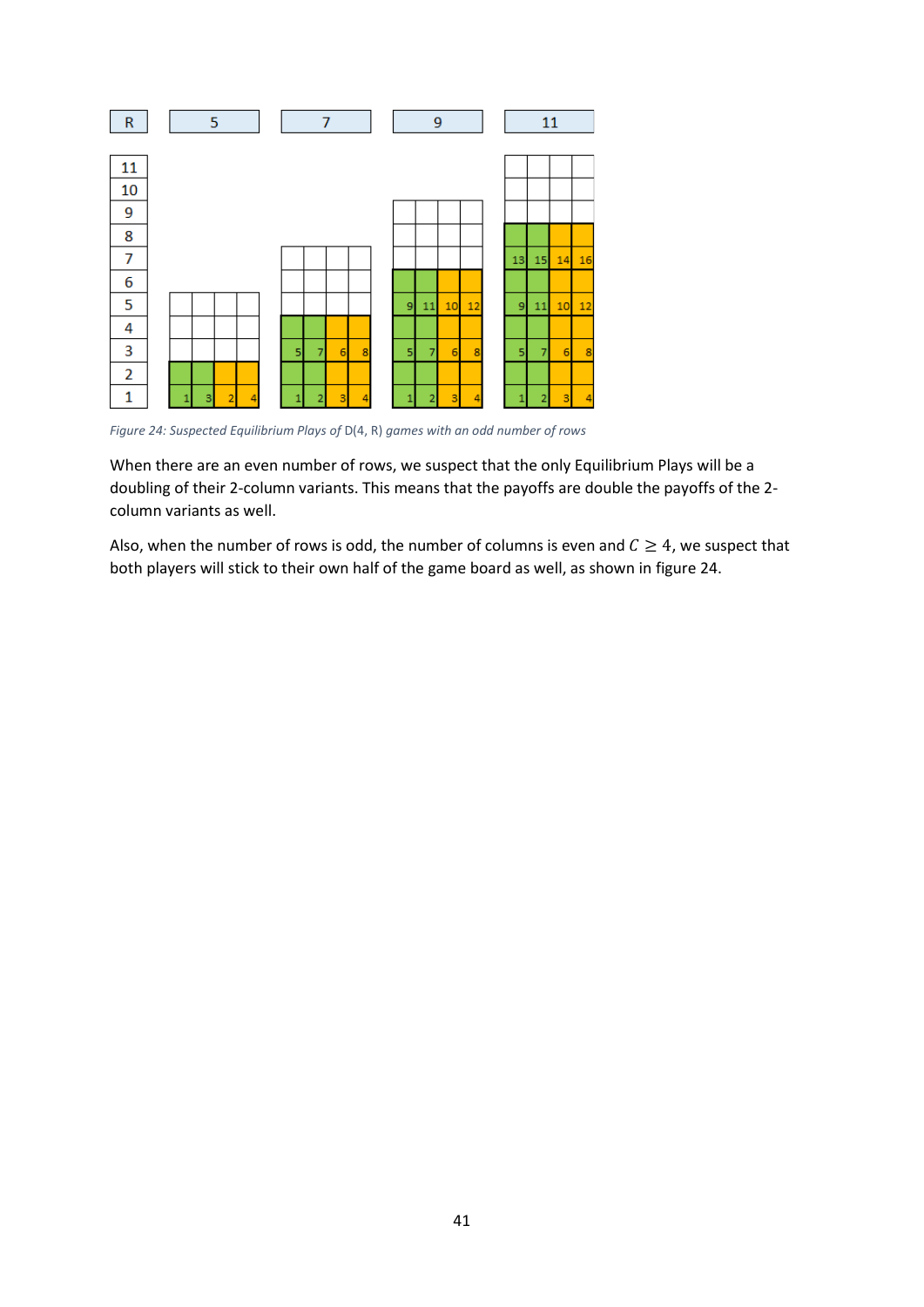## <span id="page-42-0"></span>9 Conclusion and Discussion

### <span id="page-42-1"></span>9.1 Conclusion

On dominogames with one or two columns, we have found exactly how each game will progress when players play rationally. Research was also started on games with three and four columns, but the results of these haven't exactly been proved. This is because whenever you add a column to the game, the players have so many more options each turn that there are just too many possible move sequences to research for Equilibrium Plays. Perceptions and insights about dominogames with three and four columns were still written down in chapter 8.

During the research on dominogames with one and two columns, we found that a certain pattern of dominoes repeated itself after every four rows. Because of this the proof of the correctness of the payoff functions for games with two columns had to be split up into four different parts of row groups: R mod  $4 = 0$ , R mod  $4 = 1$ , R mod  $4 = 2$  and R mod  $4 = 3$ . Here, for example, R mod  $4 = 2$  means that  $R = 4k + 2$  and that we are looking at games with 2, 6, 10, 14, 18, 22, ... rows. The payoff functions are functions of this  $k$ .

Dominogames with one column are very straightforward. Players have only one option each turn, so they have to play it every time. This means that players keep stacking vertical dominoes on top of each other in the only column of the game board. This is a very trivial solution. Also, the payoff functions for both players were found. These are shown in table 5.

| Row group                         |                 |             |
|-----------------------------------|-----------------|-------------|
| R mod $4 = 0$ and R mod $4 = 1$   | $4k^2-k$        | $4k^2 + 3k$ |
| $R \mod 4 = 2$ and $R \mod 4 = 3$ | $4k^2 + 7k + 3$ | $4k^2 + 3k$ |

*Table 5: The payoff functions for* D(1, R) *games*

Dominogames with two columns were a bit more complicated because the extra column means extra options to play for the players. A certain 2x4 repeating block was found, and using this, the proof was completed by splitting it up into the four mentioned parts. In table 6 we see the payoff functions for both players, for each of the mentioned row groups.

| Row group    | $\pmb{v}_{\pmb{\cdot}}$ | ν,               |
|--------------|-------------------------|------------------|
| $R=4k$       | $8k^2 + k$              | $8k^2 + 3k$      |
| $R = 4k + 1$ | $8k^2 + 7k + 2$         | $8k^2 + 5k$      |
| $R = 4k + 2$ | $8k^2 + 9k + 3$         | $8k^2 + 11k + 3$ |
| $R = 4k + 3$ | $8k^2 + 15k + 7$        | $8k^2 + 13k + 5$ |

*Table 6: The payoff functions for* D(2, R) *games*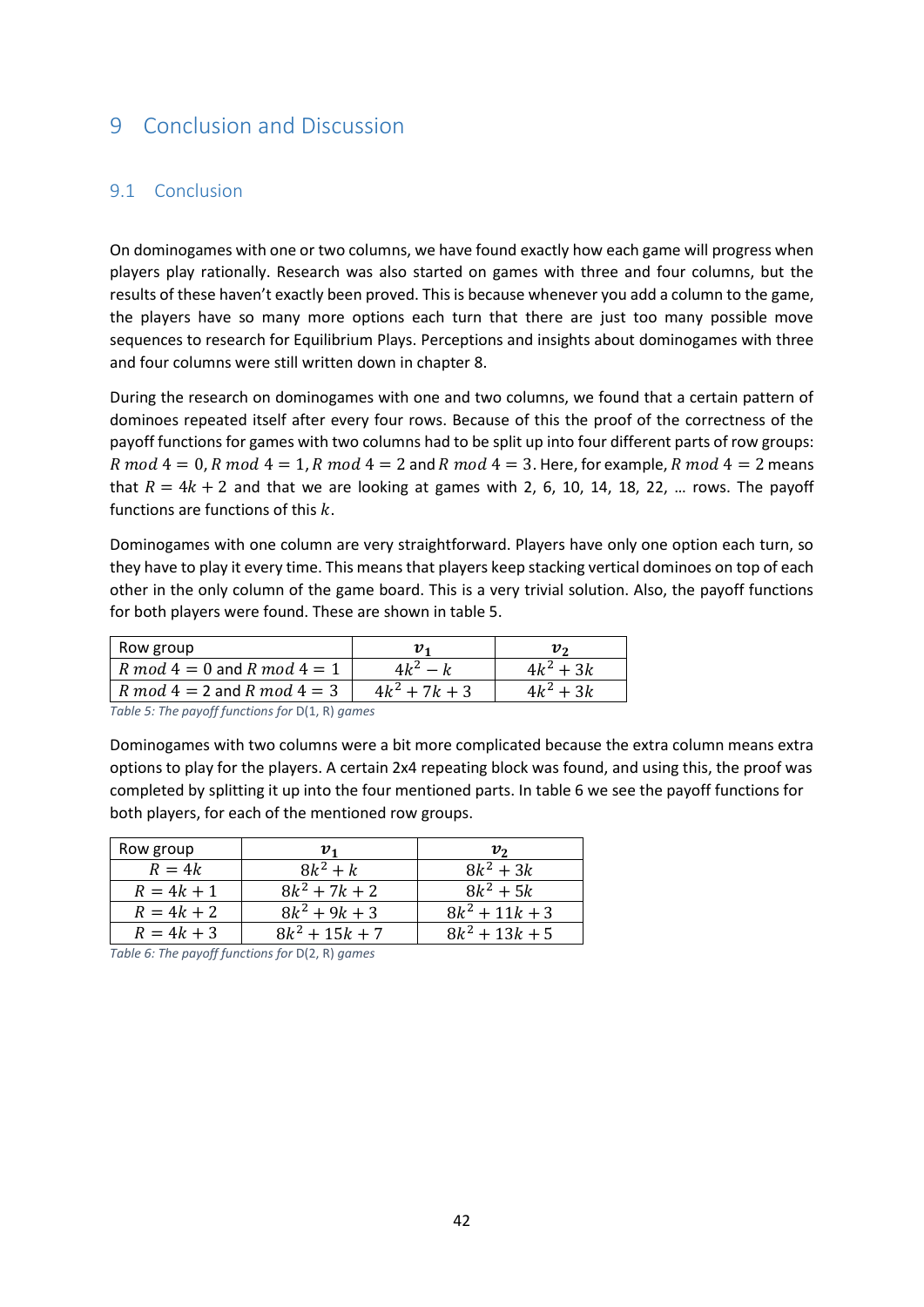#### <span id="page-43-0"></span>9.2 Discussion

While the payoff functions of the two-column games are proven to be correct, the proof is not 100% solid. In this proof we made a distinction between four different opening situations. The first three of these provided raised games, but the fourth didn't. Because situation 4 didn't provide a raised game, we could still not use the payoff of such a game for the payoff function. We had to split this situation up into a few variations again, so that we could manually try out how the game would progress. Sometimes certain moves could easily be dismissed because it would set the player at a great disadvantage. With trial and error, we found out how the game would probably progress until a raised game was eventually left, so that we could continue the proof in the same way we could with the first three opening situations. Even though the part about opening situation 4 is very credible, we haven't actually proven it.

On games with three and four columns we found the Equilibrium Plays for games with up to five rows. For the three-column games there is proof for games with up to three rows. For four-column games there is proof for games with up to two rows, and there is a not quite 100% solid proof for three-row games. The Equilibrium Plays for games with four and five rows were found by trial and error. Since there are so many possible move sequences, we haven't tried them all out. Still, we believe we are right about these Equilibrium Plays. These results make for a good starting point for further research.

## <span id="page-43-1"></span>9.3 Recommendations and suggestions for further research

In this research we started by manually finding Equilibrium Plays of  $D(2, R)$  games. With up to four or five rows, this wasn't too hard to do. As the number of rows grew, however, we saw an exponential increase in the number of possible move sequences. When we started adding columns the number of possible move sequences started growing even faster. We think we managed to find all possible move sequences for  $D(3, 3)$  games, but if we added any more rows or columns, we found that that there would be just too many possibilities. At a certain point we just cannot prove anymore that we have found all possible move sequences. We may just miss a move sequence that turns out to be an Equilibrium Play. For this reason, if someone wants to continue this research, we highly recommend using simulations. You can find the code for similar games online (see chapter 3: Theory). From there you may be able to build a code for dominogames.

Of course, if someone wants to continue this research, it is a good idea to try to find the Equilibrium Plays for games with more columns. Maybe there is some sort of pattern between all games with an odd or even number of rows. Then you can also probably formulate the payoff functions for the Equilibrium Plays.

Another interesting thing to look at is the number of unoccupied gaps in Equilibrium Plays. In this research it is stated that there can be at most one unoccupied cell in Equilibrium Plays, namely in games with an odd number of cells. In games with an even number of cells there can be no such gaps. This is likely to be true, but it has not been proven yet.

My last suggestion also has to do with such unoccupied cells. The question is: If there are one or more unoccupied cells, where would it be then? Maybe this question is easier to answer if you have proven that there can be at most one unoccupied cell in Equilibrium Plays.